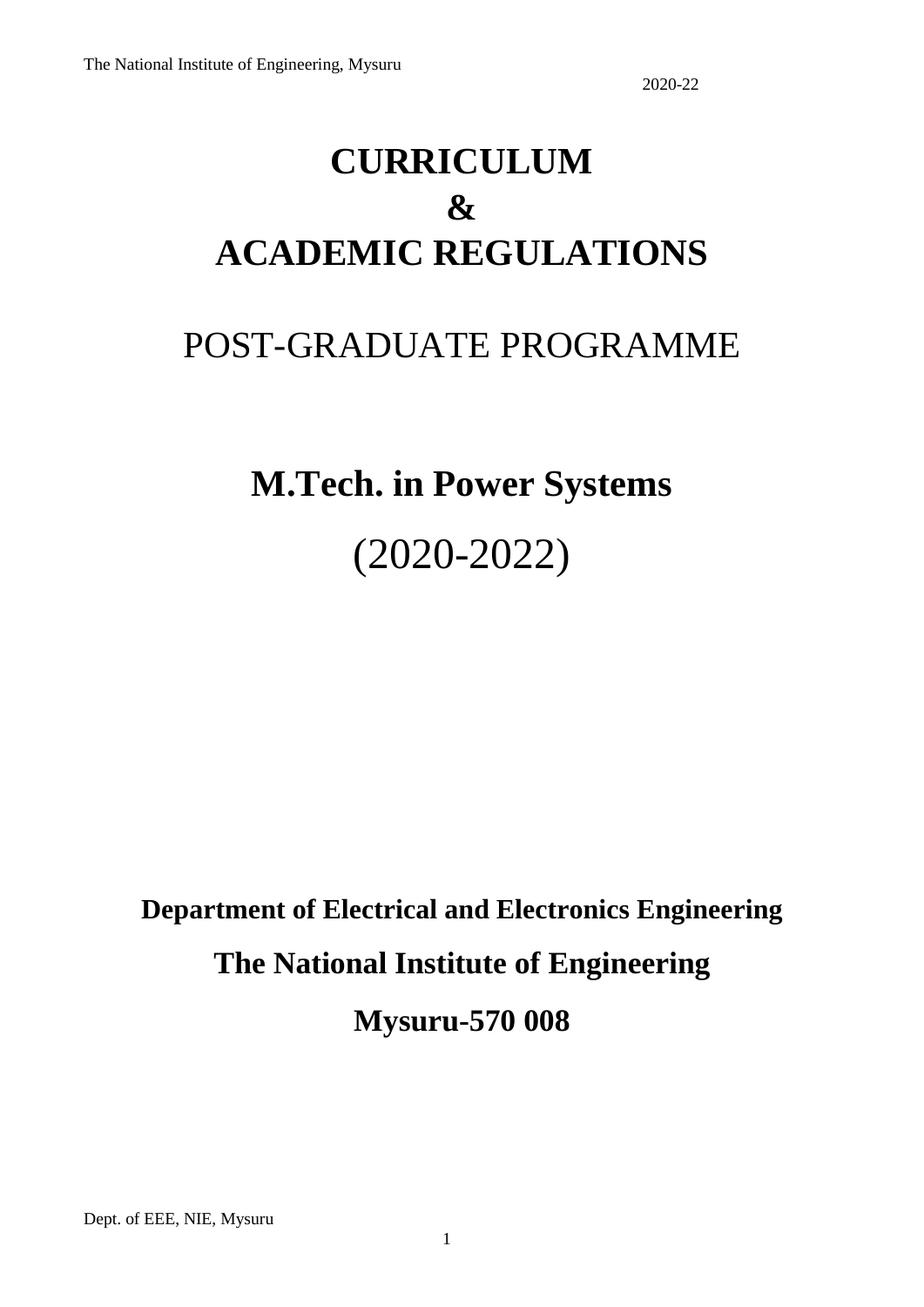### Department of Electrical & Electronics Engineering

#### **VISION**

The department will be an internationally recognized centre of excellence imparting quality education in electrical engineering for the benefit of academia, industry and society at large

#### **MISSION**

- **M1:** Impart quality education in Electrical and Electronics Engineering through theory and its applications by dedicated and competent faculty
- **M2:** Nurture creative thinking and competence leading to innovation and technological growth in the overall ambit of electrical engineering
- **M3:** Strengthen industry-institute interaction to inculcate best engineering practices for sustainable development of thesociety

### **PROGRAM EDUCATIONAL OBJECTIVES**

- **PEO1:** Graduates will be competitive and have a successful career in electric power industry and other organizations.
- **PEO2:** Graduates will excel as academicians and contribute to research and development.
- **PEO3:** Graduates will demonstrate leadership qualities with professional standards for sustainable development of society.

Dept. of EEE, NIE, Mysuru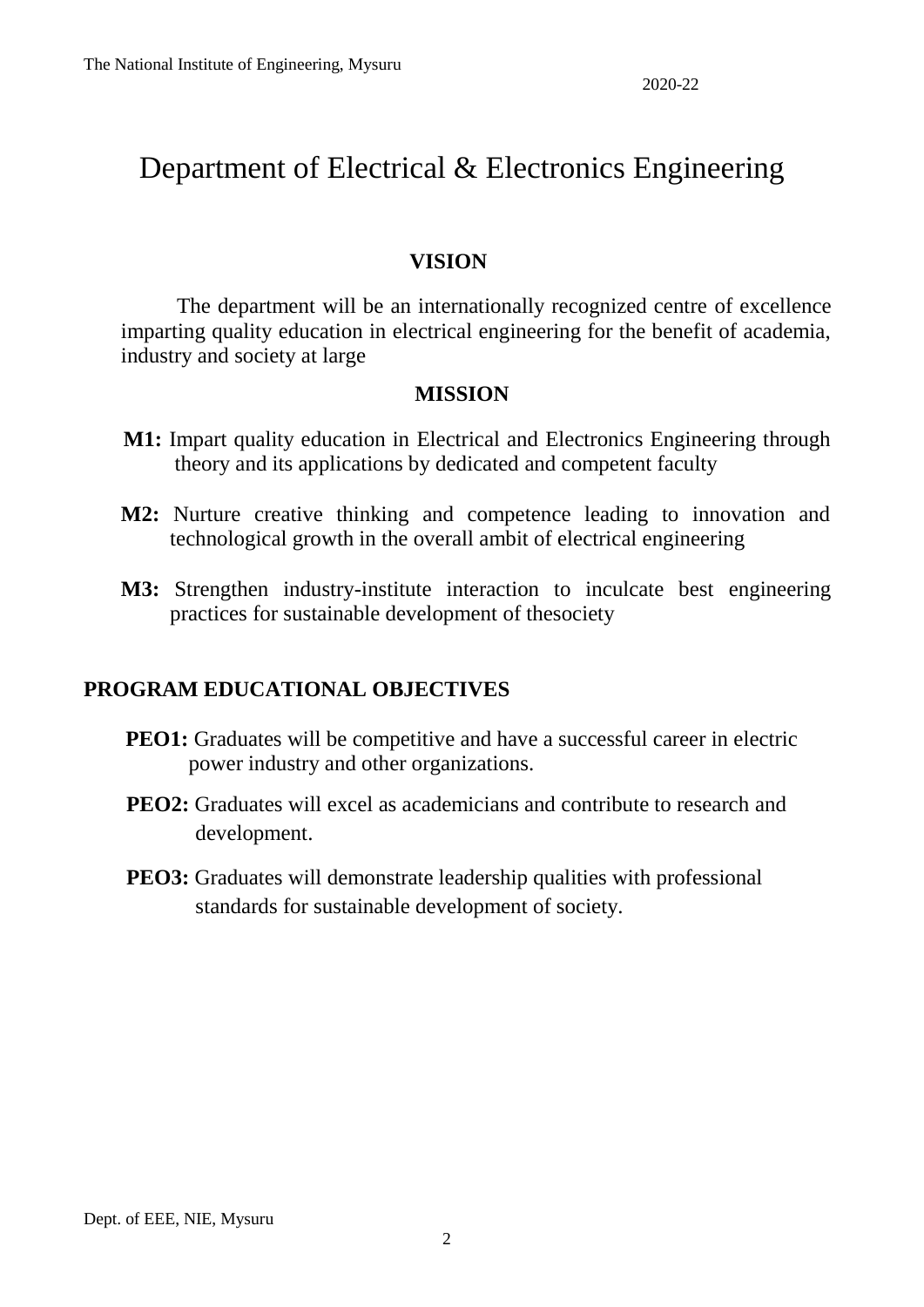### **PROGRAM OUTCOMES**

Students graduating from M.Tech - Power systems of department of Electrical & Electronics Engineering shall have the ability to:

**PO1**: Independently carry out research/ investigation and development work to solve practical problems in the field of power systems engineering.

**PO2:**Write and present a substantial technical report/document.

**PO3:** Demonstrate a degree of mastery in the field of power systems engineering in a technologically changing scenario.

**PO4:**Demonstrate managerial and financial skills.

**PO5:**Demonstrate concern for the safety and environment for sustainable development of society.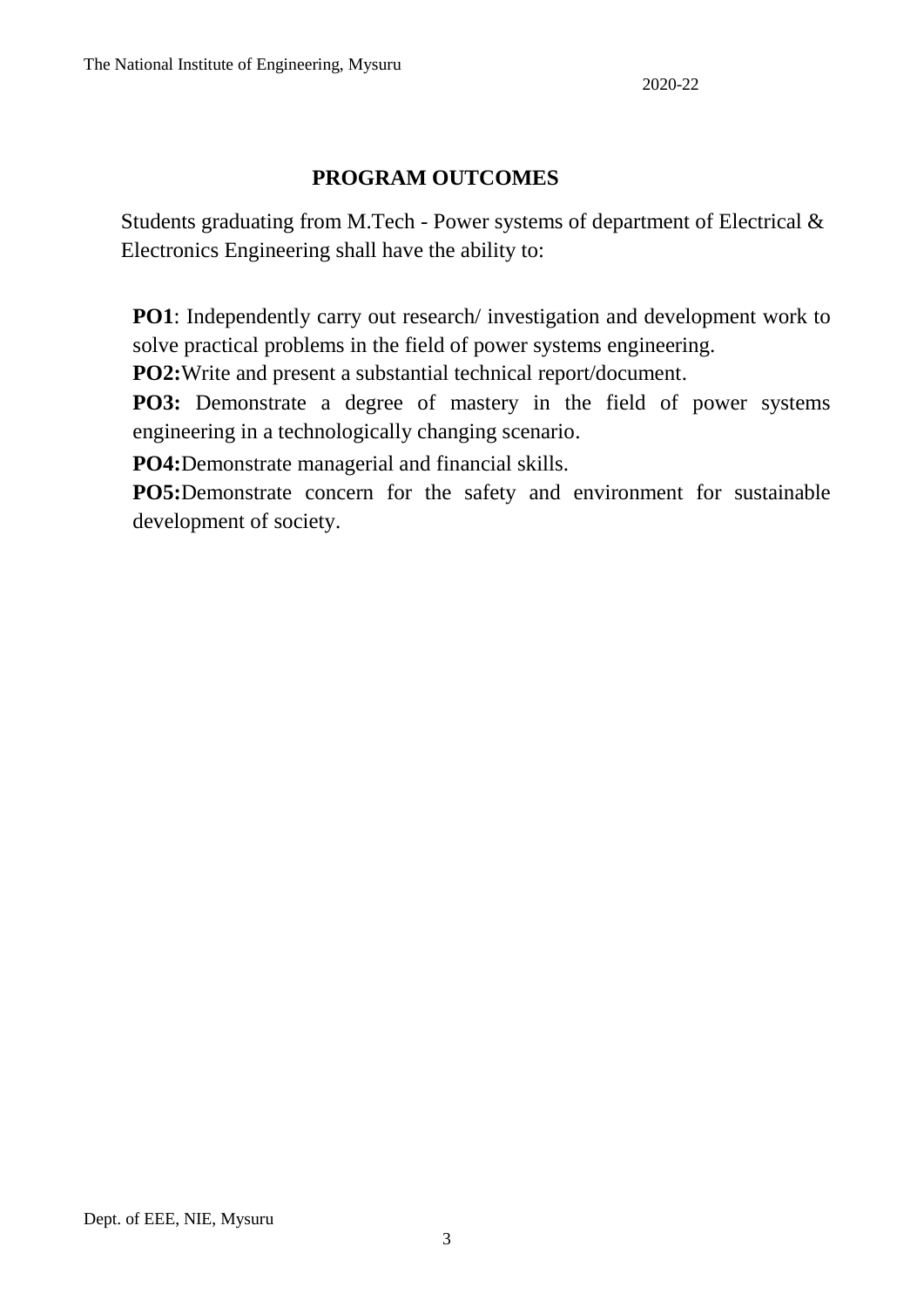### **LIST OF COURSES OFFERED AS PER CATEGORY**

| <b>MPS1E202</b><br><b>Systems and Energy Storage</b><br>Smart Grid-Technology and<br><b>Applied Engineering</b><br>$(4-0-0)4$<br>$(3-0-0)3$<br>AEM1C01<br><b>MPS1E203</b><br>Mathematics<br>Applications<br>$(3-0-0)3$<br>$(4-2-0)5$<br><b>Power System Protection</b><br><b>EHV AC</b><br><b>MPS1CXX</b><br><b>MPS2E301</b><br>Transmission<br>$(3-0-0)3$<br>$(4-2-0)5$<br>Power Quality and<br>Power System Analysis and<br><b>MPS1CXX</b><br><b>MPS2E302</b><br><b>Custom Power</b><br>Stability<br>Devices<br>$(3-0-0)3$<br>Photovoltaic System<br><b>MPS2E303</b><br>Power Electronic<br>$(3-2-0)4$<br>Engineering<br>MPS1C04<br>Converters and<br>Cybersecurity in Power<br>$(3-0-0)$<br>MPS2E3XX<br>Applications<br>system<br>Electric and Hybrid<br>$(3-0-0)3$<br>MPS1CRM<br><b>MPS2E404</b><br><b>Research Methodology</b><br>$(2-0-0)2$<br>Vehicles<br>$(3-0-0)3$<br><b>IoT</b> for Smart Grids<br>Economic Operation of<br>MPS2E4XX<br>MPS2C01<br>$(4-2-0)5$<br>Power Systems*<br><b>Power System Dynamics</b><br>MPS2C05<br><b>MPS2E403</b><br>PLC & SCADA<br>$(3-0-0)3$<br>$(4-0-0)4$<br>and Control*<br>Design and Analysis<br>Flexible AC<br>of Industrial Power<br>MPS2C06<br><b>MPS2I01</b><br>$(4-2-0)5$<br><b>Transmission Systems</b><br><b>System Protection</b><br>$(2-0-0)2$<br><b>MOOC</b> Elective<br><b>Electrical Power</b><br>$(3-2-0)4$<br>MPS3MXX<br>$(3-0-0)3$<br>(Department<br>Distribution<br>Specific/Management)<br>MPS2C04<br>Automation and<br>MOOC open Elective<br>Control<br>MPS3MXX<br>$(3-0-0)2$<br>(from other departments)<br>Core-Lab<br>Project, Seminar, etc<br>Seminar / Paper<br>$(0-0-2)1$<br>MPS3C02<br>$(0-0-0)1$<br>MPS1L01<br>Power Systems Lab - I<br>Presentation<br>MPS2L01<br>Power Systems $Lab$ – II<br>$(0-0-2)1$<br>MPS3C03<br>Internship<br>$(0-0-0)5$<br>MPS3CXX<br>$(0-0-0)8$<br>Project Phase-1<br><b>Electives</b><br>$(3-0-0)3$<br><b>Restructured Power</b><br>MPS4C01<br>Project Phase-2<br>$(0-0-0)15$<br><b>MPS1E101</b><br><b>Systems</b><br>$(3-0-0)3$<br><b>Integration of Distributed</b><br><b>MPS1E102</b><br>Generation in Power<br><b>Systems</b><br>$(3-0-0)3$<br><b>Electrical Transients in</b><br><b>MPS1E103</b><br><b>Power Systems</b><br><b>Digital Control Systems</b><br>$(3-0-0)3$<br>MPS1E2XX |  | Core - Theory |  |  | Wind & Solar Power |            |
|--------------------------------------------------------------------------------------------------------------------------------------------------------------------------------------------------------------------------------------------------------------------------------------------------------------------------------------------------------------------------------------------------------------------------------------------------------------------------------------------------------------------------------------------------------------------------------------------------------------------------------------------------------------------------------------------------------------------------------------------------------------------------------------------------------------------------------------------------------------------------------------------------------------------------------------------------------------------------------------------------------------------------------------------------------------------------------------------------------------------------------------------------------------------------------------------------------------------------------------------------------------------------------------------------------------------------------------------------------------------------------------------------------------------------------------------------------------------------------------------------------------------------------------------------------------------------------------------------------------------------------------------------------------------------------------------------------------------------------------------------------------------------------------------------------------------------------------------------------------------------------------------------------------------------------------------------------------------------------------------------------------------------------------------------------------------------------------------------------------------------------------------------------------------------------------------------------------------------------------------------------------------------------------------|--|---------------|--|--|--------------------|------------|
|                                                                                                                                                                                                                                                                                                                                                                                                                                                                                                                                                                                                                                                                                                                                                                                                                                                                                                                                                                                                                                                                                                                                                                                                                                                                                                                                                                                                                                                                                                                                                                                                                                                                                                                                                                                                                                                                                                                                                                                                                                                                                                                                                                                                                                                                                            |  |               |  |  |                    | $(3-0-0)3$ |
|                                                                                                                                                                                                                                                                                                                                                                                                                                                                                                                                                                                                                                                                                                                                                                                                                                                                                                                                                                                                                                                                                                                                                                                                                                                                                                                                                                                                                                                                                                                                                                                                                                                                                                                                                                                                                                                                                                                                                                                                                                                                                                                                                                                                                                                                                            |  |               |  |  |                    |            |
|                                                                                                                                                                                                                                                                                                                                                                                                                                                                                                                                                                                                                                                                                                                                                                                                                                                                                                                                                                                                                                                                                                                                                                                                                                                                                                                                                                                                                                                                                                                                                                                                                                                                                                                                                                                                                                                                                                                                                                                                                                                                                                                                                                                                                                                                                            |  |               |  |  |                    |            |
|                                                                                                                                                                                                                                                                                                                                                                                                                                                                                                                                                                                                                                                                                                                                                                                                                                                                                                                                                                                                                                                                                                                                                                                                                                                                                                                                                                                                                                                                                                                                                                                                                                                                                                                                                                                                                                                                                                                                                                                                                                                                                                                                                                                                                                                                                            |  |               |  |  |                    |            |
|                                                                                                                                                                                                                                                                                                                                                                                                                                                                                                                                                                                                                                                                                                                                                                                                                                                                                                                                                                                                                                                                                                                                                                                                                                                                                                                                                                                                                                                                                                                                                                                                                                                                                                                                                                                                                                                                                                                                                                                                                                                                                                                                                                                                                                                                                            |  |               |  |  |                    |            |
|                                                                                                                                                                                                                                                                                                                                                                                                                                                                                                                                                                                                                                                                                                                                                                                                                                                                                                                                                                                                                                                                                                                                                                                                                                                                                                                                                                                                                                                                                                                                                                                                                                                                                                                                                                                                                                                                                                                                                                                                                                                                                                                                                                                                                                                                                            |  |               |  |  |                    |            |
|                                                                                                                                                                                                                                                                                                                                                                                                                                                                                                                                                                                                                                                                                                                                                                                                                                                                                                                                                                                                                                                                                                                                                                                                                                                                                                                                                                                                                                                                                                                                                                                                                                                                                                                                                                                                                                                                                                                                                                                                                                                                                                                                                                                                                                                                                            |  |               |  |  |                    |            |
|                                                                                                                                                                                                                                                                                                                                                                                                                                                                                                                                                                                                                                                                                                                                                                                                                                                                                                                                                                                                                                                                                                                                                                                                                                                                                                                                                                                                                                                                                                                                                                                                                                                                                                                                                                                                                                                                                                                                                                                                                                                                                                                                                                                                                                                                                            |  |               |  |  |                    |            |
|                                                                                                                                                                                                                                                                                                                                                                                                                                                                                                                                                                                                                                                                                                                                                                                                                                                                                                                                                                                                                                                                                                                                                                                                                                                                                                                                                                                                                                                                                                                                                                                                                                                                                                                                                                                                                                                                                                                                                                                                                                                                                                                                                                                                                                                                                            |  |               |  |  |                    |            |
|                                                                                                                                                                                                                                                                                                                                                                                                                                                                                                                                                                                                                                                                                                                                                                                                                                                                                                                                                                                                                                                                                                                                                                                                                                                                                                                                                                                                                                                                                                                                                                                                                                                                                                                                                                                                                                                                                                                                                                                                                                                                                                                                                                                                                                                                                            |  |               |  |  |                    |            |
|                                                                                                                                                                                                                                                                                                                                                                                                                                                                                                                                                                                                                                                                                                                                                                                                                                                                                                                                                                                                                                                                                                                                                                                                                                                                                                                                                                                                                                                                                                                                                                                                                                                                                                                                                                                                                                                                                                                                                                                                                                                                                                                                                                                                                                                                                            |  |               |  |  |                    |            |
|                                                                                                                                                                                                                                                                                                                                                                                                                                                                                                                                                                                                                                                                                                                                                                                                                                                                                                                                                                                                                                                                                                                                                                                                                                                                                                                                                                                                                                                                                                                                                                                                                                                                                                                                                                                                                                                                                                                                                                                                                                                                                                                                                                                                                                                                                            |  |               |  |  |                    |            |
|                                                                                                                                                                                                                                                                                                                                                                                                                                                                                                                                                                                                                                                                                                                                                                                                                                                                                                                                                                                                                                                                                                                                                                                                                                                                                                                                                                                                                                                                                                                                                                                                                                                                                                                                                                                                                                                                                                                                                                                                                                                                                                                                                                                                                                                                                            |  |               |  |  |                    |            |
|                                                                                                                                                                                                                                                                                                                                                                                                                                                                                                                                                                                                                                                                                                                                                                                                                                                                                                                                                                                                                                                                                                                                                                                                                                                                                                                                                                                                                                                                                                                                                                                                                                                                                                                                                                                                                                                                                                                                                                                                                                                                                                                                                                                                                                                                                            |  |               |  |  |                    |            |
|                                                                                                                                                                                                                                                                                                                                                                                                                                                                                                                                                                                                                                                                                                                                                                                                                                                                                                                                                                                                                                                                                                                                                                                                                                                                                                                                                                                                                                                                                                                                                                                                                                                                                                                                                                                                                                                                                                                                                                                                                                                                                                                                                                                                                                                                                            |  |               |  |  |                    |            |
|                                                                                                                                                                                                                                                                                                                                                                                                                                                                                                                                                                                                                                                                                                                                                                                                                                                                                                                                                                                                                                                                                                                                                                                                                                                                                                                                                                                                                                                                                                                                                                                                                                                                                                                                                                                                                                                                                                                                                                                                                                                                                                                                                                                                                                                                                            |  |               |  |  |                    |            |
|                                                                                                                                                                                                                                                                                                                                                                                                                                                                                                                                                                                                                                                                                                                                                                                                                                                                                                                                                                                                                                                                                                                                                                                                                                                                                                                                                                                                                                                                                                                                                                                                                                                                                                                                                                                                                                                                                                                                                                                                                                                                                                                                                                                                                                                                                            |  |               |  |  |                    |            |
|                                                                                                                                                                                                                                                                                                                                                                                                                                                                                                                                                                                                                                                                                                                                                                                                                                                                                                                                                                                                                                                                                                                                                                                                                                                                                                                                                                                                                                                                                                                                                                                                                                                                                                                                                                                                                                                                                                                                                                                                                                                                                                                                                                                                                                                                                            |  |               |  |  |                    |            |
|                                                                                                                                                                                                                                                                                                                                                                                                                                                                                                                                                                                                                                                                                                                                                                                                                                                                                                                                                                                                                                                                                                                                                                                                                                                                                                                                                                                                                                                                                                                                                                                                                                                                                                                                                                                                                                                                                                                                                                                                                                                                                                                                                                                                                                                                                            |  |               |  |  |                    |            |
|                                                                                                                                                                                                                                                                                                                                                                                                                                                                                                                                                                                                                                                                                                                                                                                                                                                                                                                                                                                                                                                                                                                                                                                                                                                                                                                                                                                                                                                                                                                                                                                                                                                                                                                                                                                                                                                                                                                                                                                                                                                                                                                                                                                                                                                                                            |  |               |  |  |                    |            |
|                                                                                                                                                                                                                                                                                                                                                                                                                                                                                                                                                                                                                                                                                                                                                                                                                                                                                                                                                                                                                                                                                                                                                                                                                                                                                                                                                                                                                                                                                                                                                                                                                                                                                                                                                                                                                                                                                                                                                                                                                                                                                                                                                                                                                                                                                            |  |               |  |  |                    |            |
|                                                                                                                                                                                                                                                                                                                                                                                                                                                                                                                                                                                                                                                                                                                                                                                                                                                                                                                                                                                                                                                                                                                                                                                                                                                                                                                                                                                                                                                                                                                                                                                                                                                                                                                                                                                                                                                                                                                                                                                                                                                                                                                                                                                                                                                                                            |  |               |  |  |                    |            |
|                                                                                                                                                                                                                                                                                                                                                                                                                                                                                                                                                                                                                                                                                                                                                                                                                                                                                                                                                                                                                                                                                                                                                                                                                                                                                                                                                                                                                                                                                                                                                                                                                                                                                                                                                                                                                                                                                                                                                                                                                                                                                                                                                                                                                                                                                            |  |               |  |  |                    |            |
|                                                                                                                                                                                                                                                                                                                                                                                                                                                                                                                                                                                                                                                                                                                                                                                                                                                                                                                                                                                                                                                                                                                                                                                                                                                                                                                                                                                                                                                                                                                                                                                                                                                                                                                                                                                                                                                                                                                                                                                                                                                                                                                                                                                                                                                                                            |  |               |  |  |                    |            |
|                                                                                                                                                                                                                                                                                                                                                                                                                                                                                                                                                                                                                                                                                                                                                                                                                                                                                                                                                                                                                                                                                                                                                                                                                                                                                                                                                                                                                                                                                                                                                                                                                                                                                                                                                                                                                                                                                                                                                                                                                                                                                                                                                                                                                                                                                            |  |               |  |  |                    |            |
|                                                                                                                                                                                                                                                                                                                                                                                                                                                                                                                                                                                                                                                                                                                                                                                                                                                                                                                                                                                                                                                                                                                                                                                                                                                                                                                                                                                                                                                                                                                                                                                                                                                                                                                                                                                                                                                                                                                                                                                                                                                                                                                                                                                                                                                                                            |  |               |  |  |                    |            |
|                                                                                                                                                                                                                                                                                                                                                                                                                                                                                                                                                                                                                                                                                                                                                                                                                                                                                                                                                                                                                                                                                                                                                                                                                                                                                                                                                                                                                                                                                                                                                                                                                                                                                                                                                                                                                                                                                                                                                                                                                                                                                                                                                                                                                                                                                            |  |               |  |  |                    |            |
|                                                                                                                                                                                                                                                                                                                                                                                                                                                                                                                                                                                                                                                                                                                                                                                                                                                                                                                                                                                                                                                                                                                                                                                                                                                                                                                                                                                                                                                                                                                                                                                                                                                                                                                                                                                                                                                                                                                                                                                                                                                                                                                                                                                                                                                                                            |  |               |  |  |                    |            |
|                                                                                                                                                                                                                                                                                                                                                                                                                                                                                                                                                                                                                                                                                                                                                                                                                                                                                                                                                                                                                                                                                                                                                                                                                                                                                                                                                                                                                                                                                                                                                                                                                                                                                                                                                                                                                                                                                                                                                                                                                                                                                                                                                                                                                                                                                            |  |               |  |  |                    |            |
|                                                                                                                                                                                                                                                                                                                                                                                                                                                                                                                                                                                                                                                                                                                                                                                                                                                                                                                                                                                                                                                                                                                                                                                                                                                                                                                                                                                                                                                                                                                                                                                                                                                                                                                                                                                                                                                                                                                                                                                                                                                                                                                                                                                                                                                                                            |  |               |  |  |                    |            |
|                                                                                                                                                                                                                                                                                                                                                                                                                                                                                                                                                                                                                                                                                                                                                                                                                                                                                                                                                                                                                                                                                                                                                                                                                                                                                                                                                                                                                                                                                                                                                                                                                                                                                                                                                                                                                                                                                                                                                                                                                                                                                                                                                                                                                                                                                            |  |               |  |  |                    |            |
|                                                                                                                                                                                                                                                                                                                                                                                                                                                                                                                                                                                                                                                                                                                                                                                                                                                                                                                                                                                                                                                                                                                                                                                                                                                                                                                                                                                                                                                                                                                                                                                                                                                                                                                                                                                                                                                                                                                                                                                                                                                                                                                                                                                                                                                                                            |  |               |  |  |                    |            |
|                                                                                                                                                                                                                                                                                                                                                                                                                                                                                                                                                                                                                                                                                                                                                                                                                                                                                                                                                                                                                                                                                                                                                                                                                                                                                                                                                                                                                                                                                                                                                                                                                                                                                                                                                                                                                                                                                                                                                                                                                                                                                                                                                                                                                                                                                            |  |               |  |  |                    |            |
|                                                                                                                                                                                                                                                                                                                                                                                                                                                                                                                                                                                                                                                                                                                                                                                                                                                                                                                                                                                                                                                                                                                                                                                                                                                                                                                                                                                                                                                                                                                                                                                                                                                                                                                                                                                                                                                                                                                                                                                                                                                                                                                                                                                                                                                                                            |  |               |  |  |                    |            |
|                                                                                                                                                                                                                                                                                                                                                                                                                                                                                                                                                                                                                                                                                                                                                                                                                                                                                                                                                                                                                                                                                                                                                                                                                                                                                                                                                                                                                                                                                                                                                                                                                                                                                                                                                                                                                                                                                                                                                                                                                                                                                                                                                                                                                                                                                            |  |               |  |  |                    |            |
|                                                                                                                                                                                                                                                                                                                                                                                                                                                                                                                                                                                                                                                                                                                                                                                                                                                                                                                                                                                                                                                                                                                                                                                                                                                                                                                                                                                                                                                                                                                                                                                                                                                                                                                                                                                                                                                                                                                                                                                                                                                                                                                                                                                                                                                                                            |  |               |  |  |                    |            |
|                                                                                                                                                                                                                                                                                                                                                                                                                                                                                                                                                                                                                                                                                                                                                                                                                                                                                                                                                                                                                                                                                                                                                                                                                                                                                                                                                                                                                                                                                                                                                                                                                                                                                                                                                                                                                                                                                                                                                                                                                                                                                                                                                                                                                                                                                            |  |               |  |  |                    |            |
|                                                                                                                                                                                                                                                                                                                                                                                                                                                                                                                                                                                                                                                                                                                                                                                                                                                                                                                                                                                                                                                                                                                                                                                                                                                                                                                                                                                                                                                                                                                                                                                                                                                                                                                                                                                                                                                                                                                                                                                                                                                                                                                                                                                                                                                                                            |  |               |  |  |                    |            |
|                                                                                                                                                                                                                                                                                                                                                                                                                                                                                                                                                                                                                                                                                                                                                                                                                                                                                                                                                                                                                                                                                                                                                                                                                                                                                                                                                                                                                                                                                                                                                                                                                                                                                                                                                                                                                                                                                                                                                                                                                                                                                                                                                                                                                                                                                            |  |               |  |  |                    |            |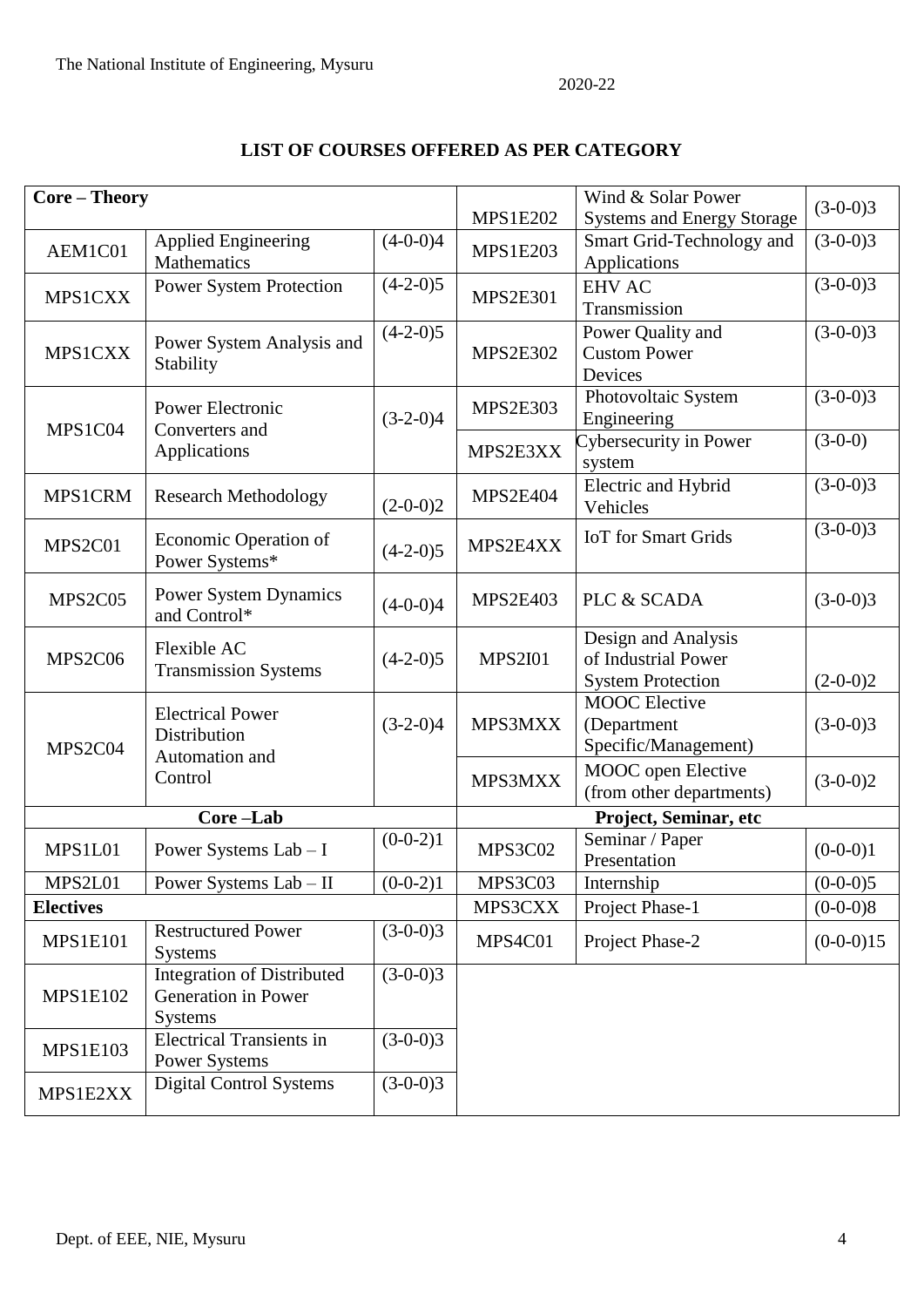| Semester/            |                | $\mathbf H$    | Ш       | IV      |
|----------------------|----------------|----------------|---------|---------|
| Sl.No.               |                |                |         |         |
| 1                    | AEM1C01        | MPS2C01        | MPS3MXX | MPS4C01 |
| $\overline{2}$       | <b>MPS1CXX</b> | MPS2C05        | MPS3MXX |         |
| 3                    | <b>MPS1CXX</b> | MPS2C06        | MPS3C02 |         |
| $\overline{4}$       | MPS1C04        | MPS2C04        | MPS3C03 |         |
| 5                    | MPS1E1XX       | MPS2E3XX       | MPS3CXX |         |
| 6                    | MPS1E2XX       | MPS2E4XX       |         |         |
| 7                    | MPS1CRM        | <b>MPS2I01</b> |         |         |
| 8                    | MPS1L01        | MPS2L01        |         |         |
| <b>Total Credits</b> | 27             | 27             | 19      | 15      |

#### **SUGGESTED PLAN OF STUDY**

### **Table of total credits to be earned by a student**

### **Degree Requirements:**

| <b>Category of courses</b>                                                 | Minimum credits to be earned |
|----------------------------------------------------------------------------|------------------------------|
|                                                                            | <b>Regular Students</b>      |
| Subject of $1st$ to $4th$ Semester                                         |                              |
| Basic science                                                              | 04                           |
| Humanities and Social science core                                         | 05                           |
| Core                                                                       | 31                           |
| Dept. Elective                                                             | 12                           |
| <b>Industry Driven Elective</b>                                            | 02                           |
| <b>MOOC</b> Elective<br>(Department)<br>Specific/Management)               | 03                           |
| MOOC open Elective<br>(from other departments)                             | 02                           |
| Seminar/Paper Presentation,<br>Internship, Project, Competency<br>Training | 29                           |
| <b>Total Credits</b>                                                       | 88                           |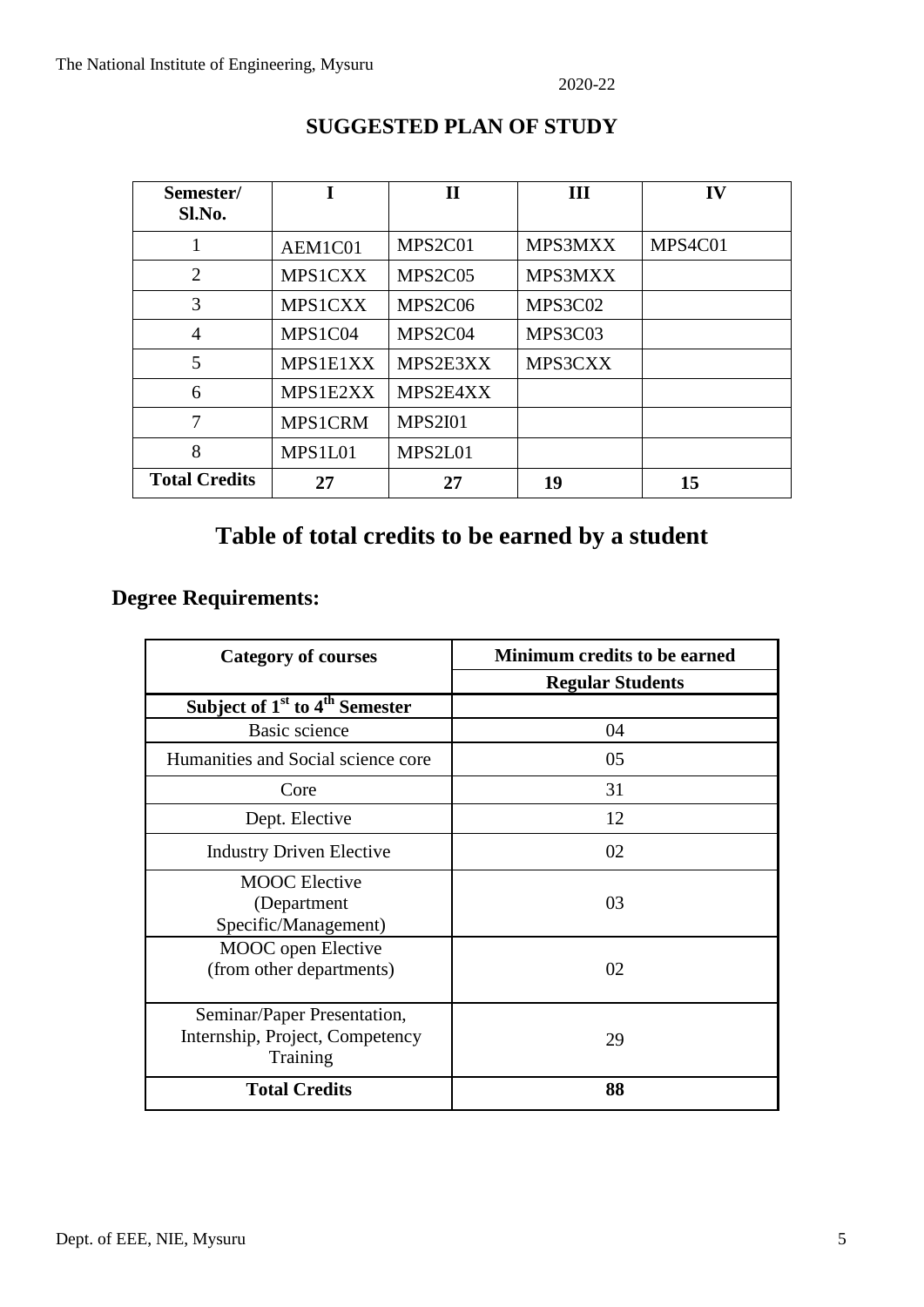### **COURSE NUMBERING SCHEME**

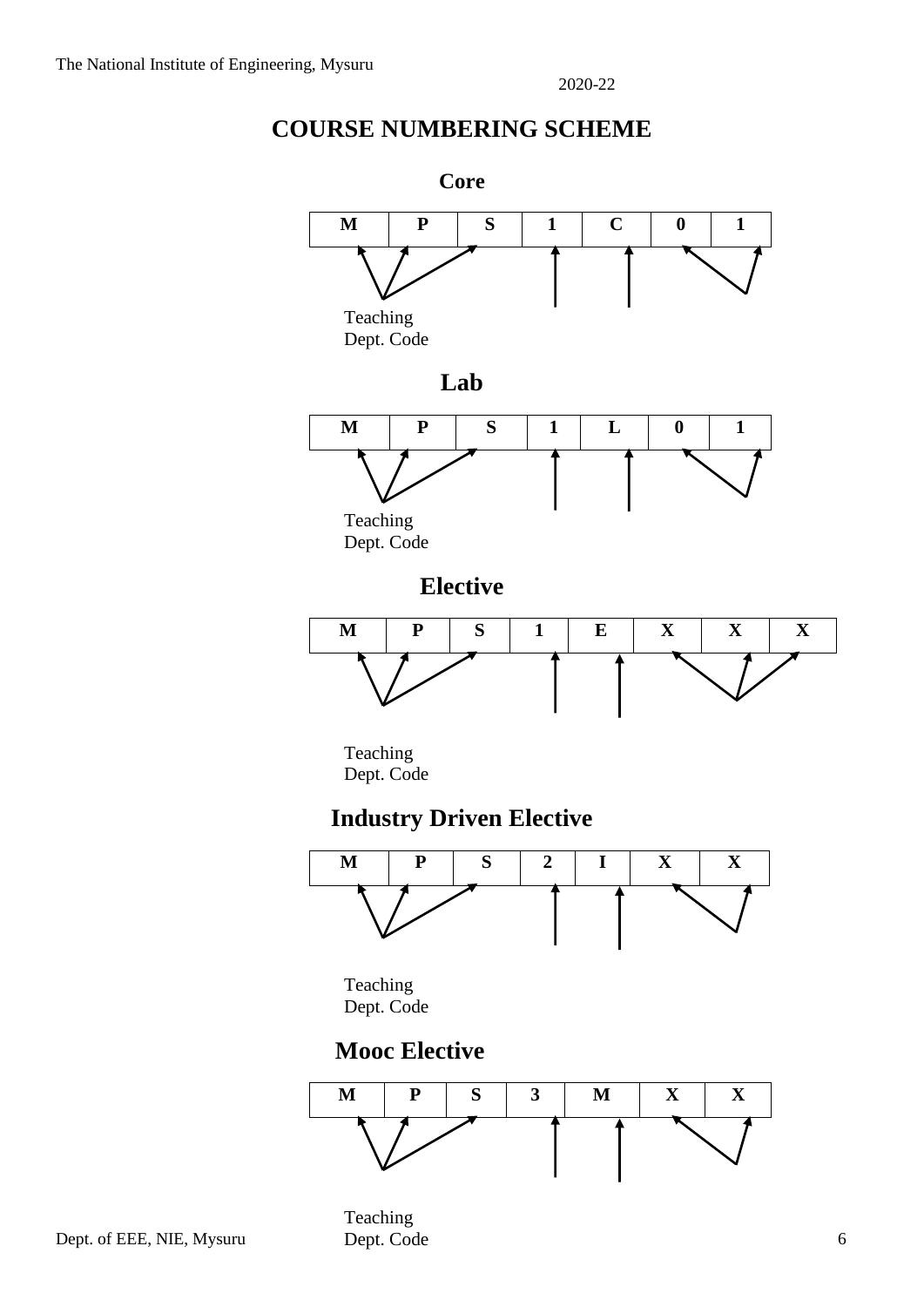### **TABLE OF SCHEME AND EXAMINATION FROM 1ST TO 4TH SEMESTER**

| <b>SCHEME OF TEACHING AND EXAMINATION</b><br><b>I SEMESTER</b> |                                       |                                                 |                                   |                |                |                |                |
|----------------------------------------------------------------|---------------------------------------|-------------------------------------------------|-----------------------------------|----------------|----------------|----------------|----------------|
| Sl.No.                                                         | Code<br><b>Subject</b><br>Dept./Board |                                                 | Hrs/week                          |                | <b>Credits</b> |                |                |
|                                                                |                                       |                                                 |                                   | L              | T              | $\mathbf{P}$   |                |
| $\mathbf{1}$                                                   | AEM1C01                               | <b>Applied Engineering</b><br>Mathematics       | <b>Mathematics</b>                | $\overline{4}$ | $\Omega$       | $\Omega$       | $\overline{4}$ |
| $\overline{2}$                                                 | MPS1C05                               | <b>Power System Protection</b>                  | Electrical &<br>Electronics Engg. | $\overline{4}$ | $\overline{2}$ | $\overline{0}$ | 5              |
| $\overline{3}$                                                 | MPS1C06                               | Power System Analysis and<br>Stability          | Electrical &<br>Electronics Engg. | $\overline{4}$ | $\overline{2}$ | $\Omega$       | 5              |
| $\overline{4}$                                                 | MPS1C04                               | Power Electronic Converters and<br>Applications | Electrical &<br>Electronics Engg. | 3              | $\overline{2}$ | $\overline{0}$ | $\overline{4}$ |
| 5                                                              | MPS1E1XX                              | Elective-1                                      | Electrical &<br>Electronics Engg. | 3              | $\Omega$       | $\Omega$       | 3              |
| 6                                                              | MPS1E2XX                              | Elective-2                                      | Electrical &<br>Electronics Engg. | 3              | $\theta$       | $\Omega$       | 3              |
| 7                                                              | <b>MPS1CRM</b>                        | <b>Research Methodology</b>                     | Electrical &<br>Electronics Engg. | $\overline{2}$ | $\theta$       | $\Omega$       | $\overline{2}$ |
| 8                                                              | MPS1L01                               | Power Systems $Lab - I$                         | Electrical &<br>Electronics Engg. | $\overline{0}$ | $\theta$       | $\overline{2}$ | $\mathbf{1}$   |
|                                                                | <b>Total</b>                          |                                                 |                                   |                |                |                | 27             |

### **Elective - 1**

| Sl.No. | Code            |                                                                  |                                   | Hrs/week |  |  | <b>Credits</b> |
|--------|-----------------|------------------------------------------------------------------|-----------------------------------|----------|--|--|----------------|
|        | <b>Subject</b>  |                                                                  | Dept./Board                       | L        |  |  |                |
|        | <b>MPS1E101</b> | <b>Restructured Power Systems</b>                                | Electrical &<br>Electronics Engg. | 3        |  |  | 3              |
| 2      | <b>MPS1E102</b> | Integration of Distributed<br><b>Generation in Power Systems</b> | Electrical &<br>Electronics Engg. | 3        |  |  |                |
| 3      | <b>MPS1E103</b> | <b>Electrical Transients in Power</b><br><b>Systems</b>          | Electrical &<br>Electronics Engg. |          |  |  | 3              |

### $\overline{\text{Electric} - 2}$

| Sl.No.        | Code            |                                                  | Dept./Board                       | Hrs/week |  |          | <b>Credits</b> |
|---------------|-----------------|--------------------------------------------------|-----------------------------------|----------|--|----------|----------------|
|               |                 | <b>Subject</b>                                   |                                   | IJ       |  |          |                |
|               | <b>MPS1E204</b> | Digital Control Systems                          | Electrical &<br>Electronics Engg. |          |  | $\Omega$ | 3              |
| $\mathcal{D}$ | <b>MPS1E202</b> | Wind & Solar Power Systems<br>and Energy Storage | Electrical &<br>Electronics Engg. |          |  | $\Omega$ |                |
| 3             | <b>MPS1E203</b> | Smart Grid-Technology and<br>Applications        | Electrical &<br>Electronics Engg. | 3        |  | $\Omega$ | 3              |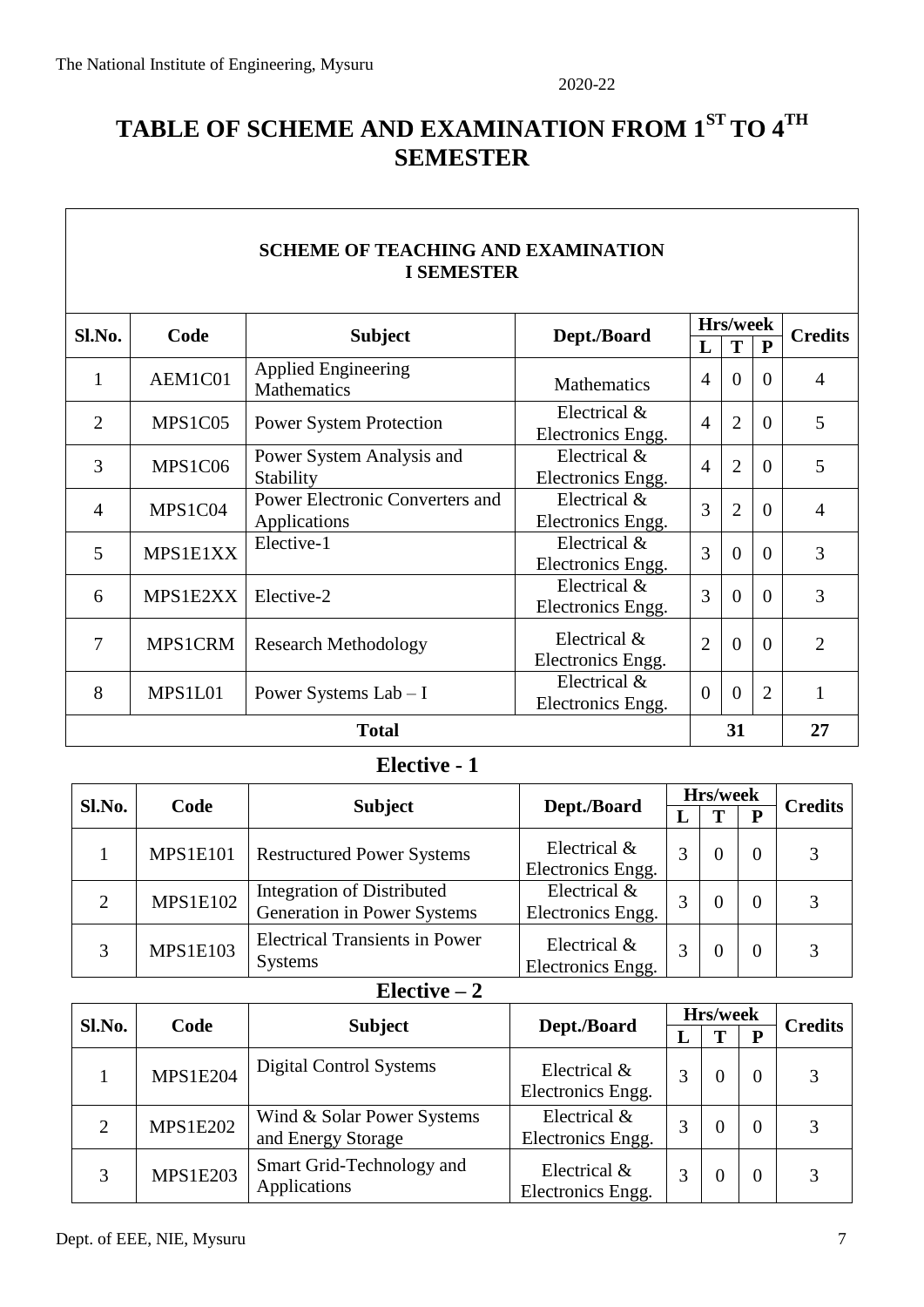|                | <b>SCHEME OF TEACHING AND EXAMINATION</b><br><b>II SEMESTER</b> |                                                                          |                                   |                |                |                |                |  |
|----------------|-----------------------------------------------------------------|--------------------------------------------------------------------------|-----------------------------------|----------------|----------------|----------------|----------------|--|
| Sl.No.         | Code                                                            |                                                                          |                                   |                | Hrs/week       |                |                |  |
|                |                                                                 | <b>Subject</b>                                                           | Dept./Board                       | L              | т              | $\mathbf{P}$   | <b>Credits</b> |  |
| $\mathbf{1}$   | MPS2C01                                                         | Economic Operation of Power<br>Systems*                                  | Electrical &<br>Electronics Engg. | $\overline{4}$ | $\overline{2}$ | $\overline{0}$ | 5              |  |
| $\overline{2}$ | MPS2C05                                                         | Power System Dynamics and<br>Control*                                    | Electrical &<br>Electronics Engg. | $\overline{4}$ | $\Omega$       | $\Omega$       | $\overline{4}$ |  |
| 3              | MPS2C06                                                         | <b>Flexible AC Transmission</b><br><b>Systems</b>                        | Electrical<br>&ElectronicsEngg.   | $\overline{4}$ | $\overline{2}$ | $\overline{0}$ | 5              |  |
| $\overline{4}$ | MPS2C04                                                         | <b>Electrical Power</b><br><b>Distribution Automation</b><br>and Control | Electrical &<br>Electronics Engg. | 3              | $\overline{2}$ | $\theta$       | $\overline{4}$ |  |
| 5              | MPS2E3XX                                                        | Elective-3                                                               | Electrical &<br>Electronics Engg. | 3              | $\Omega$       | $\Omega$       | 3              |  |
| 6              | MPS2E4XX                                                        | Elective-4                                                               | Electrical &<br>Electronics Engg. | 3              | $\Omega$       | $\Omega$       | 3              |  |
| 7              | <b>MPS2I01</b>                                                  | Design and Analysis of<br><b>Industrial Power System</b><br>Protection** | Electrical &<br>Electronics Engg. | $\overline{2}$ | $\theta$       | $\theta$       | $\overline{2}$ |  |
| 8              | MPS2L01                                                         | Power Systems Lab - II                                                   | Electrical &<br>Electronics Engg. | $\Omega$       | $\Omega$       | $\overline{2}$ | 1              |  |
|                |                                                                 | <b>Total</b>                                                             |                                   |                | 31             |                | 27             |  |

### **Elective – 3**

| Sl.No.         | Code            |                                                     |                                         | Hrs/week |                |                | <b>Credits</b> |
|----------------|-----------------|-----------------------------------------------------|-----------------------------------------|----------|----------------|----------------|----------------|
|                |                 | <b>Subject</b>                                      | Dept./Board                             | L        | T              | P              |                |
|                | <b>MPS2E301</b> | <b>EHV AC</b><br>Transmission                       | Electrical &<br>Electronics Engg.       | 3        | $\overline{0}$ | $\Omega$       | 3              |
| $\overline{2}$ | <b>MPS2E302</b> | Power Quality and<br><b>Custom Power</b><br>Devices | Electrical &<br>Electronics Engg.       | 3        | $\overline{0}$ | 0              | 3              |
| 3              | <b>MPS2E303</b> | Photovoltaic System<br>Engineering                  | Electrical &<br>Electronics Engg.       | 3        | $\Omega$       | $\Omega$       | 3              |
| 4              | <b>MPS2E305</b> | Cybersecurity in the power<br>sector                | Electrical &<br><b>Electronics Engg</b> | 3        | $\overline{0}$ | $\overline{0}$ | 3              |

### **Elective – 4**

| Sl.No. | Code            |                                     |                                   | Hrs/week |   |          | <b>Credits</b> |
|--------|-----------------|-------------------------------------|-----------------------------------|----------|---|----------|----------------|
|        |                 | <b>Subject</b>                      | Dept./Board                       |          | m | P        |                |
|        | <b>MPS2E404</b> | <b>Electric and Hybrid Vehicles</b> | Electrical &<br>Electronics Engg. |          | 0 | $\Omega$ |                |
| 2      | <b>MPS2E304</b> | <b>IoT</b> for Smart Grids          | Electrical &<br>Electronics Engg. |          | 0 | $\theta$ |                |
| 3      | <b>MPS2E403</b> | PLC & SCADA                         | Electrical &<br>Electronics Engg. |          | 0 | $\Omega$ |                |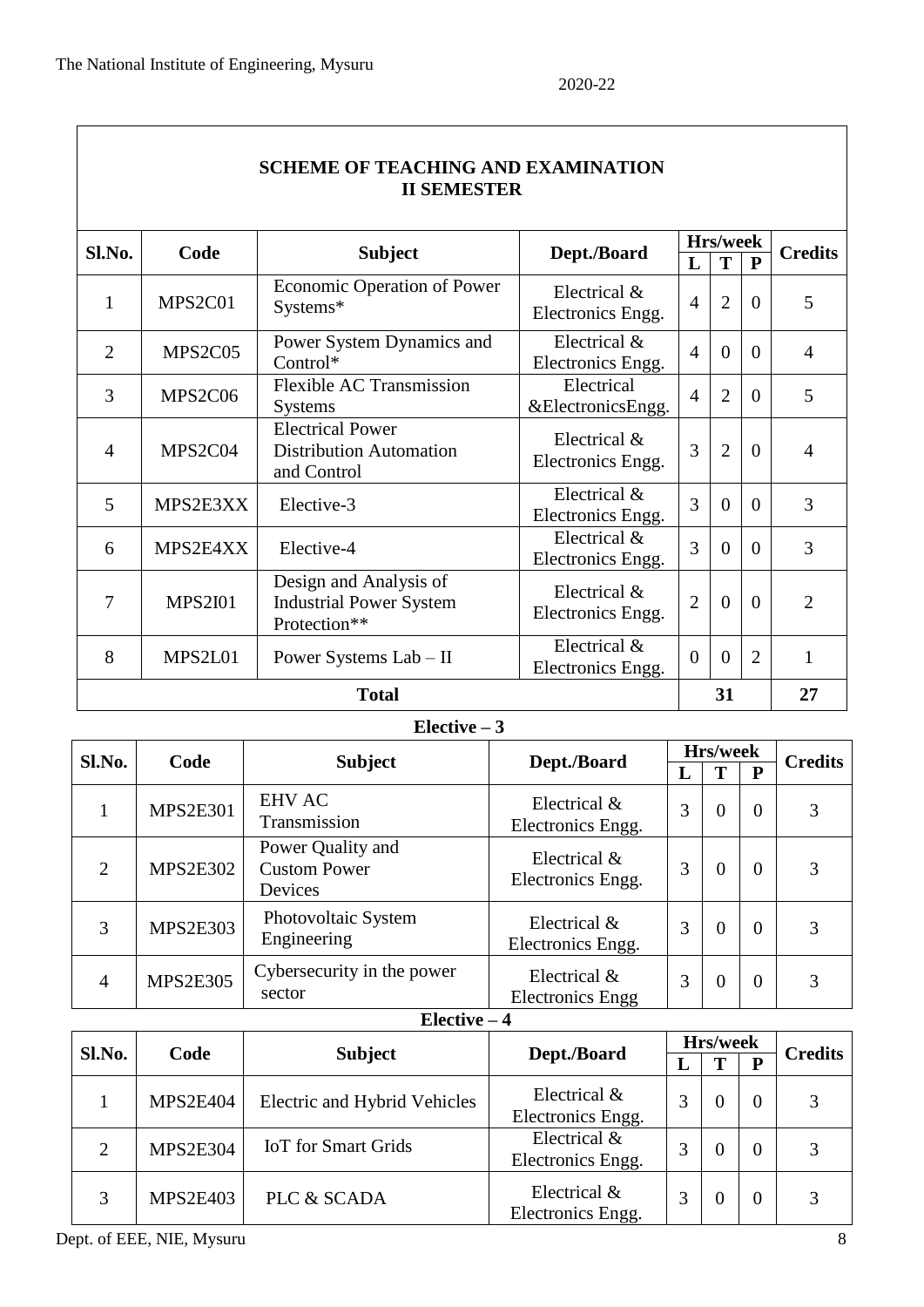\* Pre-requisite: Power System Analysis and Stability (MPS1CXX)

\*\* Pre-requisite:Power System Protection

|                | <b>DEPARTMENT OF ELECTRICAL AND ELECTRONICSENGINEERING</b><br><b>SCHEME OF TEACHING AND EXAMINATION</b> |                                                              |                                      |                |          |              |               |  |
|----------------|---------------------------------------------------------------------------------------------------------|--------------------------------------------------------------|--------------------------------------|----------------|----------|--------------|---------------|--|
|                | <b>III SEMESTER</b>                                                                                     |                                                              |                                      |                |          |              |               |  |
| Sl.No.         | <b>Subject</b><br>Code                                                                                  | <b>Subject</b>                                               | Dept./Board                          | L              | T        | $\mathbf{P}$ | Cr.           |  |
| 1              | MPS3MXX                                                                                                 | <b>MOOC</b> Elective<br>(Department<br>Specific/Management)) | Electrical &<br>Electronics<br>Engg. | 3              | $\theta$ | $\Omega$     | 3             |  |
| $\overline{2}$ | MPS3MXX                                                                                                 | MOOC open Elective<br>(from other departments)               | Electrical &<br>Electronics<br>Engg. | $\overline{2}$ | $\theta$ | $\theta$     | $\mathcal{D}$ |  |
| 3              | MPS3C02                                                                                                 | Seminar/Paper Presentation                                   | Electrical &<br>Electronics<br>Engg. | $\theta$       | $\theta$ | $\Omega$     |               |  |
| $\overline{4}$ | MPS3C03                                                                                                 | Internship                                                   | Electrical &<br>Electronics<br>Engg. | $\theta$       | $\theta$ | $\Omega$     | 5             |  |
| 5              | MPS3CXX                                                                                                 | Project Phase-1                                              | Electrical &<br>Electronics<br>Engg. | $\Omega$       | $\theta$ | $\theta$     | 8             |  |
|                |                                                                                                         | <b>Total Credits</b>                                         |                                      |                |          |              | 19            |  |

**Note:MOOC Electives will be decided on the availability courses during the corresponding academic year**

| <b>DEPARTMENT OF ELECTRICAL AND ELECTRONICS ENGINEERING</b><br><b>SCHEME OF TEACHING AND EXAMINATION</b><br><b>IV SEMESTER</b> |                                                                        |                 |                                   |          |   |  |     |
|--------------------------------------------------------------------------------------------------------------------------------|------------------------------------------------------------------------|-----------------|-----------------------------------|----------|---|--|-----|
| Sl.No.                                                                                                                         | <b>Subject</b><br>Т<br>P<br>Dept./Board<br>L<br><b>Subject</b><br>Code |                 |                                   |          |   |  | Cr. |
|                                                                                                                                | MPS4C01                                                                | Project Phase-2 | Electrical &<br>Electronics Engg. | $\theta$ | 0 |  | 15  |
| <b>Total Credits</b>                                                                                                           |                                                                        |                 |                                   |          |   |  | 15  |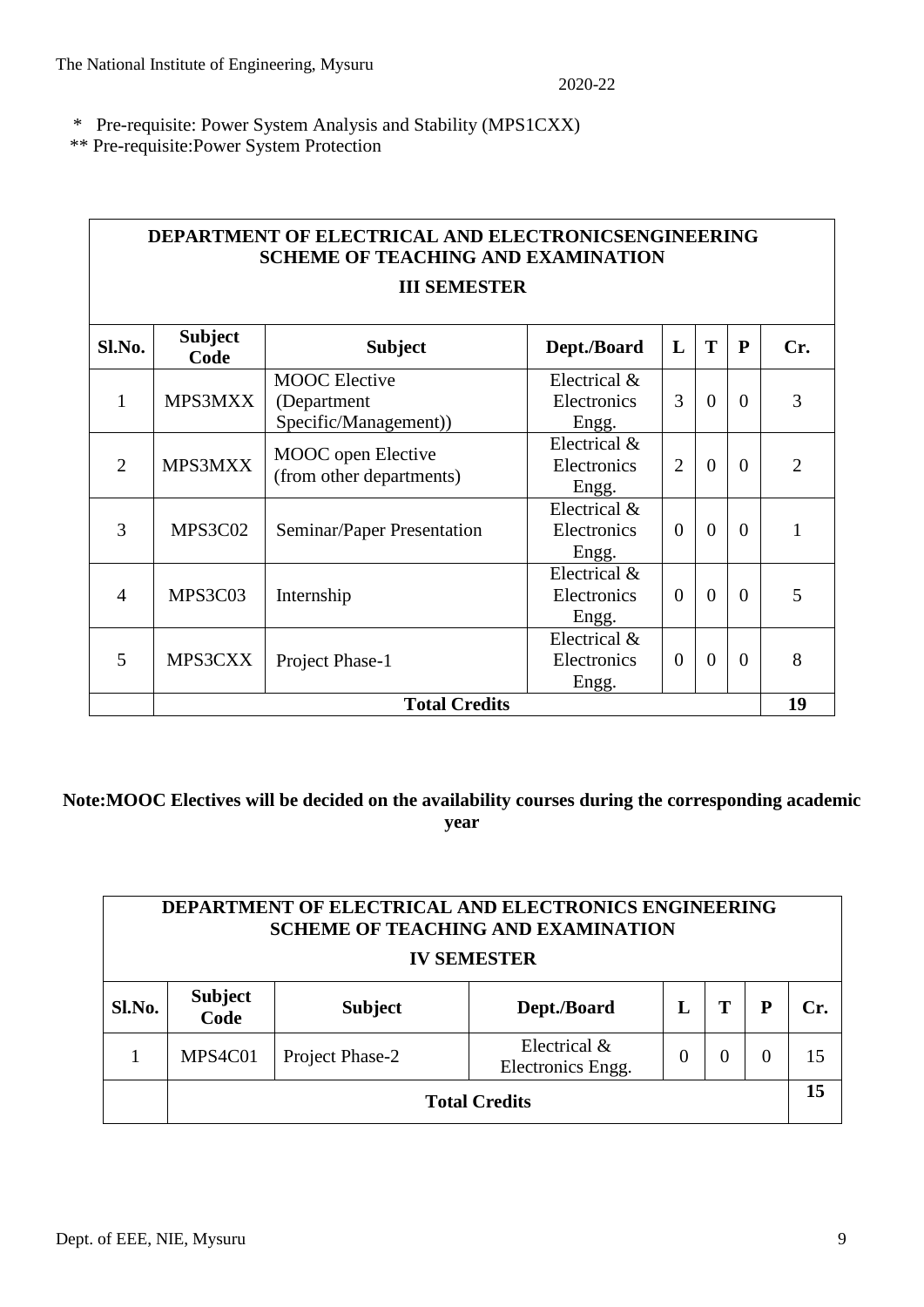# **M.Tech.: Power Systems (2020-2022)**

## **Syllabus – I Semester**

### **Department of Electrical and Electronics Engineering**

**The National Institute of Engineering**

**Mysuru-570 008**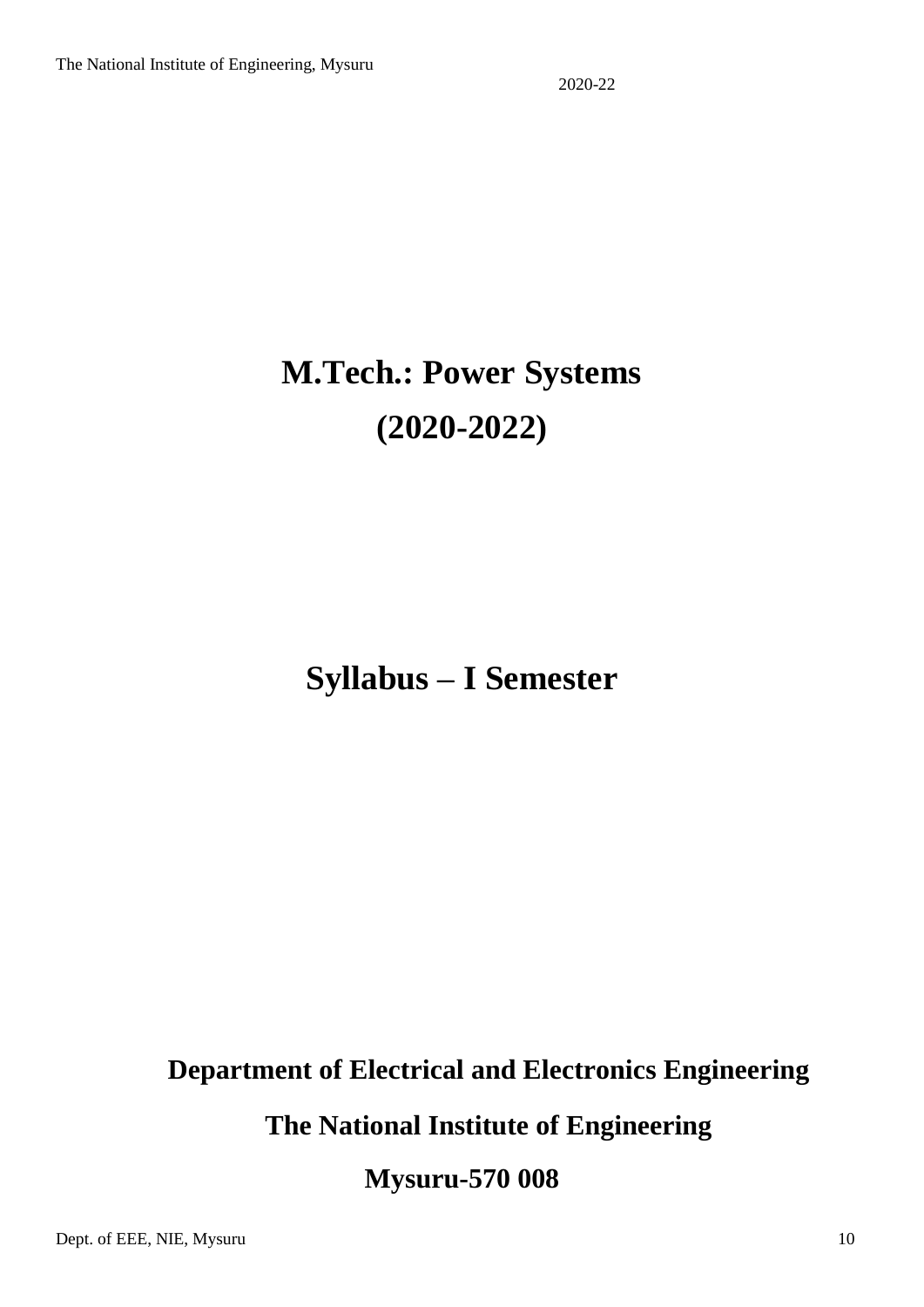### **Applied Engineering Mathematics (4-0-0)**

| Sub Code : AEM1C01 |            | $CIE$ : 50% Marks |                       |
|--------------------|------------|-------------------|-----------------------|
| $Hrs/Week$ : 4+0+0 |            |                   | SEE : 50% Marks       |
| <b>SEE Hrs</b>     | $\cdot$ 03 |                   | Max.Marks : 100 Marks |

#### **Course outcomes :**

On successful completion of the course the students will be able to:

- 1. Compute the extremals of functionals and solve standard variational problems.
- 2. Solve linear homogeneous partial differential equations with constant and variable coefficients.
- 3. Use optimization techniques to solve Linear and Non-Linear Programming problems.
- 4. Apply geometry of Lineartransformations and construct orthonormal basis of an inner product space.

5. Apply the method of least square to predict the best fitting curve for a given data and solve problems associated with discrete probability distribution.

6. Solve problems associated with discrete joint probability distribution, Markov chain using transition probability matrix and the concept of Queuing theory.

**MODULE 1: Calculus of Variation:**Variation of a function and a functional. Extremal of a functional, variation problems, Euler's equation, Standard variational problems including geodesics, minimal surface of revolution, Brachistochrone problems, Isoperimetric problems. Functionals of second order derivatives

**SLE:** hanging chain problem

#### **9 Hours**

**9 Hours**

**MODULE 2: Partial Differential Equations:**Solution of linear homogeneous PDE with constant and variable coefficients.

**SLE:** Cauchy's partial differential equation

**MODULE 3: Optimization:** Standard form of LPP, Simplex method, Big-M method, Duality, Non-Linear programming problems **9Hours**

**SLE:** Degeneracy in simplex method

**MODULE 4: Linear Algebra:** Vectors & vector spaces. Linear transformations, Kernel, Range. Matrix of linear transformation, Inverse linear transformation. Inner product, Length/Norm. Orthogonality, orthogonal projections, orthogonal bases, Gram-Schmidt process.

Dept. of EEE, NIE, Mysuru 11 **SLE:** Least square problems

**9 Hours**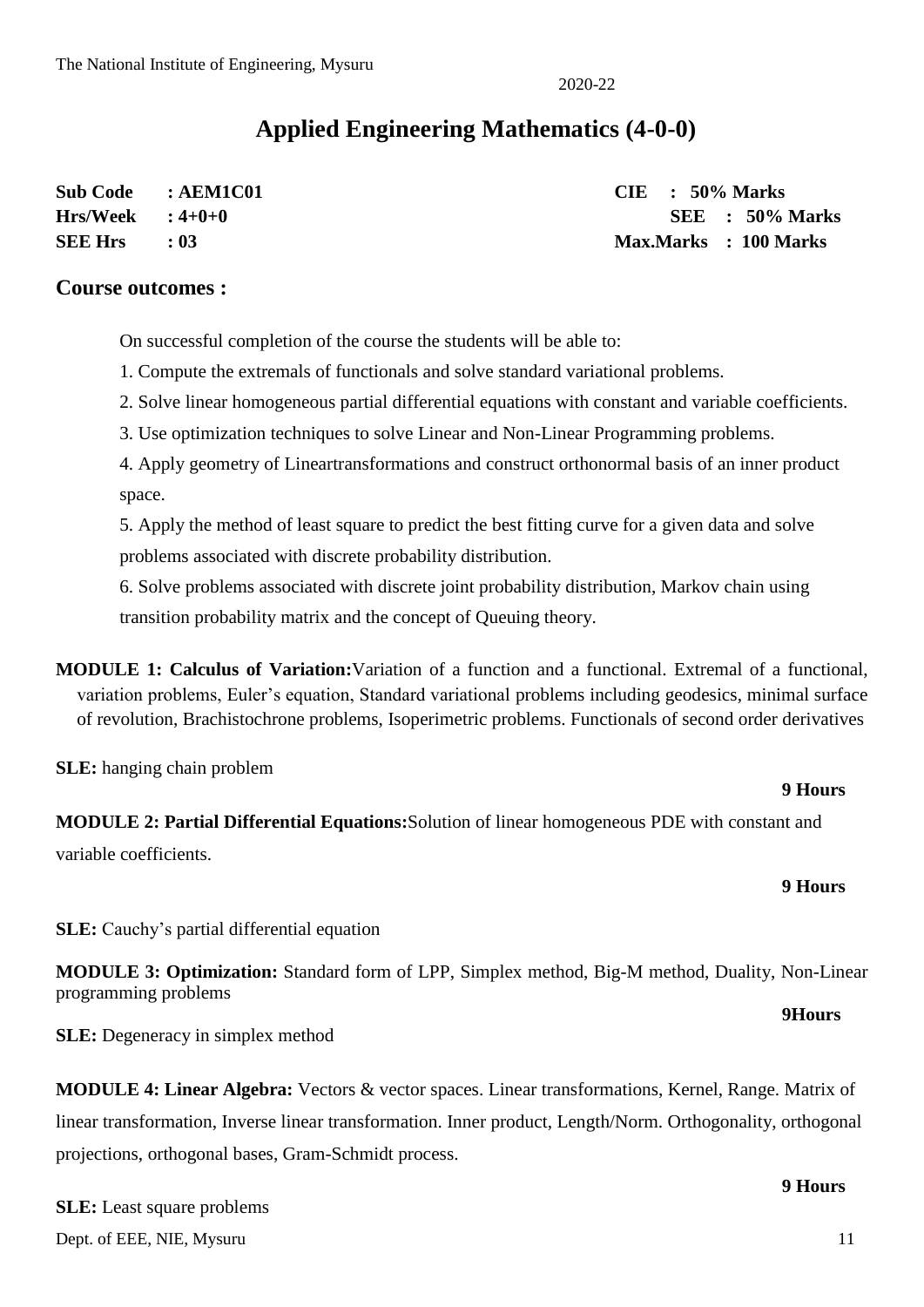**MODULE 5 :Statistics and Probability – I:** Curve fitting by the method of least squares: straight line, parabola and exponential curve  $y = ae^{bx}$  – only problems. Probability: Random variables - discrete random variables, Binomial and Poisson distributions.

**8 Hours**

**SLE:** fitting of the curves  $y = ax^b$  and  $y = ab^x$ 

**MODULE 6: Probability II:** Joint probability distribution (Discrete), Markov chains – probability vector, stochastic matrix, transition probability matrix. Concept of queuing – M/M/1 and M/G/1 queuing system.

**SLE:** continuous joint probability distribution **8 Hours**

#### *Reference Books:*

- 1) **Higher Engineering Mathematics** Dr. B.S. Grewal, 42nd edition, Khanna publication.
- 2) **Advance Engineering Mathematics** H. K. Dass, 17<sup>th</sup> edition, Chand publication.
- 3) **Higher Engineering Mathematics** Dr. B.V. Ramana, 5th edition,Tata Mc Graw-Hill.
- 4) **Linear Algebra** Larson &Falvo (Cengage learning), 6th edition.
- 5) **Probability, Statistics and Random Processes,** T Veerarajan-3rd Edition,Tata McGraw-Hill Publishing Company Limited, New Delhi, 2008.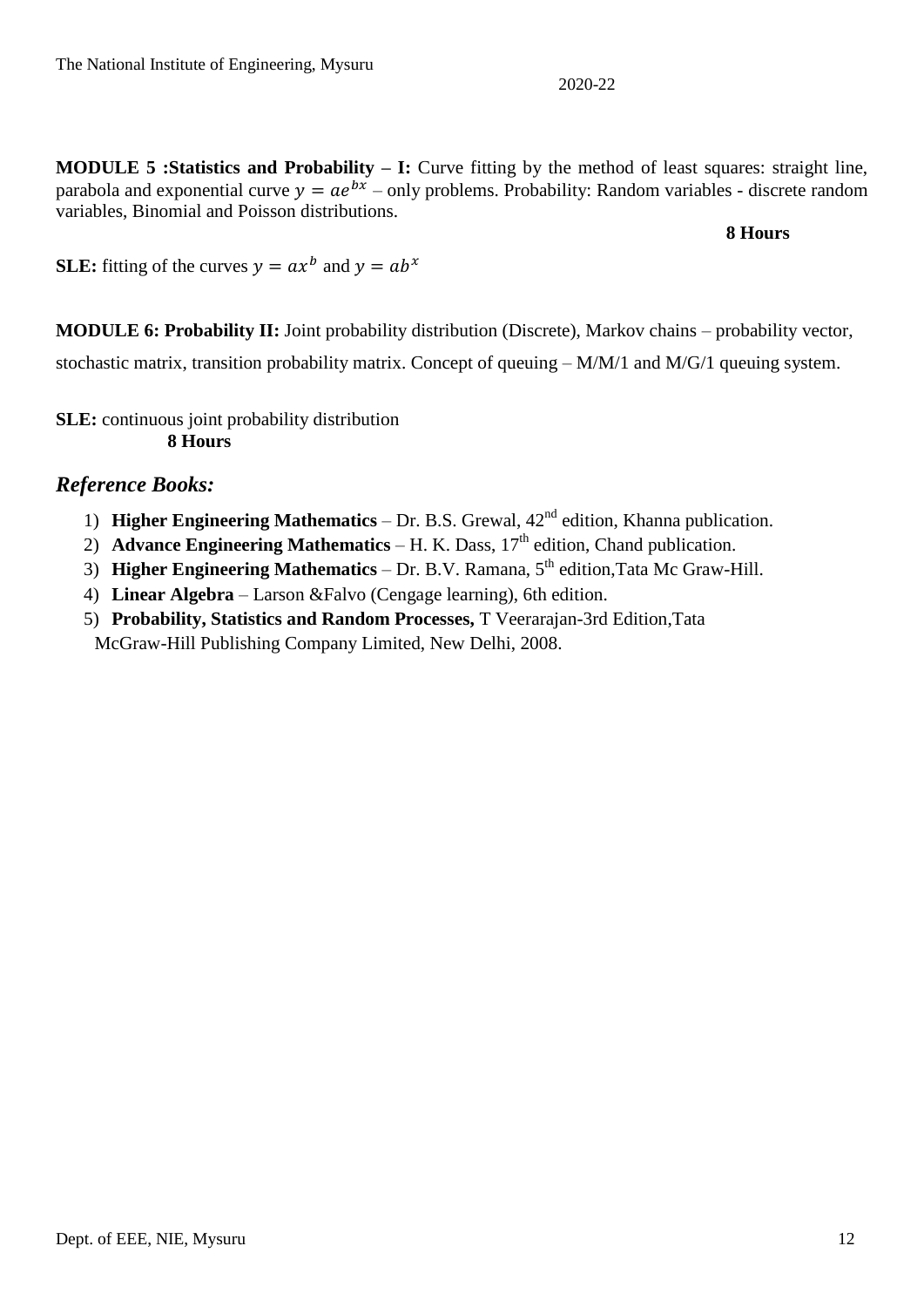### **Power system Protection (4-2-0)**

**Sub Code: MPS1C05 CIE: 50% Marks Hours/Weeks: 4+2+0 SEE: 50% Marks SEE Hrs: 3 Max marks: 100** 

#### **Course Outcomes**

On successful completion of the course, the students will be able to:

- 1. Explain and apply basic concepts of digital protection.
- 2. Discuss hardware considerations and relaying algorithms.
- 3. Explain principles of digital protection to Generator, Motor, Transmission lines, Bus bar and Transformers.
- 4. Explain protection schemes, testing and maintenance of digital relays.

**MODULE 1: Introduction to Numerical Relay:** Numerical relay, Comparison between electromechanical relays and numerical relay, Computer relay architecture and subsystems, Advantages and disadvantages of Numerical relay and Adaptive relaying.

#### **06Hours**

**SLE:** Study of protection philosophy and protection systems currently employed in India.

**MODULE 2: Architectures of Programmable Devices :**Microcontroller: 8051 architecture and real world interfacing, Introduction to advanced architecture, Processor and memory organization, Processor selection, Microcontroller selection.

**Digital Signal Processor:** Digital signal processing system, Major features of programmable digital signal processor, Basic architecture features, DSP computational building blocks, Bus architecture.

#### **08 Hours**

#### **SLE:** Memory selection

**MODULE 3: Hardware Considerations: IC Elements and circuits for interfaces:** Zero crossing detector, Phase shifter, Current to voltage converter, Precision rectifier.

**Data Acquisition System:** Signal conditioning, Aliasing, Sampling, Analog Interfacing. Analog Interfacing: Sample and Hold circuit, Analog Multiplexers, Analog to Digital Converters.

**Filters**: Digital Filters, Finite Impulse Response and Infinite Impulse Response Filters.

#### **10 Hours**

#### **SLE:** Digital to Analog Converters

**SLE:** Differential equation technique

**MODULE 4: Relaying Algorithms:** DC offset, Removal of DC offset. Digital relaying Algorithms: least square fitting algorithm, Mann-Morrison Technique, Discrete Fourier transform technique, Walsh-Hadamard Transform technique, Rationalized Haar Transform technique, Wavelet Transform technique.

#### **09 Hours**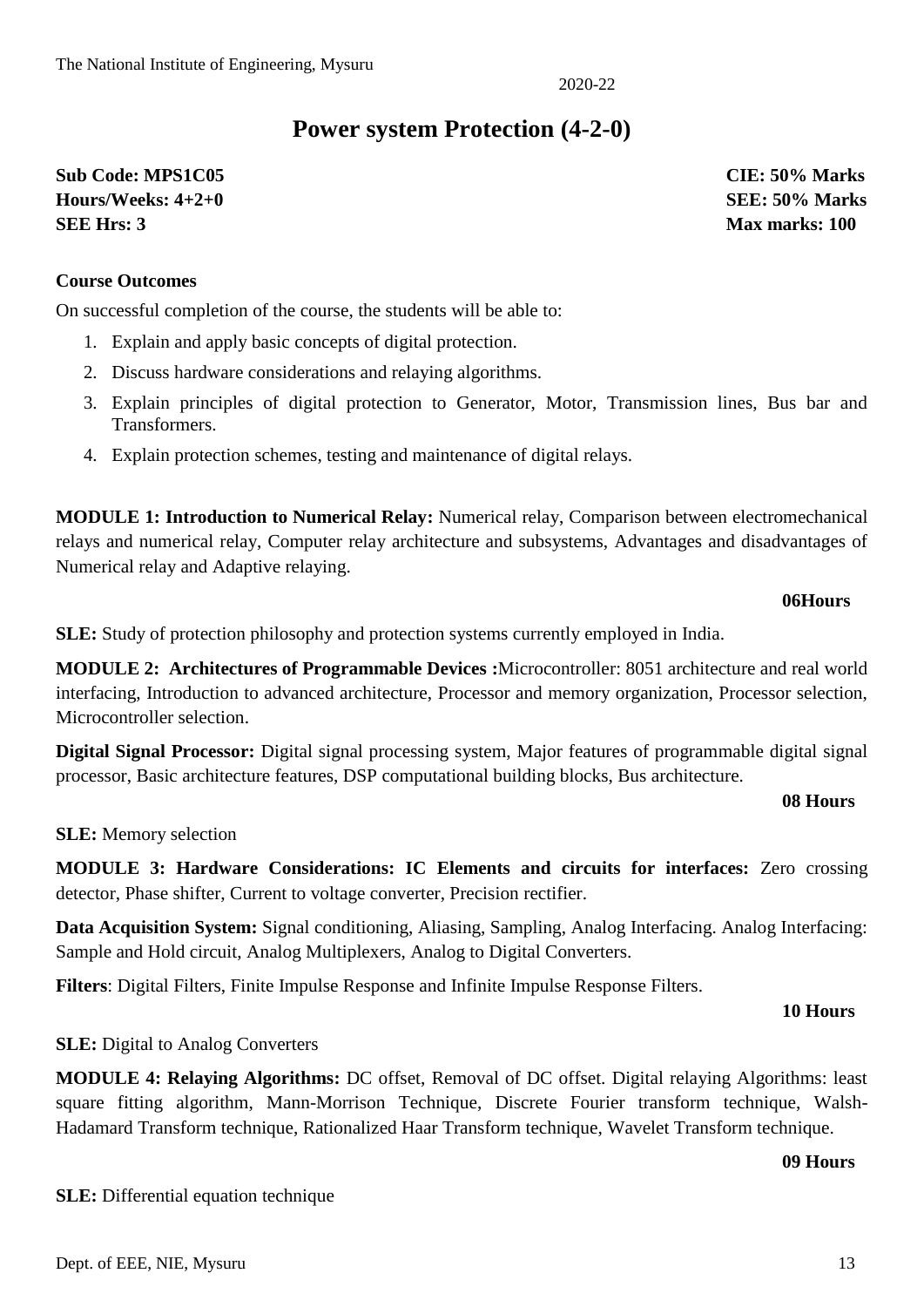**MODULE 5: Protection schemes:**Generator, Motor, Transmission line protection schemes.

**Bus bar:** Faults and Protection requirements. Transformer: CT Saturation, faults.

**Power transformer algorithms:** Current derived restraints, voltage based restraints, flux restraints, inrush current restraint. **09 Hours**

**SLE:** Bus bar arrangements

**MODULE 6: Numerical Protection Schemes:** Numerical differential protection, its applications to Transformer, Power transformer and Generator, Numerical Over current Protection, Numerical Directional Protection.

**Numerical Distance Protection:** Impedance, Reactance, Mho and Offset Mho, Quadrilateral, and Distance relay reach, Testing of Digital relays. **10 Hours**

**SLE:** Maintenance aspects of Digital relays

#### *Text Books:*

**1.** Badriraam and Vishwakarma, **"***Power System Protection and Switchgear*", 2nd edition, TMH, 2011.

2.Arun G Phadke and James S Thorp, "*Computer Relaying for Power systems*", 2<sup>nd</sup> edition, John Wiley and Sons, 2009

#### *Reference Books:*

**1.** S R Bhide, " *Digital Power System Protection*", Prentice Hall of India, 2014.

**2.** Paithankar Y G and S R Bhide, "*Fundamentals of Power System Protection*", Prentice Hall of India, 2011.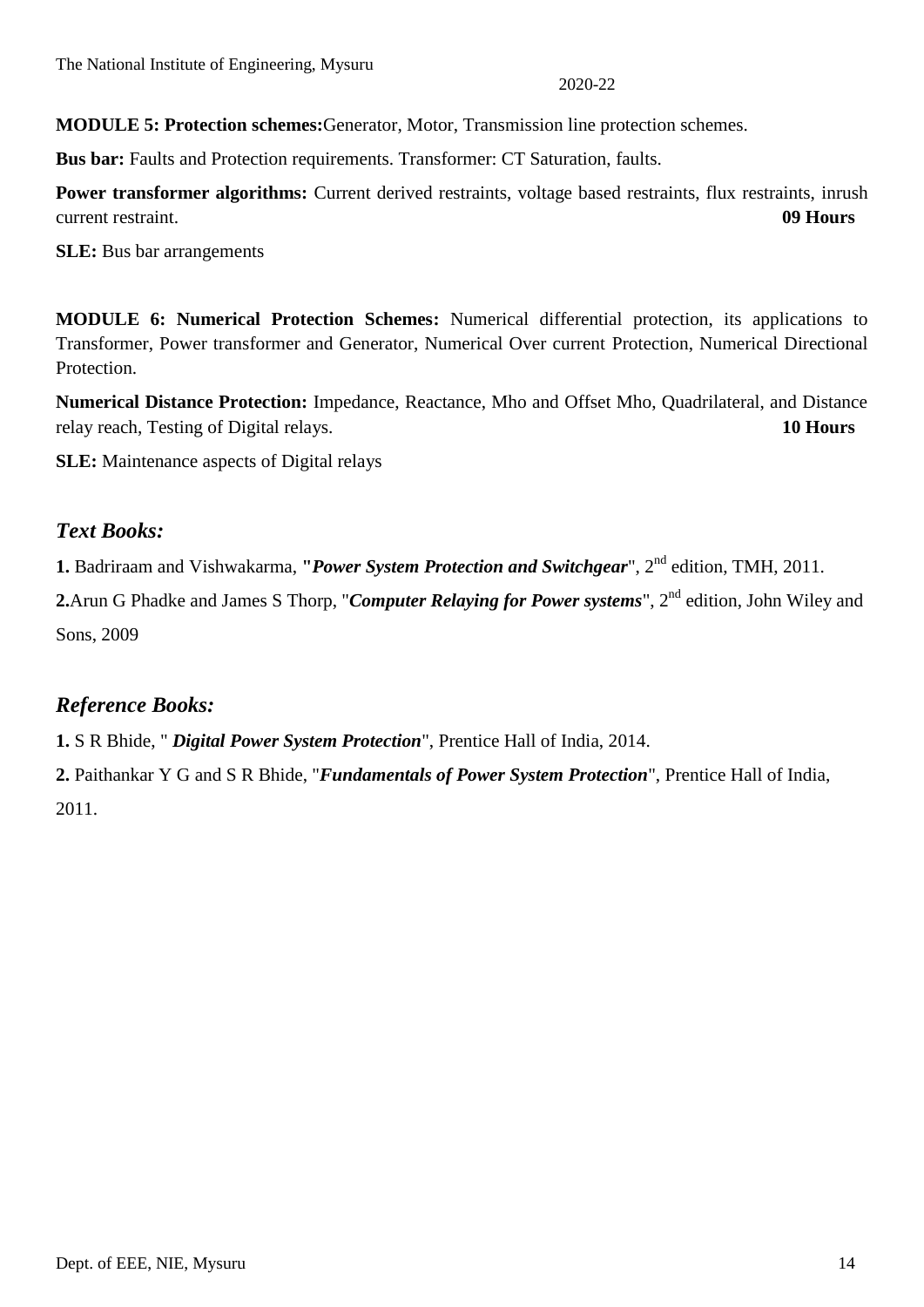### **Power System Analysis and Stability (4-2-0)**

**Sub Code:MPS1CXX CIE: 50%Marks Hrs/week:4+2+0 SEE: 50%Marks SEE Hrs:3 Max marks :100**

#### **Course Outcomes**

On successful completion of the course, students will be able to:

- 1. Apply the different Load Flow Techniques to given PowerSystems.
- 2. Analyze the symmetrical and unsymmetrical faults of a Power system.
- 3. Analyze transient stability and voltage stability of a Power system.
- 4. Explain the concept of state estimation and systemsecurity.

**MODULE 1: Power Flow Methods:** Introduction, Modeling of power system components, Review of load flow techniques, Forward - backward method, DC load flow method, AC- DC system power flow analysis- sequential and simultaneous solution algorithms, Sensitivity factors, ATC assessment, Sparsity directed optimal ordering schemes, Solution algorithms - LU factorization.

#### **09 Hours**

**SLE:** Bifactorization method.

**MODULE 2: Analysis of Faulted Power System:** Symmetrical and asymmetrical faults, Digital simulation techniques in fault analysis, Z bus method in contingency analysis, Contingency analysis of DC model, System reduction for contingency and fault studies.

#### **08 Hours**

**SLE:** Analysis of open circuit faults.

**MODULE 3: Transient Stability:** Introduction to transient stability, Numerical integration methods: Numerical stability of explicit integration methods, Implicit integration methods, RungeKutta method and trapezoidal method, Performance of protective relaying, Direct method of transient stability analysis, Energy function approach for stability studies.

**SLE:** Methods of improving transient stability.

**MODULE 4: Voltage Stability:** Definition and classification, Mechanism of voltage collapse, Analysis of voltage stability, Modeling of voltage collapse, Voltage security, Transient voltage stability, Power transfer at voltage stability limit, Maximum power angle at voltage stability limit, Relation between reactive power variation and system stability.

**SLE:** Loading limit of transmission system voltage.

#### **09 Hours**

#### **09 Hours**

#### 2020-22

## Dept. of EEE, NIE, Mysuru 15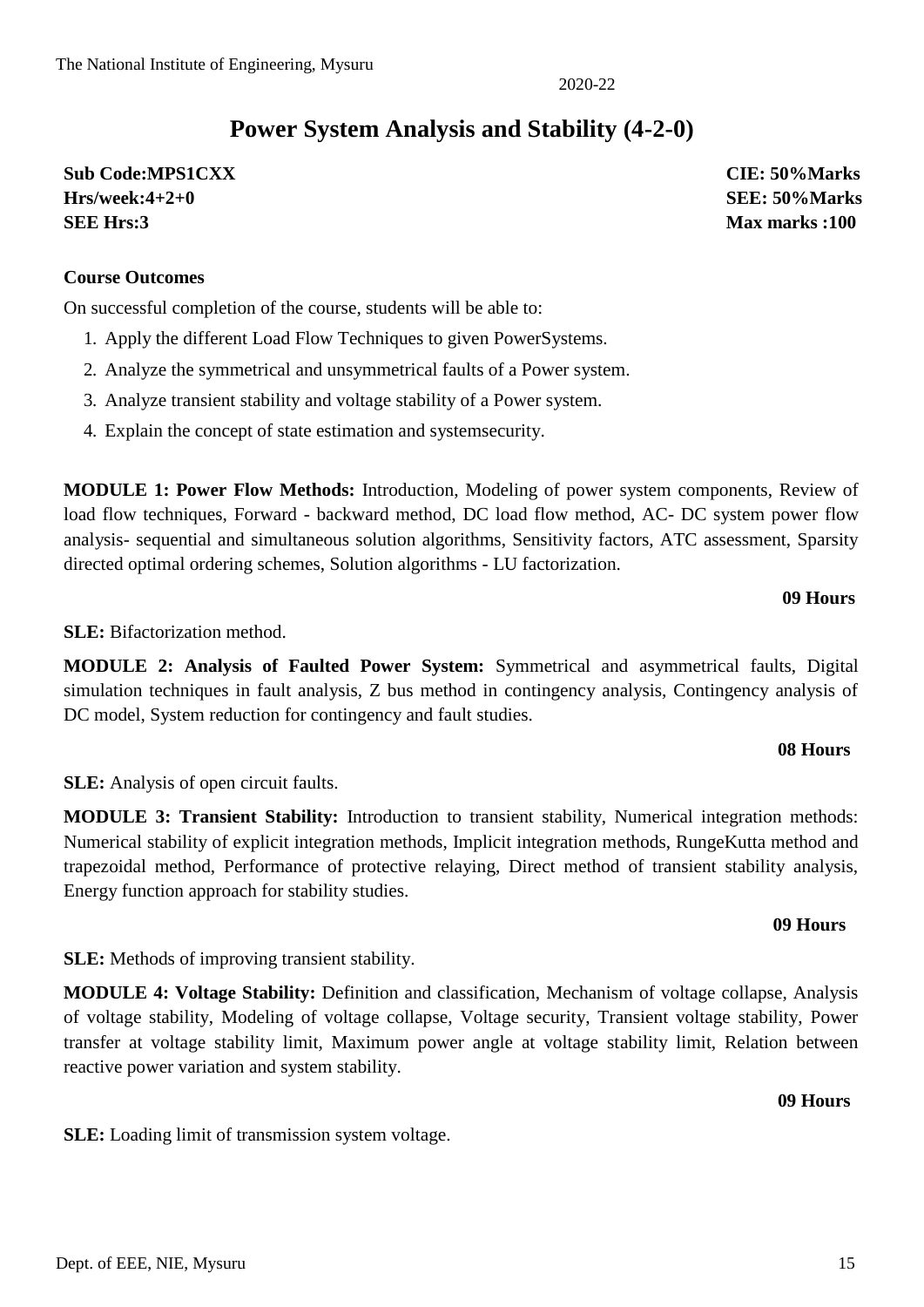**MODULE 5: Voltage Stability Indicators:** Introduction to voltage stability indicators, Fundamental indicators using PV and QV curves, Criterion of voltage stability, Direct indicator of voltage stability, Voltage stability index, Singular value decomposition. Expression for different indicators, voltage stability evaluation, effect of system reactance and power factor.

#### **SLE:** Relation with off nominal tap ratio.

**MODULE 6: State Estimation and System Security:** Introduction to state estimation, least squares estimation and weighted least squares estimation, State estimation in AC network, Detection and identification of bad measurements, Network observability and pseudo – measurements, Contingencyanalysis. Introduction to Real-Time Simulation Technologies and WAMS .

#### **08 Hours**

**SLE:** Contingency Selection.

### *Text Books:*

- 1. J. Arrillaga,N. R. Watson, "*Computer modeling of electrical powersystems***", W**iley Publisher, 2001.
- 2. PrabhaKundur, **"***Power System Stability and Control***",** Tata McGraw-Hilledition.

### *Reference books :*

- 1. A.K. Mukhopadhyay, D.P. Kothari , A. Chakrabarti, **"***An Introduction to Reactive Power Control and Voltage Stability in Power Transmission Systems***",** PHI Publisher.
- 2. Allen J. Wood and Bruce F. Woollenberg, **"***Power Generation, Operation, and*  Control",2<sup>nd</sup>edition, John Wiley and Sons, INC.

#### **09 Hours**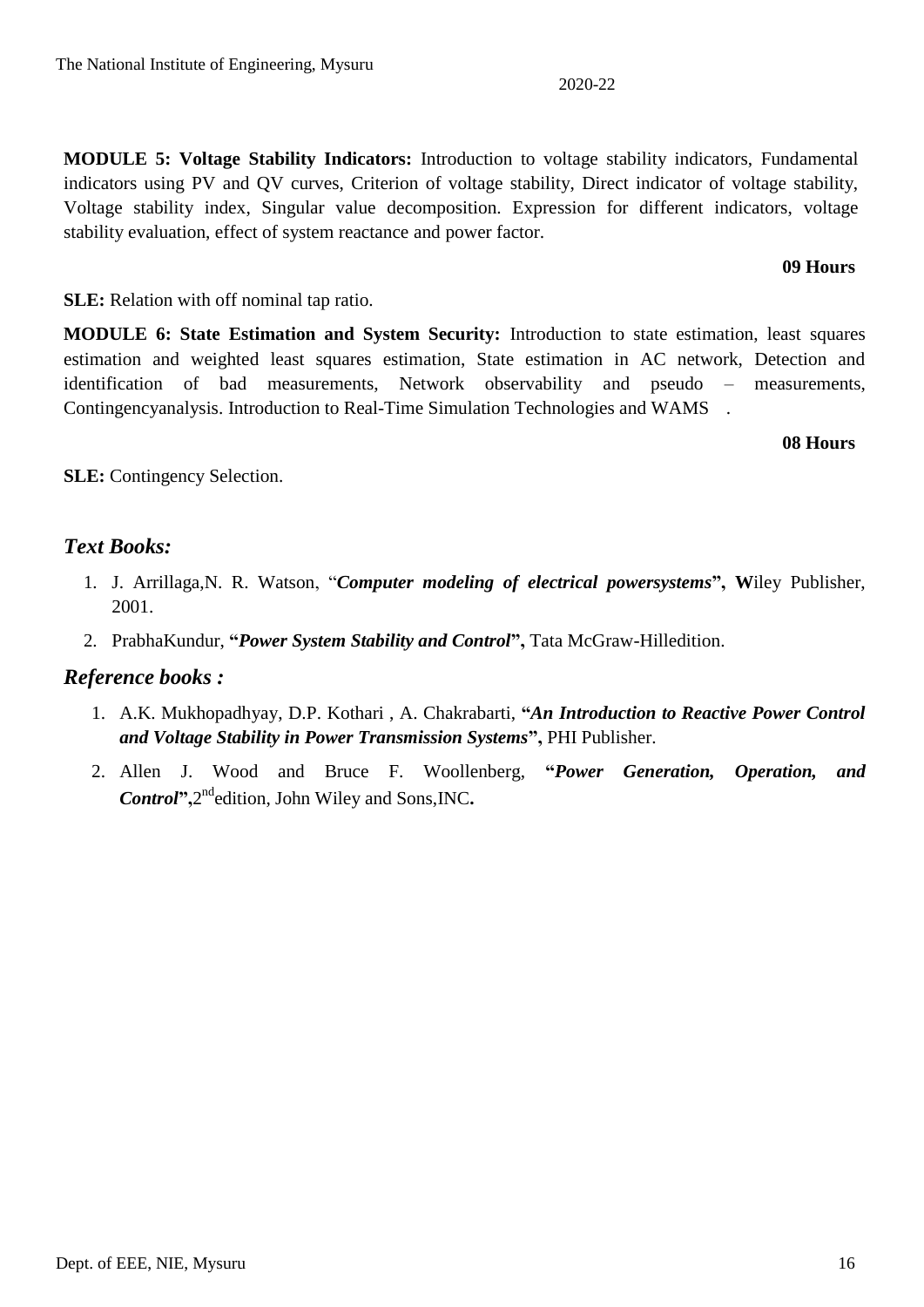### **Power Electronic Converters and Applications (3-2-0)**

**Sub Code: MPS1C04 CIE: 50%Marks Hrs/week: 3+2+0 SEE: 50%Marks SEE Hrs : 3** Max marks:100

#### **Course Outcomes**

On successful completion of the course, students will be able to:

- 1. Describe the circuit topologies of Line commutated and SMPS Converters.
- 2. Analyze different types of Chopper and Inverters circuits.
- 3. Describe the operations of AC/DC/AC conversion technologies.
- 4. Describe the operations of DC/AC/DC conversion technologies.

**MODULE 1: Line Commutated Converter:** Functional circuit block of Line commutated converter, Direction of power flow-inverter operation , Phase controlled converter single and two quadrant operations, Converter for HVDC power link, Midpoint configuration- transformer connection, The bridge configuration-basic building blocks, Voltage and current ripples on dc side, Commutation and overlap.

#### **08 Hours**

**SLE:** Inversion mode.

**MODULE 2: Choppers:** Introduction, Voltage step down chopper, Voltage step up chopper**,** Two quadrant chopper, Multiphase choppers, problems.

#### **08 Hours**

**08 Hours**

**SLE:** Coupled reactor in multiphase choppers.

**MODULE 3: Inverters:** Full bridge configuration, Shaping of output voltage wave form- sinusoidal pulse width modulation (SPWM), Three phase inverter, Inverter operation with reverse power flow, Multilevel Inverters - types, Topology and operation.

**SLE:** SPWM with reverse voltage excursions.

**MODULE 4: Switched Mode Power Supply**: Functional circuit blocks of an OFF Line switcher, The front end rectifier, SMPS circuit topologies- Buck converter circuit configuration, working principle, Duty cycle constraint, Boost converter, Buck–boost converter, Cuk converter.

#### **07 Hours**

**SLE:** Resonant converter.

**MODULE 5: AC/DC/AC Converters:** Introduction, AC/DC/AC converters used in wind turbine systems, New AC/DC/AC converters, AC/DC/AC boost-type converters, Two-level AC/DC/AC ZSI.Three- level diode-clamped AC/DC/AC converter, Linking a wind turbine system to a utility network.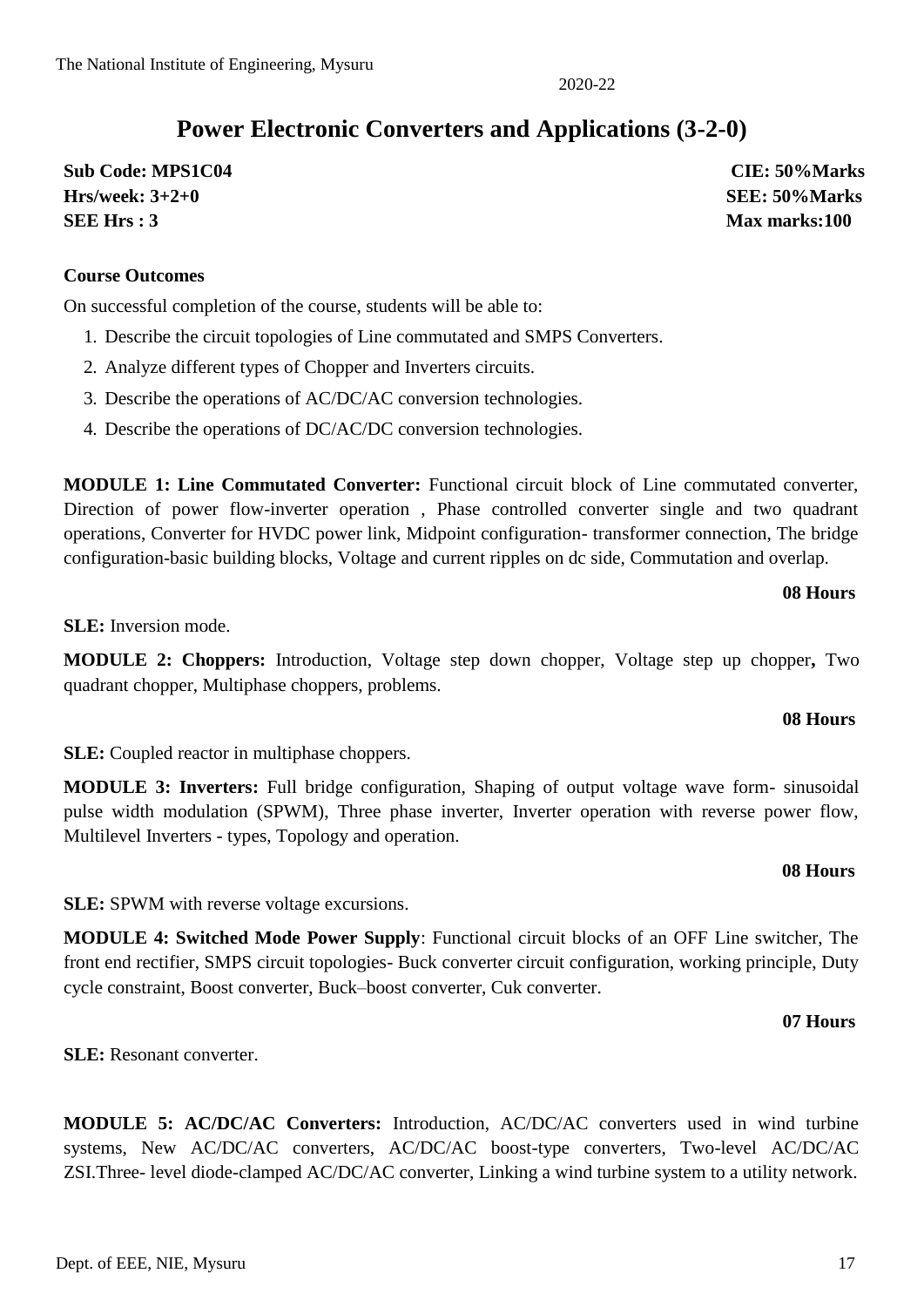**DC/AC/DC Converters:** Review of traditional DC to DC converters, Chopper type DC/AC/DC converters, Switched capacitor DC/AC/DC converters- single stage, three stage and four stage .

**08 Hours**

**SLE:** Tapped transformer converters

#### *Text Books:*

1.JosephVithayathil, "*Power Electronics Devices and Circuits*", 2<sup><sup>nd</sup> edition, Tata- McGraw Hill, 2010.</sup>

2. Fang Lin Luo Hong Ye "*Power Electronics Advanced Conversion Technologies*", 1 edition, CRC Press Taylor & Francis Group, 2010.

### *Reference Books:*

1.M.H.Rashid, "Power Electronics Circuits, Devices & Applications",3<sup>"</sup>edition, P.H.I. Pearson, New Delhi,2002.

2.FangLinLuo Hong Ye,**"***Advanced DC/DC Converters***",** 1 stedition, CRC Press Taylor & Francis Group, 2010.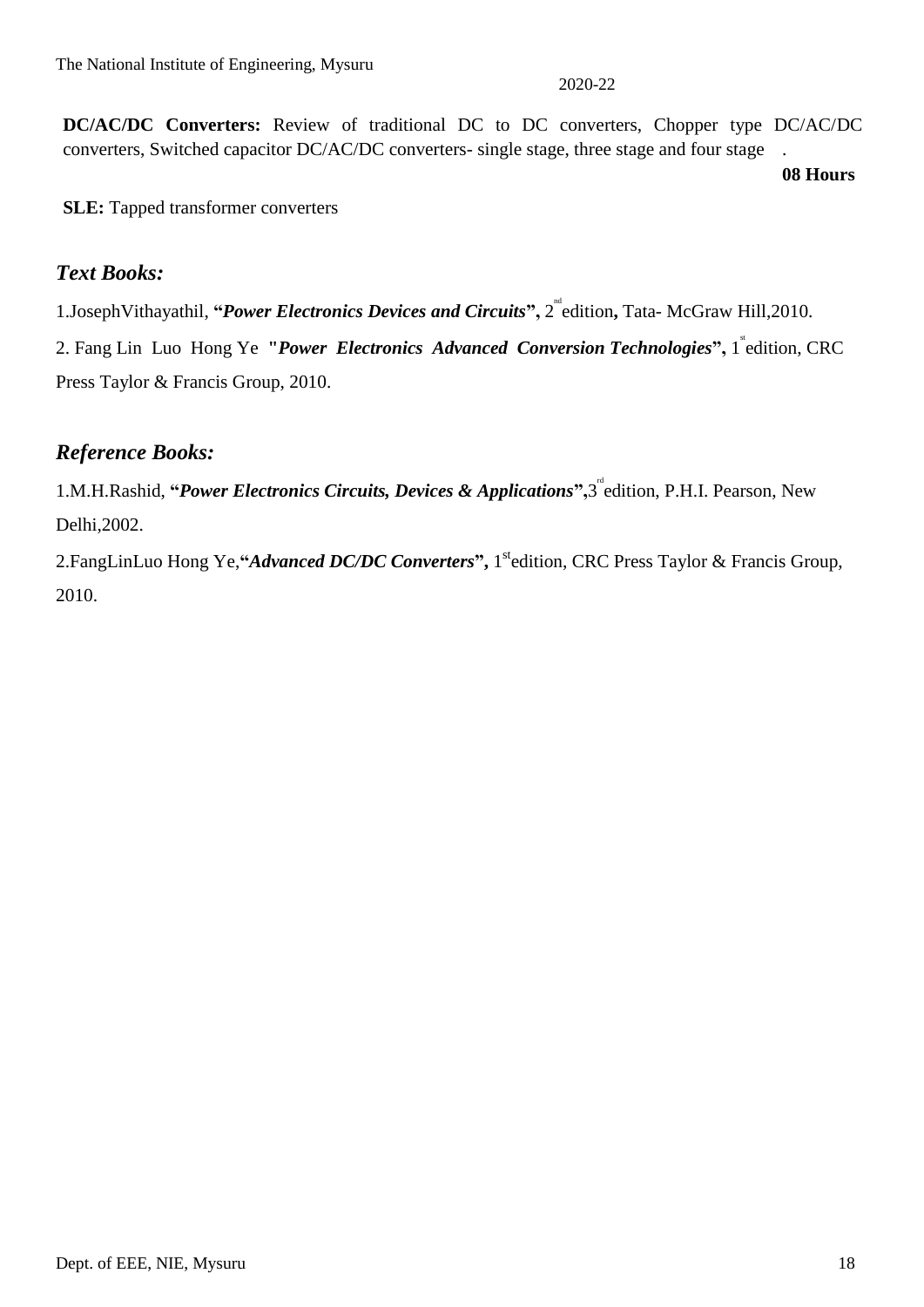### **Restructured Power Systems (3-0-0)**

**Sub Code :MPS1E101 CIE: 50%Marks Hrs/week : 3+0+0 SEE: 50%Marks SEE Hrs:3 Max marks :100**

#### **Course Outcomes**

On successful completion of the course, students will be able to:

- 1. Understand and explain the need for restructured power system andeconomics.
- 2. Discuss and analyze transmission congestion and loss allocation in PowerSystem.
- 3. Evaluate LMP and explain the concept of FTR for a given powersystem.
- 4. Explain the generator bidding in powermarket.

**MODULE 1: Introduction to Restructuring of Power Industry and Fundamentals of Economics:**  Introduction, Reasons for restructuring/deregulation of power industry, Understanding the restructuring process, Introduction to issues involved in deregulation, Reasons and objectives of deregulation of various power systems across the world.Consumer behavior, Supplier behavior, Market equilibrium, Short-run and Long-run costs, Various costs of production, Relationship between short-run and long-run average costs.

#### **09 Hours**

**SLE:** Perfectly competitive market.

**MODULE 2: Transmission Congestion Management**: Introduction, Classification of congestion management methods, Calculation of ATC, Non-market methods, Market based methods, Nodal pricing, Inter-zonal and Intra-zonal congestion management, Price area congestion management.

#### **09 Hours**

**SLE:** Capacity alleviation method.

**MODULE 3: Pricing of transmission network usage and loss allocation:** Introduction to transmission pricing, Principles of transmission pricing, Classification of transmission pricing methods, Rolled-in transmission pricing methods, Marginal transmission pricing paradigm, Composite pricing paradigm, Merits and de-merits of different paradigms, Debated issues in transmission pricing, Introduction to loss allocation, Classification of loss allocation methods.

**09 Hours**

**SLE:** Comparison between various methods.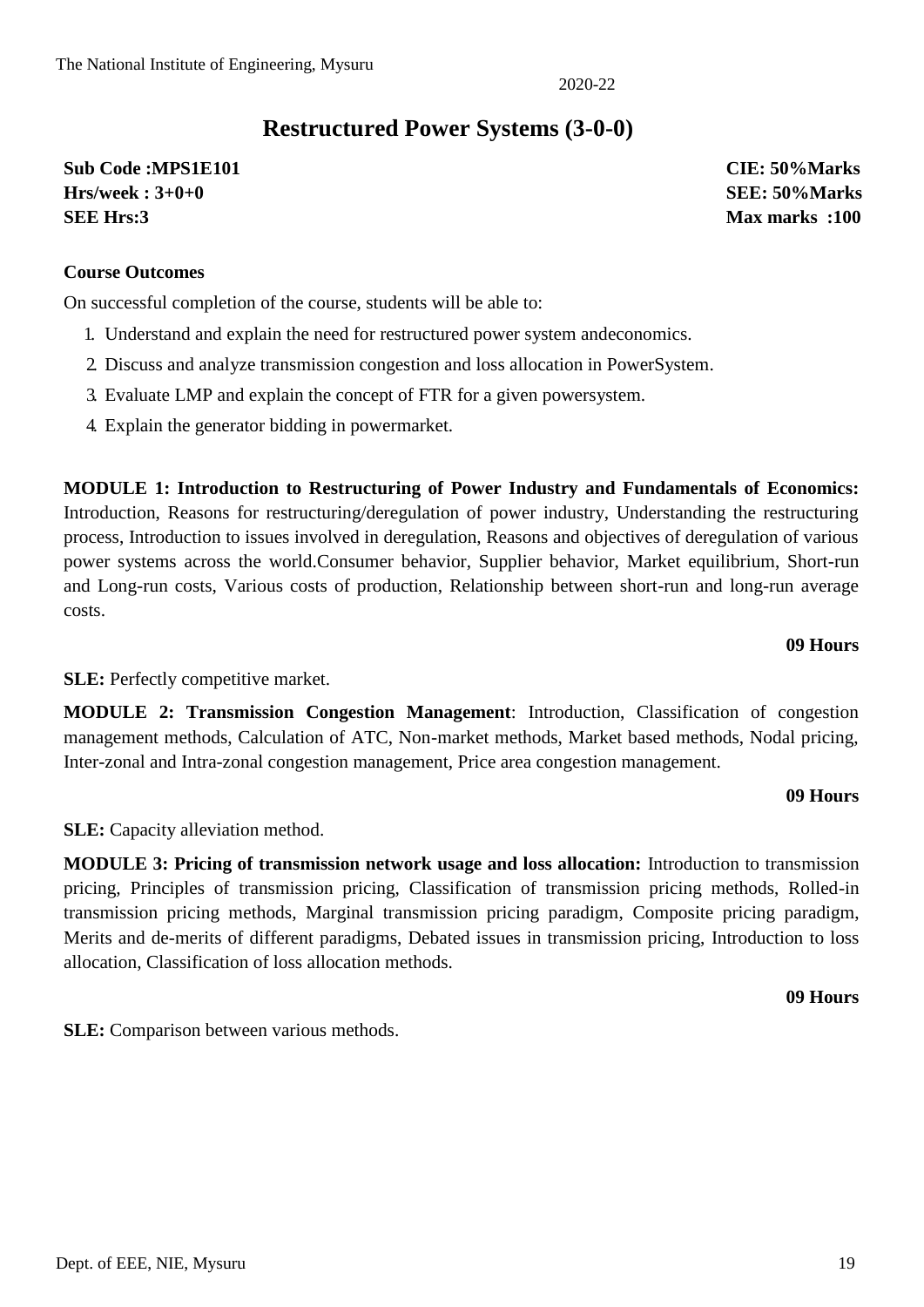**MODULE 4: Locational Marginal Prices (LMP) and Financial Transmission Rights (FTR):**  Fundamentals of locational marginal pricing, Lossless DCOPF model for LMP calculation, Loss compensated DCOPF model for LMP calculation, ACOPF model for LMP calculation. Introduction to financial transmission rights, Risk hedging functionality of financial transmission rights,Simultaneous feasibility test and revenue adequacy, FTR issuanceprocess, Treatment of revenue shortfall, Secondary trading of FTRs, Flow gate rights, FTR and market power.

#### **06 Hours**

**SLE:** FTR and merchant transmission investment.

**MODULE 5: Market power and generators bidding:** Attributes of a perfectly competitive market, The firm's supply decision under perfect competition, Imperfect competition market power, Financial markets associated with electricity markets, Introduction to optimal bidding by a generator company.

**06 Hours**

**SLE:** Optimal bidding methods

### *Text Book:*

1. Daniel Kirschen and GoranStrbac, **"***Fundamentals of Power System economics***",** John Wiley & Sons Ltd, 2004.

### *Reference Books:*

- 1. Sally Hunt, **"***Making competition work in electricity***",** John Wiley & Sons, Inc.,2002.
- 2. Kankar Bhattacharya, Jaap E. Daadler, Math H.J Bollen, **"***Operation of restructured power systems***"**, Kluwer Academic Pub.,2001.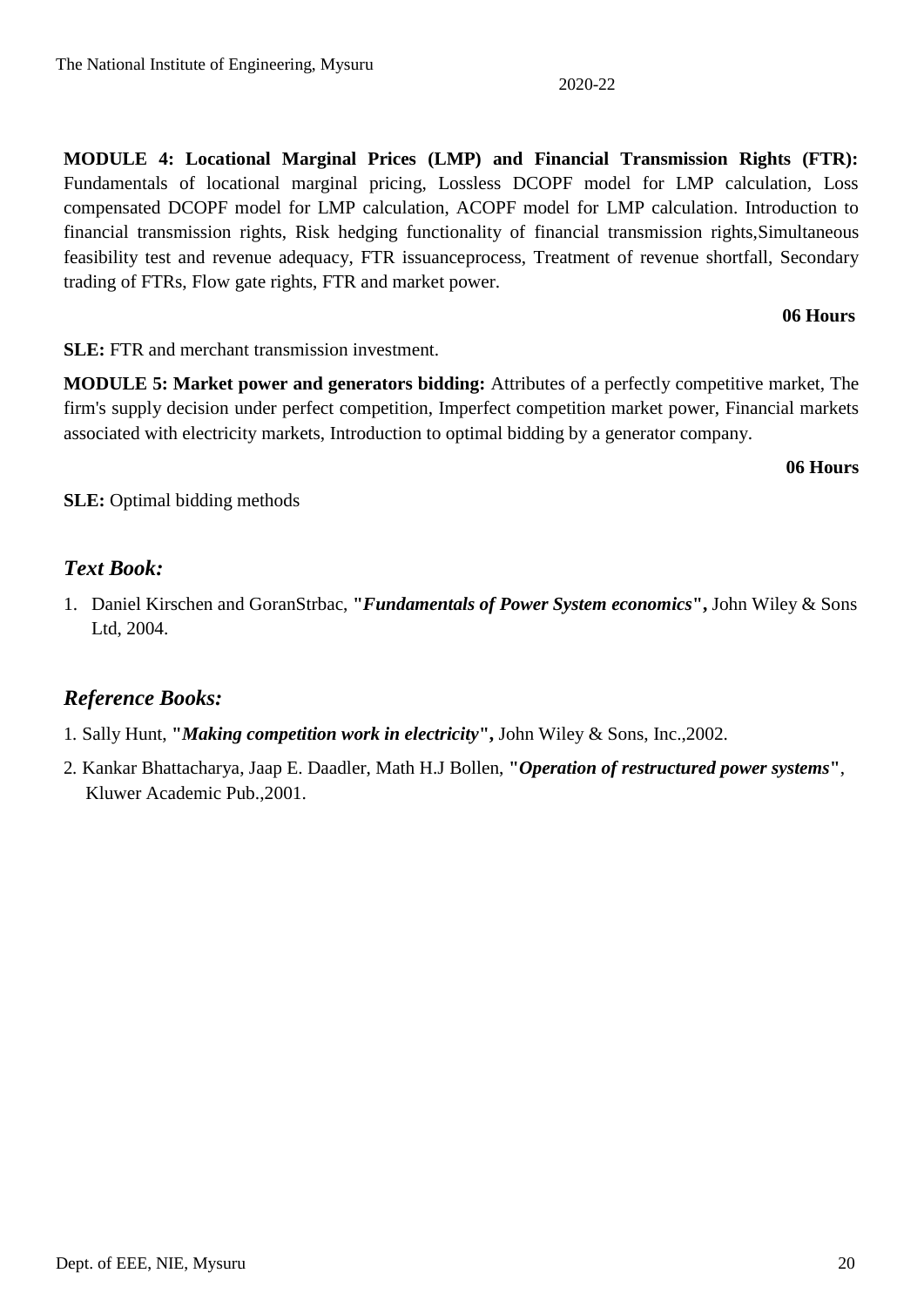### **Integration of Distributed Generation in Power Systems (3-0-0)**

**Sub Code: MPS1E102 CIE: 50%Marks Hrs/week:3+0+0 SEE: 50%Marks SEE Hrs:3 Max marks :100**

#### **Course Outcomes:**

On successful completion of the course, students will be able to:

- 1. Explain various non-conventional energy sources and methods of interfacing with grid.
- 2. Analyze the impact of distributed generation on general performance of power system.
- 3. Analyze the impact of distributed generation on over loading and losses, voltage magnitude variations and systemprotection.
- 4. Explain the influence of distributed generation on Power Quality and transmission systemoperation.

**MODULE 1: Sources of Energy:** Status and properties of wind power, Power distribution as a function of wind speed, Status and properties of solar power, Photo voltaic, Interfacing with grid.

#### **08 Hours**

**SLE:** Status and properties of combined heat and power.

**MODULE 2: Impact of DG on Power System Performance, Overloading and Losses:** Impact of distributed generation on power system performance, Hosting capacity approach, Power quality and design of distributed generation, increasing the hosting capacity.

Impact of distributed generation on over loading and losses, Overloading of Radial distribution network, Increasing the hosting capacity.

#### **08 Hours**

**SLE:** Hosting capacity approach for events.

**MODULE 3: Impact of DG on Voltage Magnitude Variations:** Impact of distributed generation, Voltage margin and hosting capacity, Voltage rise owing to distributed generation, Hosting capacity and measurements to determine hosting capacity, Estimating the hosting capacity without measurements, Increasing thehostingcapacity. **08Hours**

**SLE:** Numerical approach to voltage variations.

**SLE:** Basic method of islanding detection.

**MODULE 4: Impact of DG on Protection:** Impact of distributed generation, Over current protection, Upstream and downstream faults, Hosting capacity, Fuse – recloser coordination, Bus bar protection, Generator protection, General requirements, Non controlled island operation, Increasing the hostingcapacity.

#### **08 Hours**

2020-22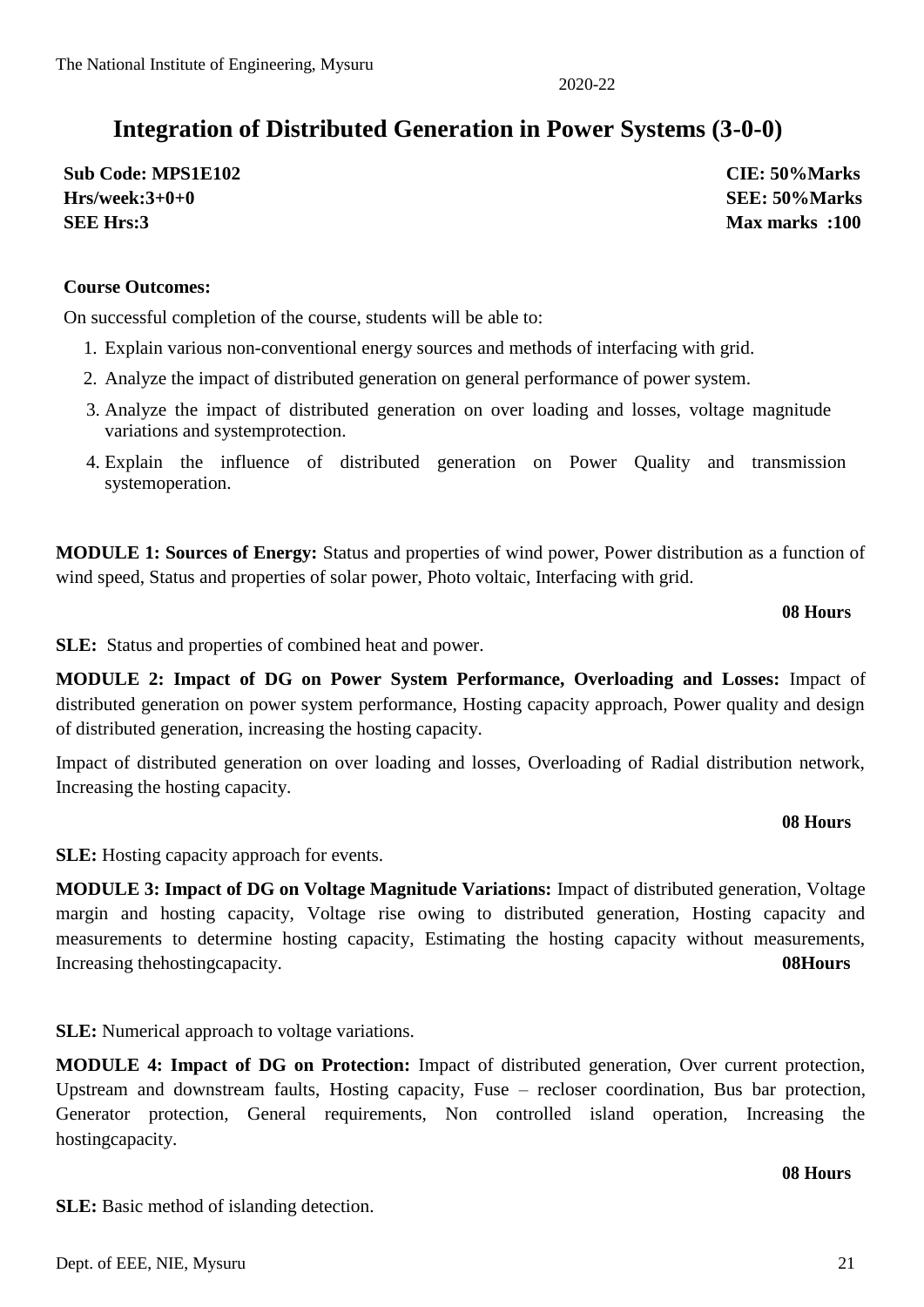**MODULE 5: Impact of DG on Power Quality Disturbances and Transmission System Operation:**  Impact of DG on power quality disturbances, Fast voltage fluctuations, Voltage unbalanced, Introduction to low frequency harmonics, High frequency distortion and voltage dips, Increasing the hosting capacity.

Impact of distributed generation and transmission system operation, Fundamentals of transmission system operation, Increasing the hosting capacity.

**07Hours**

**SLE:** Balancing and reserve.

#### *Text Book:*

1.Math H. Bollen, **"***Integration of Distributed Generation in the Power System***"**, Willey IEEEPress.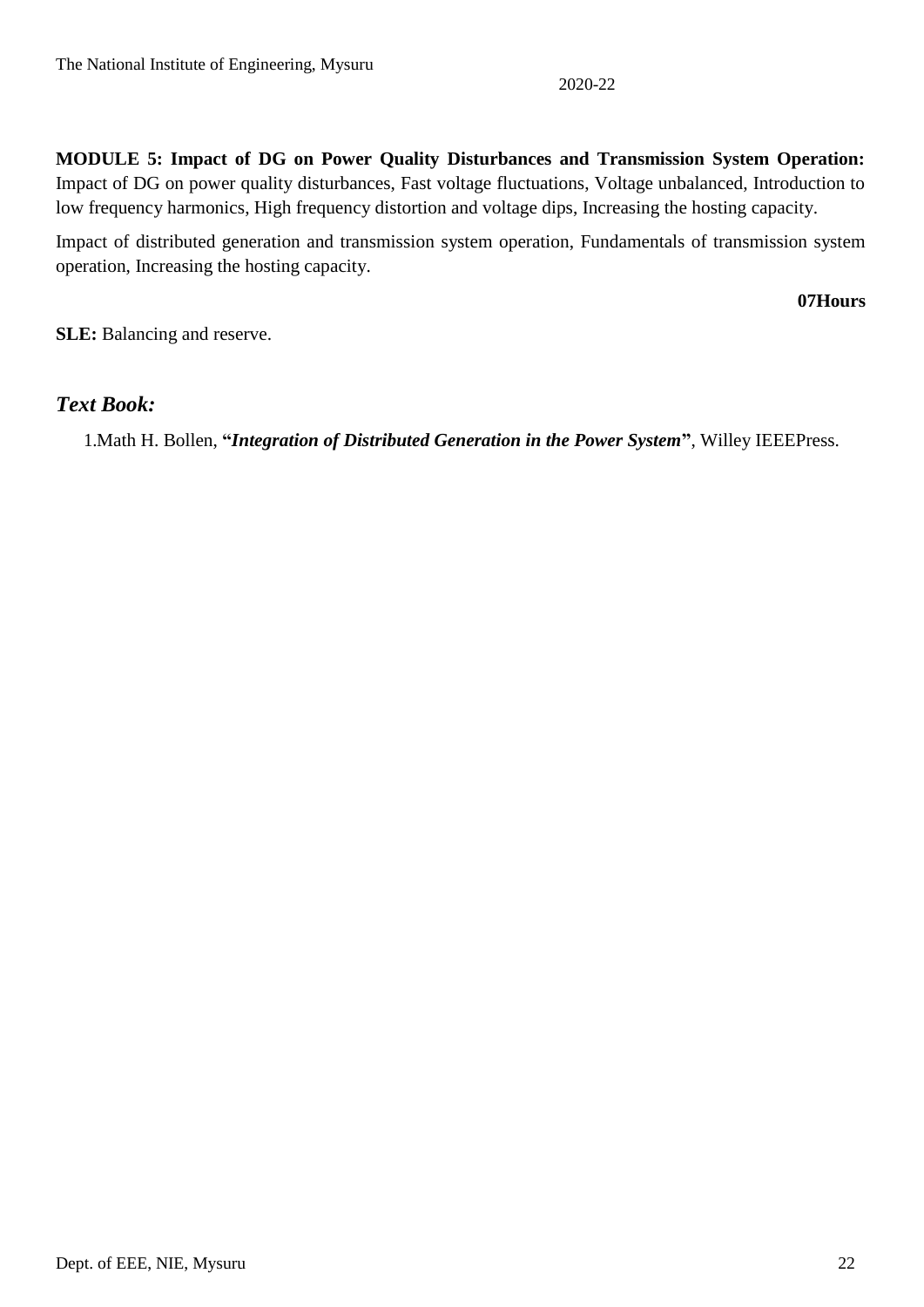### **Electrical Transients in Power Systems (3-0-0)**

**Sub Code:MPS1E103 CIE: 50%Marks Hrs/week:3+0+0 SEE: 50%Marks SEE Hrs:3 Max marks :100**

#### **Course Outcomes:**

On successful completion of the course, students will be able to:

- 1. Discuss the generation of switching transients.
- 2. Describe the transients in DC circuits, conversion equipments and static VAR controls.
- 3. Discuss the concept of Insulation coordination.
- 4. Analyze the lightning phenomenon and transient over voltage protection methods.

**MODULE 1: Abnormal Switching Transients:** Normal and abnormal switching transients, Current suppression, Capacitance switching, Other restriking phenomena, Transformer magnetizing inrush current, Ferro resonance**,** Worked examples. **08Hours**

**SLE:** Three phase capacitor switching.

**MODULE 2: Transients in Direct Current Circuits, Conversion Equipment and Static Var Controls:** Introduction, Interruption of direct current in low voltage circuits, Transients associated with HVDC circuit breakers, Delayed and periodic functions, Commutation transients – the current- limiting static circuit breaker, Commutation transients in conversion equipment, Worked examples.

#### **08 Hours**

**SLE:** Transient behavior of a transformer coil.

**MODULE 3: Lightning:** The Scope of the lightning problem, The physical phenomenon of lightning, Interaction between lightning and the power system, Computation of a specific lightning event, Thunderstorm tracking and other recent developments, Worked examples.

#### **08 Hours**

**SLE:** Induced Lightning Surges.

**MODULE 4: Insulation Coordination:** Some basic ideas about insulation coordination, The strength of insulation, The hierarchy of insulation coordination, Test voltage waveforms and transient ratings, Statistical approaches to insulation coordination**,** Worked examples.

**08 Hours**

**SLE:** Deterministic statistical approaches to insulation coordination.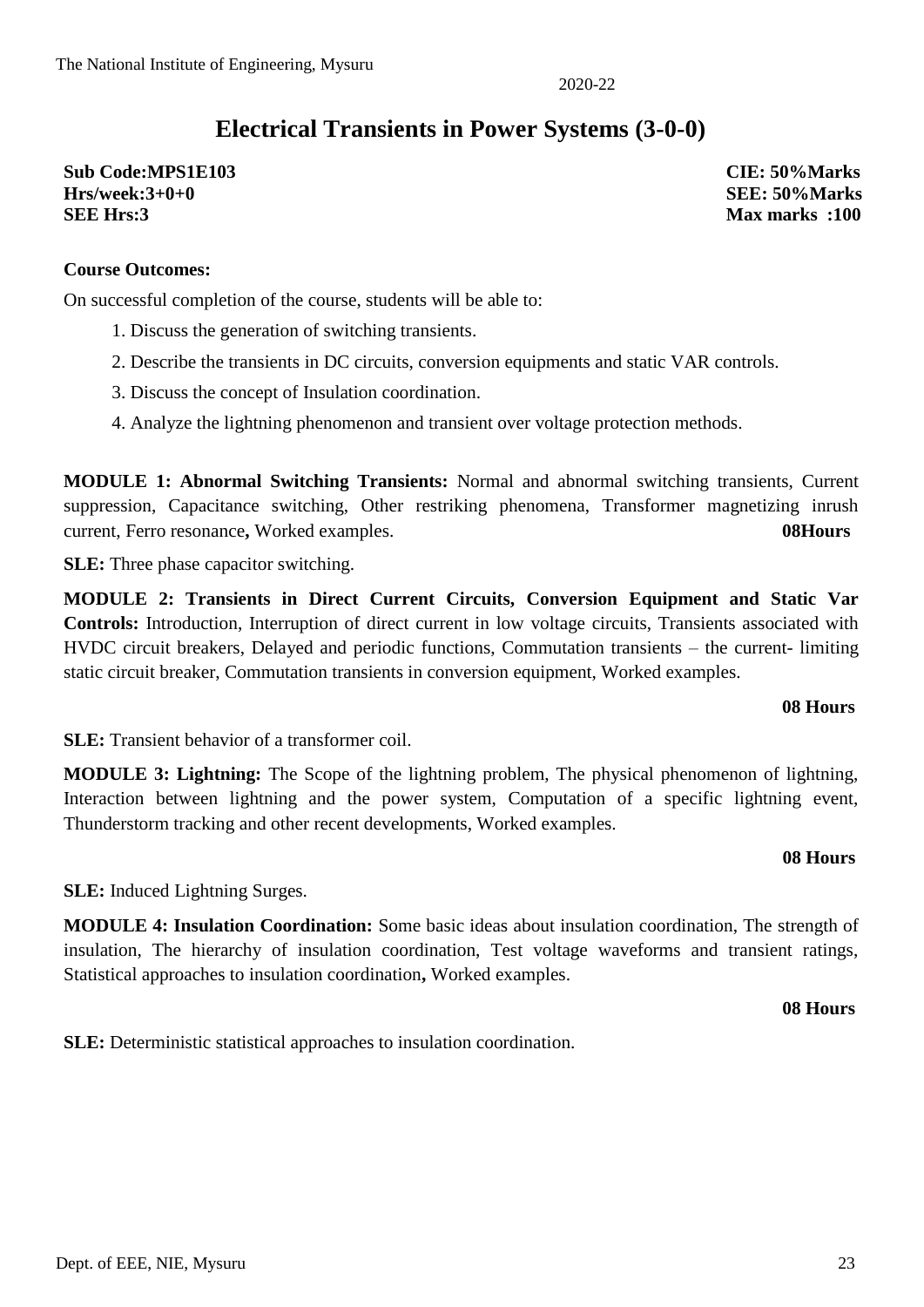**MODULE 5: Protection of Systems and Equipment Against Transient Over voltages:** Introduction, Protection of transmission lines against lightning, Lightning shielding of substations, Surge suppressors and lightning arresters, Application of surge arresters, Surge suppressors for direct current circuits,

Transient voltages and grounding practices, Protection of control circuits, Surge protection scheme for an industrial drive system, Worked examples. **07Hours**

**SLE:** Surge protection of rotating machines.

#### *Text Books:*

- 1. Allan Greenwood, "*Electrical Transients in Power Systems*", 2<sup>nd</sup>edition, Willey India Pvt. Ltd.,2010.
- 2. C.S Indulkar, D.P Kothari and K. Ramalingam, **"***Power System Transients-A Statistical Approach***"**, 2<sup>nd</sup>edition, PHI,2010.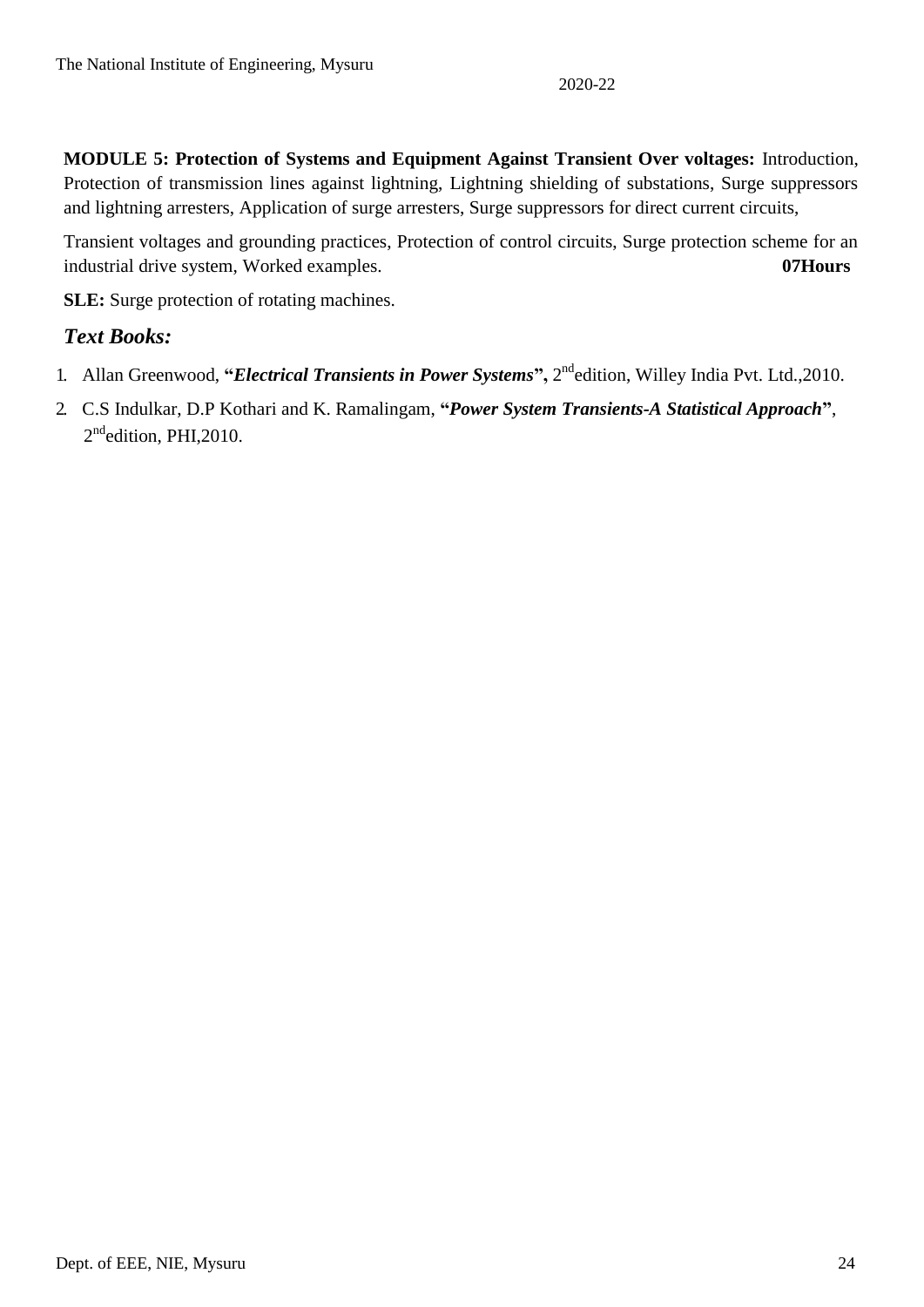### **Digital Control Systems (3-0-0)**

#### **Sub Code: MPS2E4XX CIE: 50%Marks Hrs/week: 3+0+0 SEE: 50%Marks SEE Hrs: 3** Max marks :100

#### **Course Outcomes**

On successful completion of the course, students will be able to:

- 1. Understand, analyze and apply knowledge of control engineering and mathematics in industrial problems
- 2. Analyze digital control systems using transform techniques
- 3. Analyze digital control systems using state-space methods.
- 4. Design, digital control systems using transform techniques and state-space methods
- 5. Analyze the concepts of nonlinear digital control systems.

**MODULE 1: Introduction to digital control systems and Z-Transform Techniques:**Introduction, Discrete time system representation, data conversion and quantization, sample and Hold devices, mathematical modeling of the sampling process, data reconstruction and filtering of sampled signals, zeroorder hold, the first-order hold, aliasing and folding, choice of the sampling period – Z-transform, Inverse Ztransform, pulse transfer and z-transfer function, pulse transfer function of the ZOH, solution of difference equation, response of discrete-data control system.

#### **SLE:** Choice of the sampling period

**MODULE 2: Analysis using Z- Transform Techniques:**Comparison of time responses of continuous data and discrete data systems, steady state error analysis of digital control systems, correlation between time response and root locations in the s-plane and the z-plane, constant damping factor and constant damping ratio loci, dead beat response at the sampling instants, root loci for digital control systems, effect of adding poles and zeroes to the open-loop transfer function

**SLE:** Practical issues with deadbeat response design

**SLE:** Stability of discrete state space models

**MODULE 3: Discrete state space model:** State equations of discrete-data systems with sample and hold devices, state equations of digital systems with all digital elements, different state variable models, digital simulation and approximation, state transition equations, state diagrams of digital systems, Decomposition of discrete data transfer functions, Controllability and observability of discrete data systems, relation between observability, controllability and transfer functions, Controllability and observability versus sampling period.

**08 Hours**

**08 Hours**

**08Hours**

#### 2020-22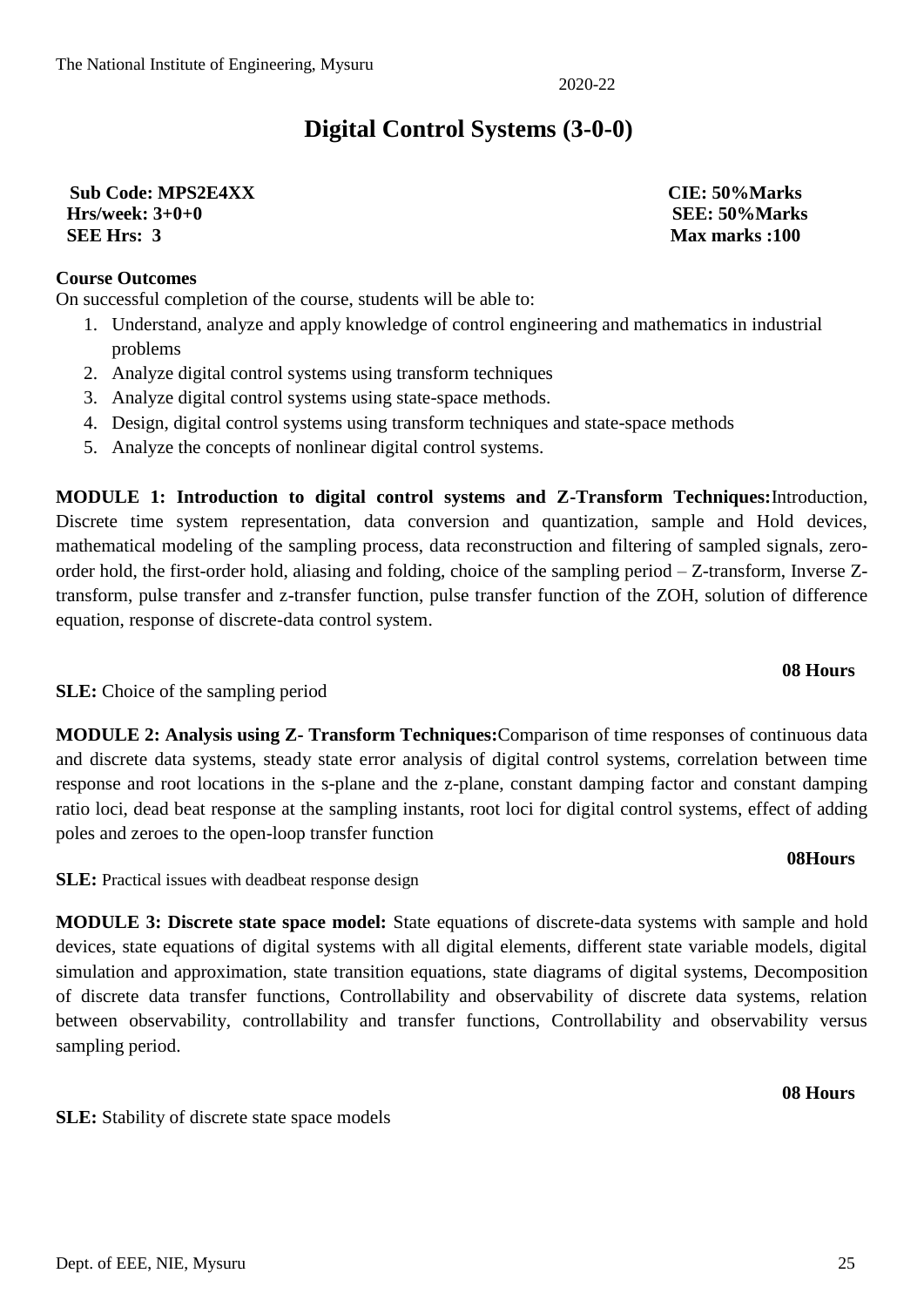**MODULE 4: Discrete state space model-** Controller Design: Controller Design using Discrete-time state model, Pole placement design by state feedback, Full order and reduced order observer design, design of digital control systems with state feedback and dynamic output feedback, realization of state feedback by dynamic controllers. Introduction to Multivariable & Multi-input Multi-output (MIMO) Digital Control Systems

**SLE:** Set point tracking controller

**MODULE 5: Nonlinear Digital control systems:**Discretization of nonlinear systems, Extended linearization by input redefinition, input and state, Equilibrium of nonlinear discrete-time systems, Lyapunov stability theory, Lyapunov functions, Stability theorem, Rate of convergence, Lyapunov stability of linear systems, Lyapunov's linearization method, Instability theorems, Discrete-time nonlinear controller design

**SLE:** - Extended linearization using matching conditions

#### *Text Books*

- 1. Benjamin C. Kuo, "**Digital control systems",** Second edition (Indian), Oxford University Press, 2012.
- 2. Franklin, Powell, Workman, **"Digital Control of Dynamic Systems",** Pearson Education Third, 2006.
- 3. M. Gopal, "**Digital Control and State Variable Methods"**, Tata McGraw Hill Publication Limited, 2008.

#### *References*

- 1. Ogata,"**Discrete-time Control Systems"**, Prentice hall, Second edition, 2005.
- 2. M. Gopal, **"Digital Control Engineering",** New Age International,2006.
- 3. R. J. Vacaro, Digital Control "**A State Space Approach",** McGraw-Hill Higher Education, 1995

#### 2020-22

#### **08 Hours**

**07 Hours**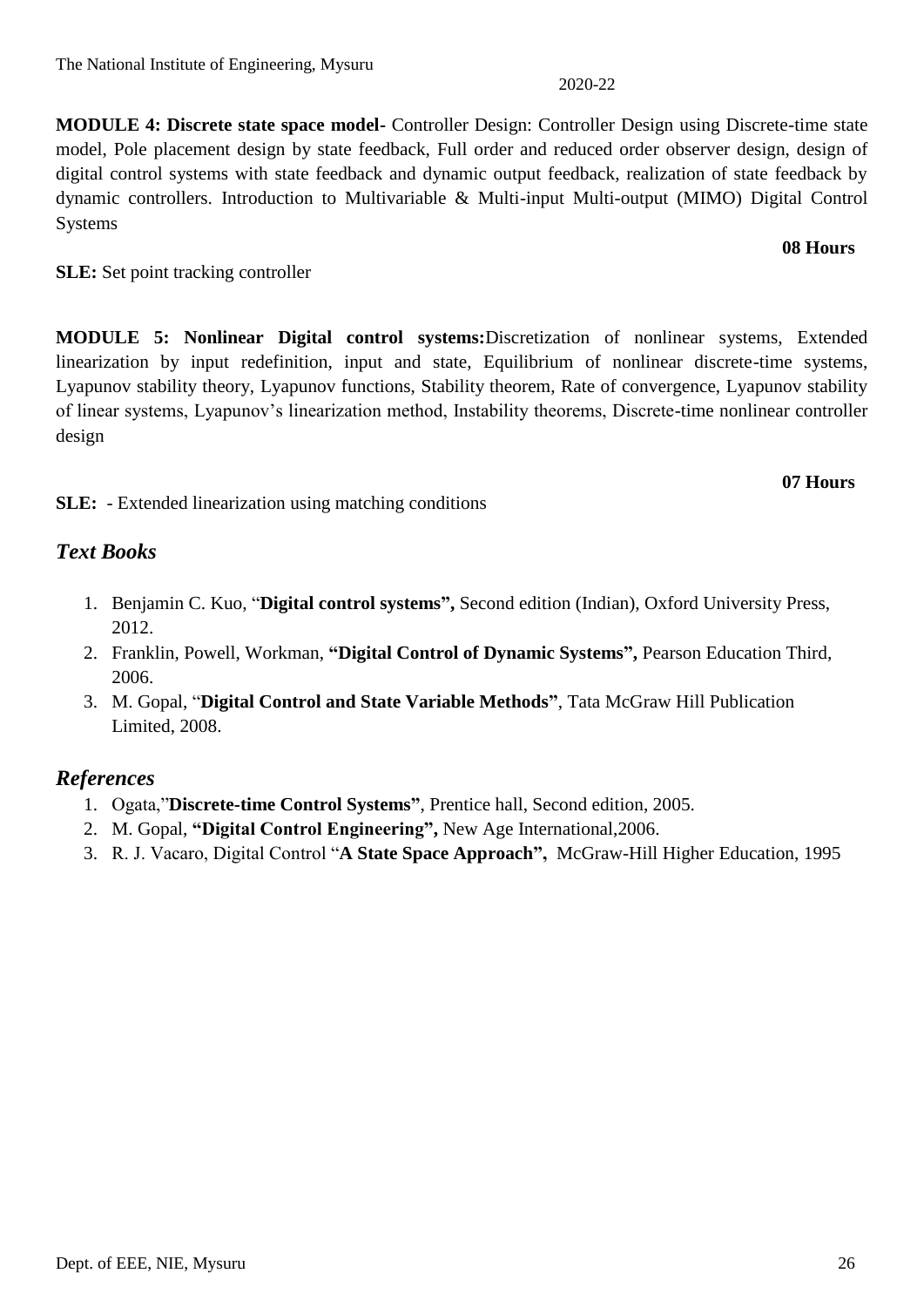The National Institute of Engineering, Mysuru

## **Wind &Solar Power Systems and Energy Storage (3-0-0)**

| <b>Sub Code</b>             | : MPS1E202 | CIE: 50%Marks  |
|-----------------------------|------------|----------------|
| $Hrs/week$ : $3+0+0$        |            | SEE: 50%Marks  |
| <b>SEE Hrs</b><br>$\cdot$ 3 |            | Max marks :100 |

#### **Course Outcomes**

On successful completion of the course, students will be able to:

- 1. Explain the basic design aspects of wind and solar powersystems.
- 2. Discuss the issues related to grid connection of wind and solar powerSystems.
- 3. Explain the various energy storage schemes related to renewable energysystems.

**MODULE 1**: **Wind Power Systems**: System components, Turbine rating, Power v/sSpeed and TSR, Maximum energy capture, Maximum power operation, System-design trade-offs, System control requirements, BIS and IEC specifications and codes governing wind power systems.

#### **07 Hours**

#### **SLE:** Environmental aspects

**MODULE 2: Electrical Generators and drives**: Introduction to electrical generators, Doubly fed induction generator, Direct-driven generator, Generator drives, Speed control regions, Generator drives, Drive selection.

#### **08 Hours**

#### **SLE:** Cutout Speed Selection

**MODULE 3: Photovoltaic Power Systems**: Introduction to PV cell technologies, PV cell, Module and array, Equivalent electrical circuit, Open-circuit voltage and short-circuit current, Array design, Peak-power operation, Components, BIS and IEC specifications and Codes governing photovoltaic systems.

#### **09 Hours**

#### **SLE:** I-V and P-V curves

**MODULE 4: Grid-Connected Systems:** Interface requirements, Synchronizing with the grid, Operating limit, Energy storage and load scheduling, Utility resource planning tools, Wind farm–grid integration, BIS and IEC specifications and Codes governing grid-connected systems.

**08 Hours**

**SLE:** Grid stability issues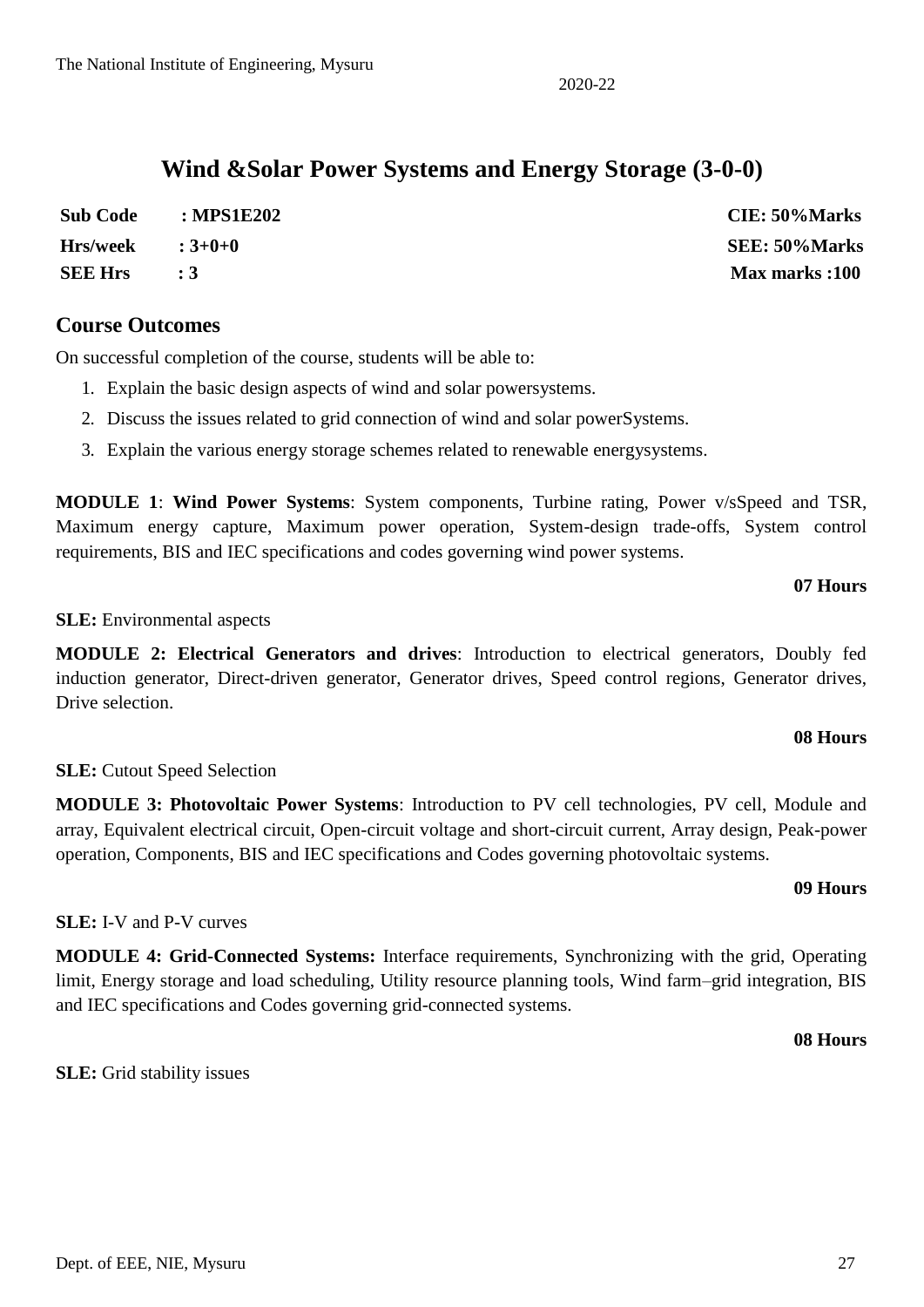**MODULE 5: Energy Storage**: Types of battery, Equivalent electrical circuit, Performance characteristics, More on the lead-acid battery, Battery design, Battery charging, Charge regulators, Management, Flywheel, Superconducting magnet, Technologies compared, BIS specifications and codes governing lead acid and nickel cadmium batteries.

#### **07 Hours**

**SLE:** Compressed air as energy storage.

#### *Text Book:*

#### *E-resource link:*

1. www.**bis**.org.in

2. www.**iec**.ch

<sup>1.</sup> Mukund R. Patel, **"***Wind and Solar Power Systems***"**, 2ndedition, Taylor and Francis Group,2006.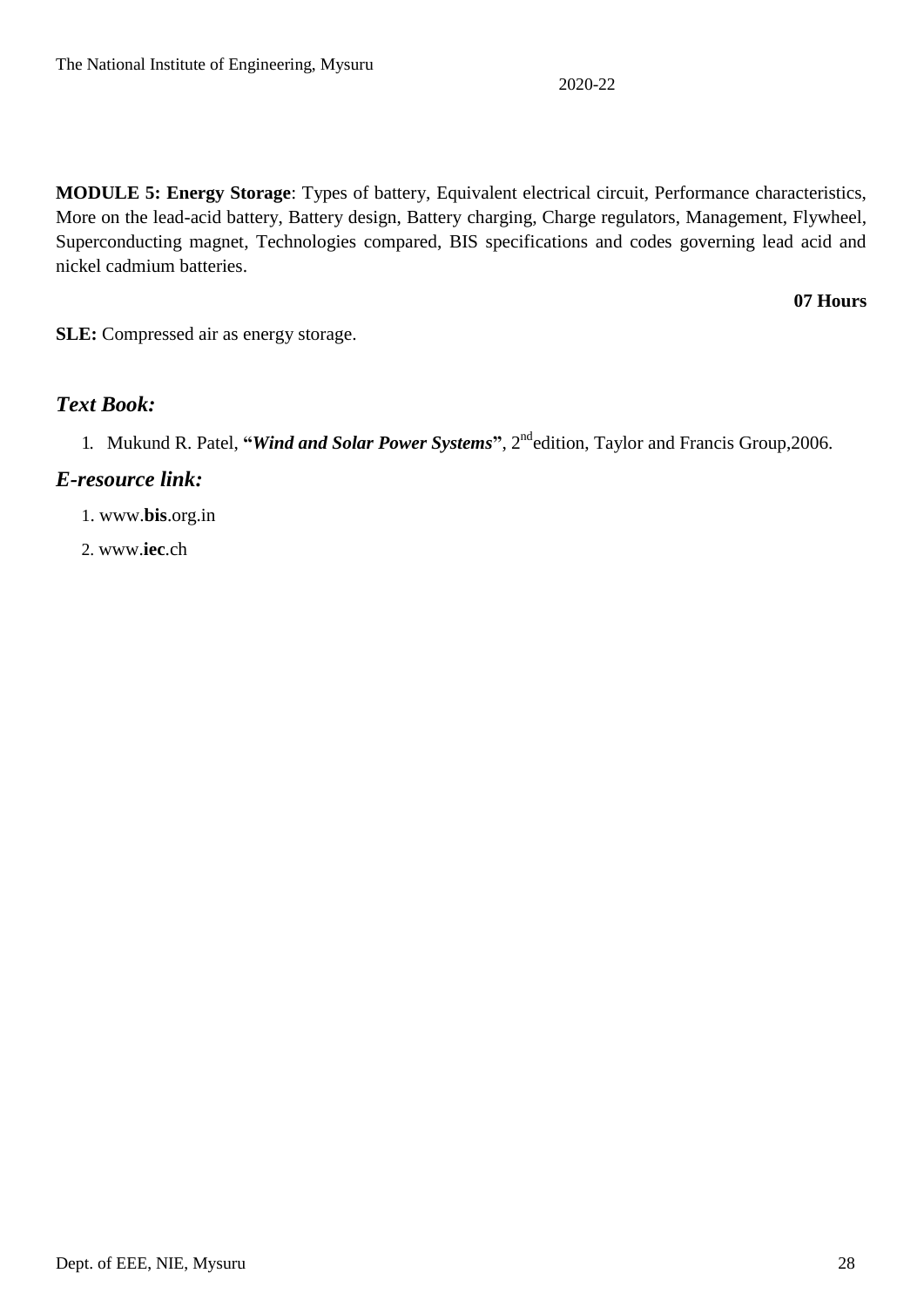### **Smart Grid-Technology and Applications (3-0-0)**

 **Sub Code: MPS1E203 CIE: 50%Marks Hrs/week: 3+0+ 0 SEE: 50%Marks SEE Hrs: 3 Max. Marks: 100**

#### **Course Outcomes**

On successful completion of the course, students will be able to:

- 1. Explain the concept of smart grid and its realisation.
- 2. Discuss various concepts of dynamic energy management systems.
- 3. Describe interoperability, standards and cyber security.
- 4. Describe the characteristics of smart transmission and distribution grids
- 5. Discuss the interaction of smart grid with electric vehicles.

**MODULE 1: Introduction to smart grid:** Background and history of smart Grid evolution, Definition and characteristics of smart grid, Benefits of smart grid , Smart Grid vision and its realisation, Motives behind developing the Smart Grid concept, Examples of Smart Grid projects/initiatives, The Smart Grid basic infrastructure.

**08 Hours**

**SLE:** Comparison between Smart Grid and conventional electrical networks

**MODULE 2: Dynamic Energy Systems Concept:** Smart energy efficient end use devices,Smart distributed energy resources, Advanced whole building control systems, Integrated communications architecture, Energy management, Role of technology in demand response, Current limitations to dynamic energy management, Distributed energy resources, Overview of a dynamic energy management, Key characteristics of smart devices, Key characteristics of advanced whole building control systems.

#### **08 Hours**

**SLE:** Key characteristics of dynamic energy management system

**MODULE 3: Interoperability Standards and Cyber Security:** Introduction to Interoperability, Analogy between the interoperability of a digitally based device and human interoperability, Type and characteristics of interoperability standards for Smart Grid Electrical power industry standards development organizations (SDOs) and key interoperability standards: IEEE, ANSI, NIST, NERC, W3C., Smart Grid communication system infrastructure, Cyber security of power systems: Smart Grid cyber-security challenges, Communication-based attacks, Emerging Smart Grid cyber-security technologies, Smart Grid cyber-security standards.

#### **09 Hours**

**SLE:** Mitigation approach to cyber security risks.

Dept. of EEE, NIE, Mysuru 29 **MODULE 4: Smart Transmission and Distribution Grids:** Smart distribution networks versus conventional distribution networks, Basic building blocks of a smart distribution network, Introduction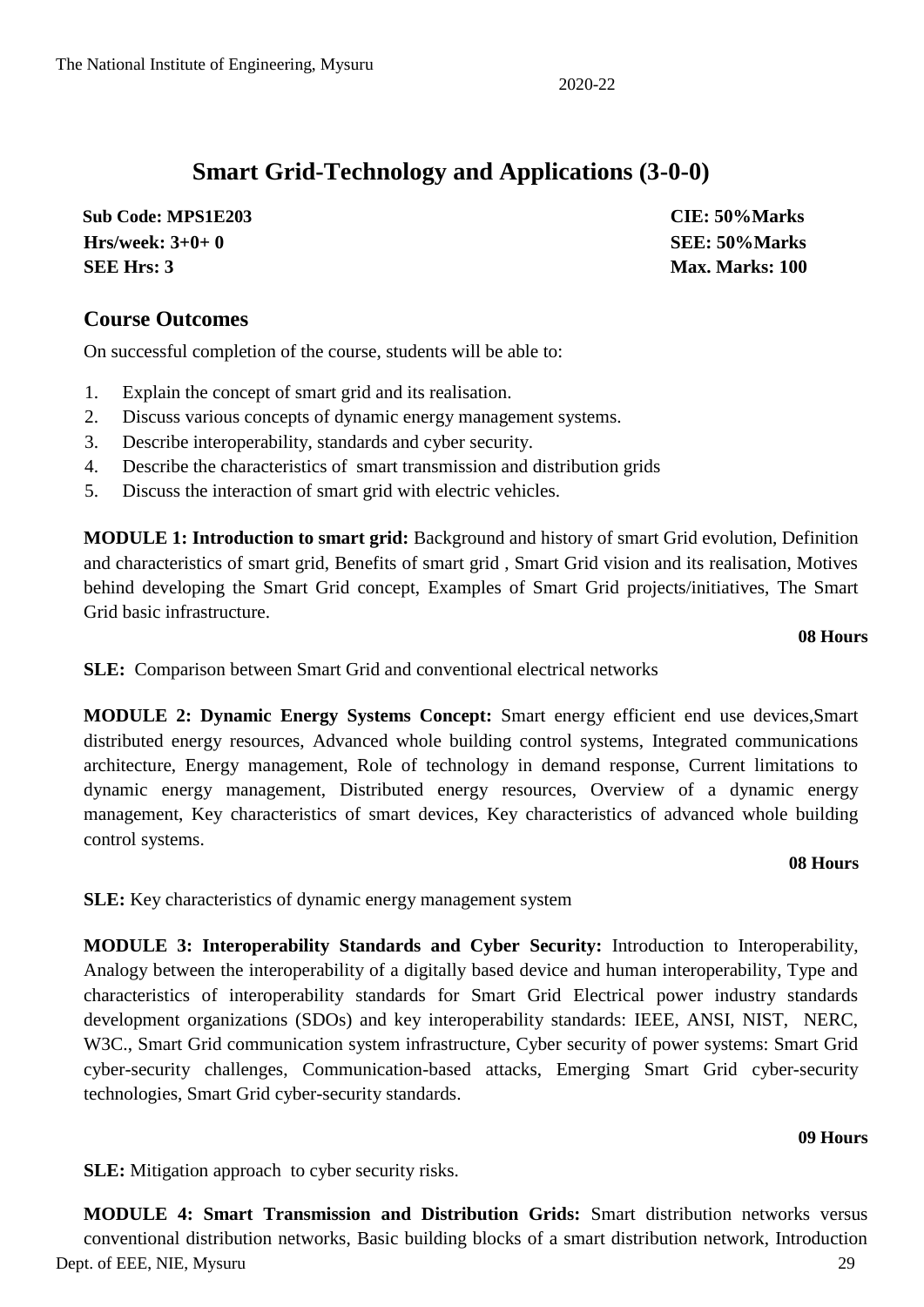to smart transmission grid, Challenges and requirements of future STG, Characteristics of smart transmission network, Characteristics of a smart substation. IEEE C 37.118 and series standards communications in smart grid.

#### **08 Hours**

#### **SLE**: IEC 61850 substation architecture

**MODULE 5: Smart Grid Interaction with Electric Vehicles:** Types of electric drive vehicle, Characteristics of energy storage devices/systems, Types, characteristics and benefits of EES systems, Types of EV charging systems, smart charging in smart grid, Load management of EVs using Smart-Grid technologies.

**06 Hours**

**SLE:** Components related to EV-Smart-Grid integration

#### *Text Books:*

- 1. Salman K. Salman, *"Introduction to the Smart Grid Concepts, Technologies and Evolution",* The Institution of Engineering and Technology, London, United Kingdom, 2017.
- 2. Clark W Gellings, **"***The Smart Grid, Enabling Energy Efficiency and Demand SideResponse***"**, CRC Press, 2009.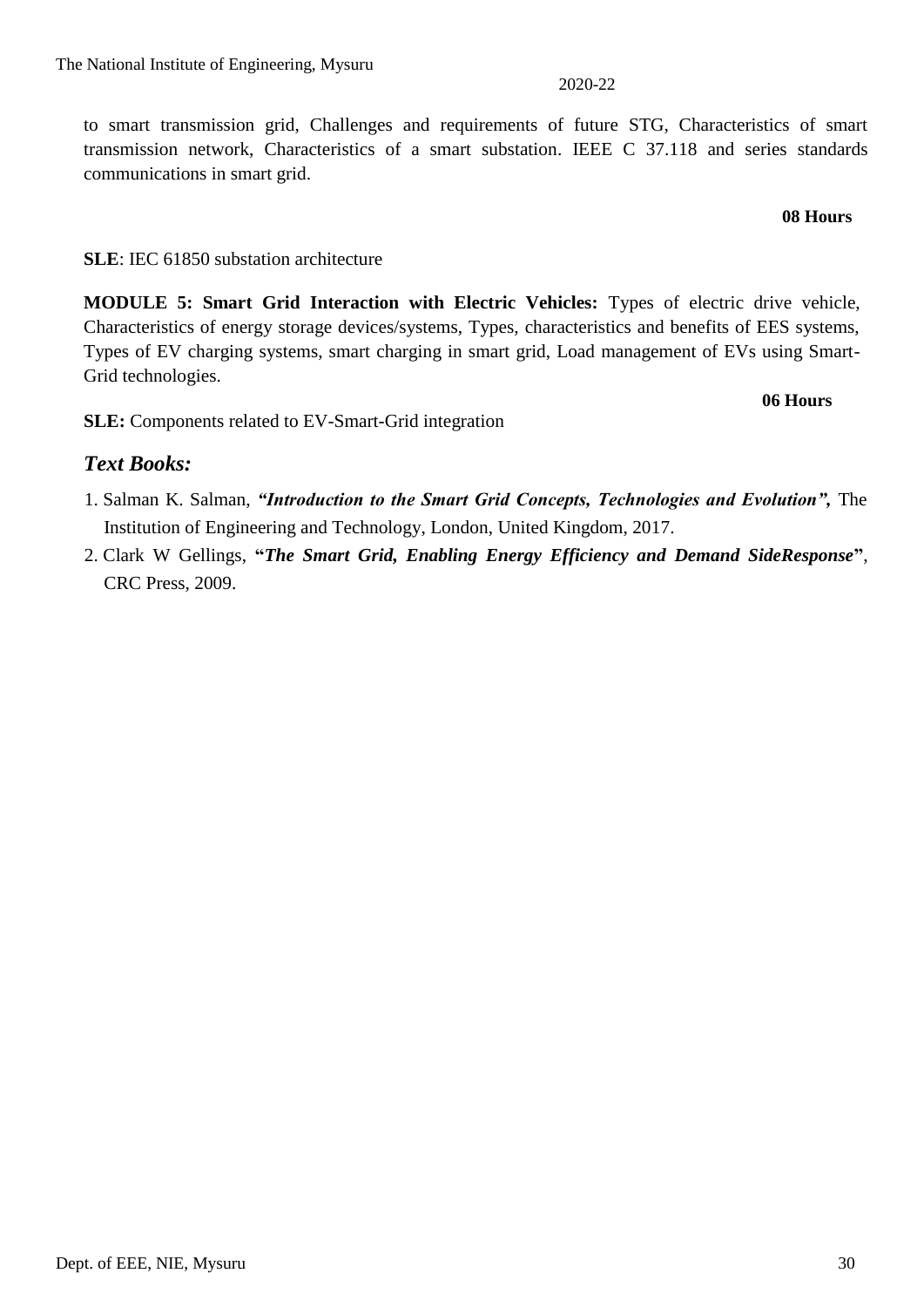### **Research Methodology (2-0-0)**

**Sub Code: MPS1CRM CIE: 50%Marks Hrs/week:2+0+0 SEE: 50%Marks SEE Hrs:2 Max marks :50**

**Course outcomes**

After studying this course, students will be able to:

- 1. Understand the basic framework of research process, research design and techniques
- 2. Understand the processes of quantitative data collection, analysis, interpretation and presentation
- 3. Understand the components of scholarly writing and ethical issues in research

#### **MODULE-1**

**Overview of research:**Introduction to research, Objectives and motivations for research, Significance of research, Research Methods v/s Methodology, Types of research, Quantitative Research Methods, Variables, Conjecture, Hypothesis. Research Process, Steps in research process, Criteria of good Research,

Importance of literature review in defining a problem - Survey of literature - Primary and secondary sources -Reviews, - web as a source - searching the web - Identifying gap areas from literature review, Development of working hypothesis.

Research problem-definition, selection and formulation of a research problem selection, criteria of a good research problem**.** Introduction to research design, Characteristics of good research design.

#### **8 Hours**

**SLE :** Developing a research plan, Department/program specific research problem discussions

#### **MODULE-2**

**Data collection, processing and analysis:**Sources of data, collection of data, Primary and secondary Data, Collection of Data through various methods, Measurement and scaling, Sources of error in measurement. Modeling, Mathematical Models for research

Sampling: Concepts of Statistical Population, Sample, Sampling Frame, Sampling Error, Sample Size, Probability and Non Probability sampling- types and criteria for selection, Probability, Probability Distributions, Hypothesis Testing, Level of Significance and Confidence Interval, Type I and Type II errors, t-test, z-test, ANOVA, Correlation, Regression Analysis.

#### **9 Hours**

**SLE :**Measures of central Tendency (Mean, medium, Mode), Measures of dispersion (range, mean deviation, standard deviation) Graphical representation of Data.

#### **MODULE-3**

**Report writing and ethics in Research:**Writing Research Report: Format and style. Review of related literature its implications at various stages of research. (Formulation of research problem, hypothesis, interpretation and discussion of results. Major findings, Conclusions and suggestions.) Layout of a Research Paper, Research proposal, Citation of references, Reference Management Software like Zotero/Mendeley, Software for paper formatting like LaTeX/MS Office, effective technical presentation in seminars/workshops/symposiums

Dept. of EEE, NIE, Mysuru 31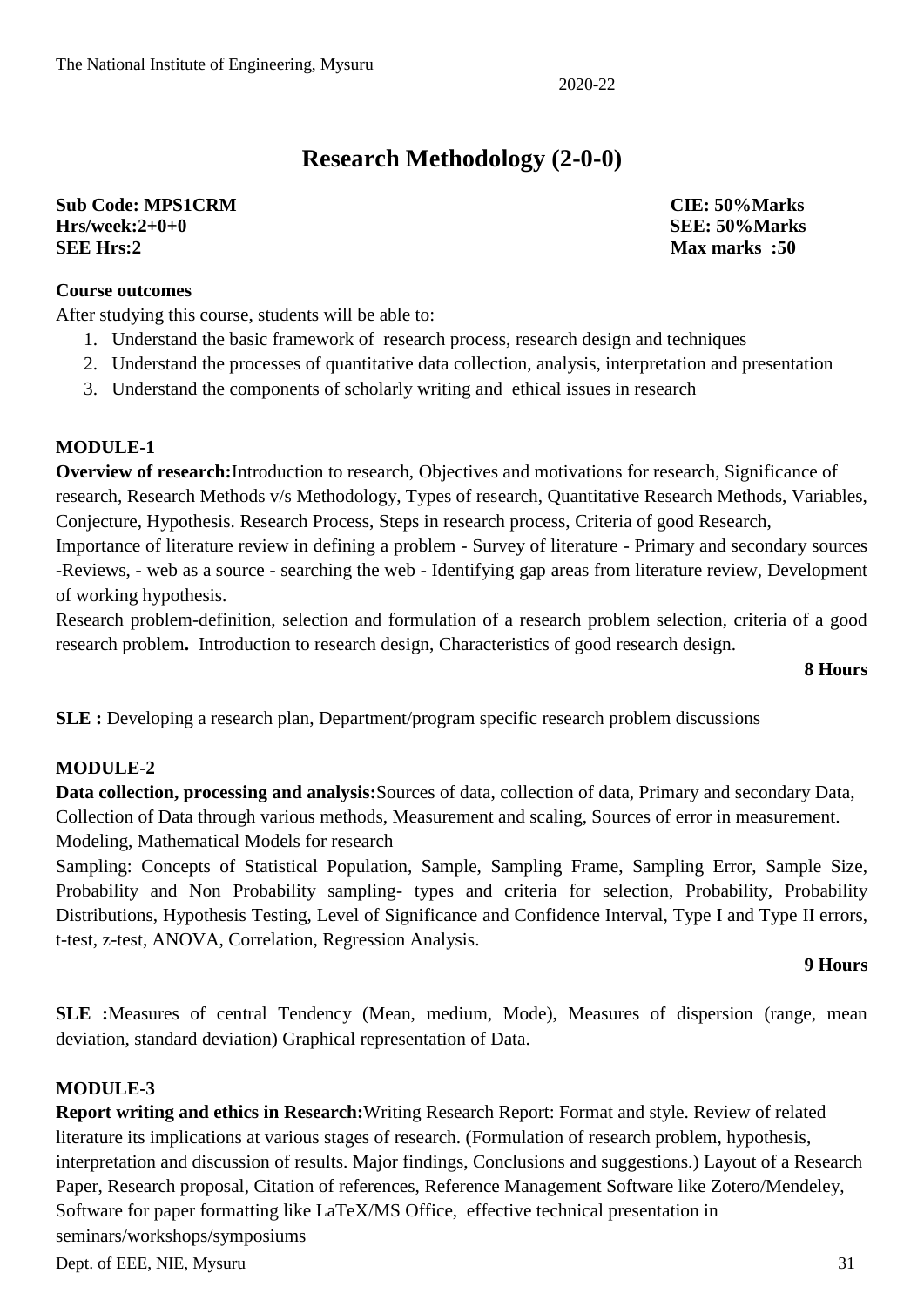Significance of ethical conduct in research, Ethical issues related to publishing, Plagiarism. Software for detection of Plagiarism.

#### **9Hours**

**SLE:**Intellectual property rights, importance and protection, copyrights, patents, Impact factor of Journals

#### *Text books***:**

- 1. Chawla, Deepak &Sondhi, Neena (2011**) "Research methodology: Concepts and Cases" ,**Vikas Publishing House Pvt. Ltd. Delhi.
- 2. Kothari, C.R., (2014), "**Research Methodology",**New Age International second revised edition

#### *Reference books:*

- **1.** Garg, B.L., Karadia, R., Agarwal, F. and Agarwal, U.K., (2002)."**An Introduction to Research Methodology",** RBSA Publishers.
- **2.** Sinha S.C. and Dhiman AK, (2002)."**Research Methodology",**Ess, Publications
- **3.** Fink A, (2009). "**Conducting Research Literature Reviews: From the Internet to Paper"** Sage Publications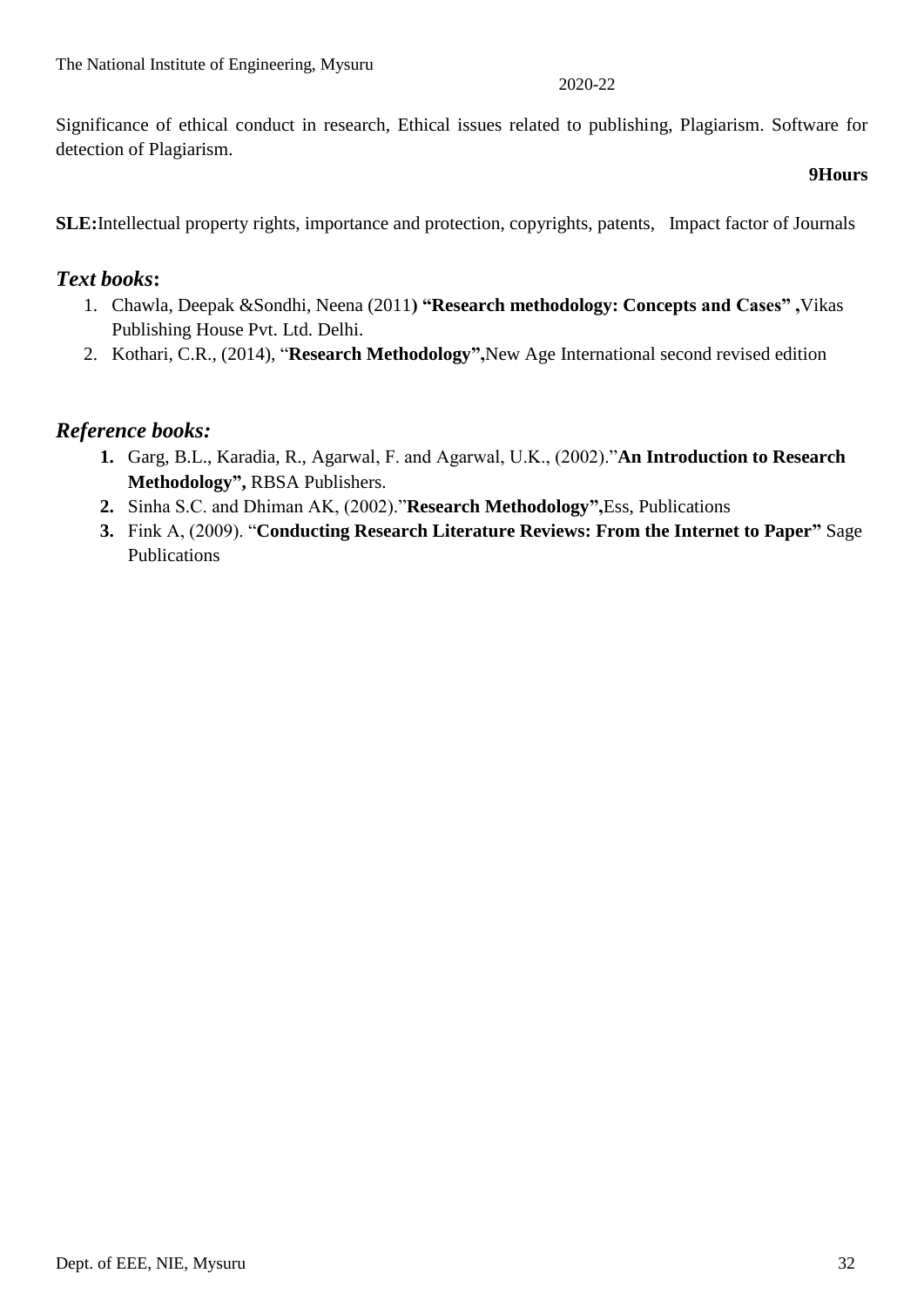### **Power Systems Lab - I (0-0-2)**

#### **Sub Code: MPS1L01 CIE: 50% Marks Hrs/Week: 0+0+2 SET: 50% Marks Max Marks: 50**

#### **Course Outcomes**

#### **On successful completion of the course, the students will be able to**:

- 1. Perform Steady state analysis of power systems.
- 2. Perform Transient analysis of power systems.
- 3. Execute relaying algorithmsand Test power system protection schemes

#### **List of Experiments:**

- 1. To perform power flow studies of 5 Bus system with HVDC transmission line.
- 2. To carry out short circuit studies on a given power system.
- 4. To determine voltage stability indicator and investigation of voltage stability of power system.
- 5. To carryout Contingency analysis on a power system.
- 6. To perform State Estimation and bad data detection for a given power system
- 7. Simulation of Relaying Algorithms for numerical protection
- 8. To test and analyze Feeder protection schemes
- 9. To test and analyzeMotor protection schemes
- 10. To test and analyze Generator protection schemes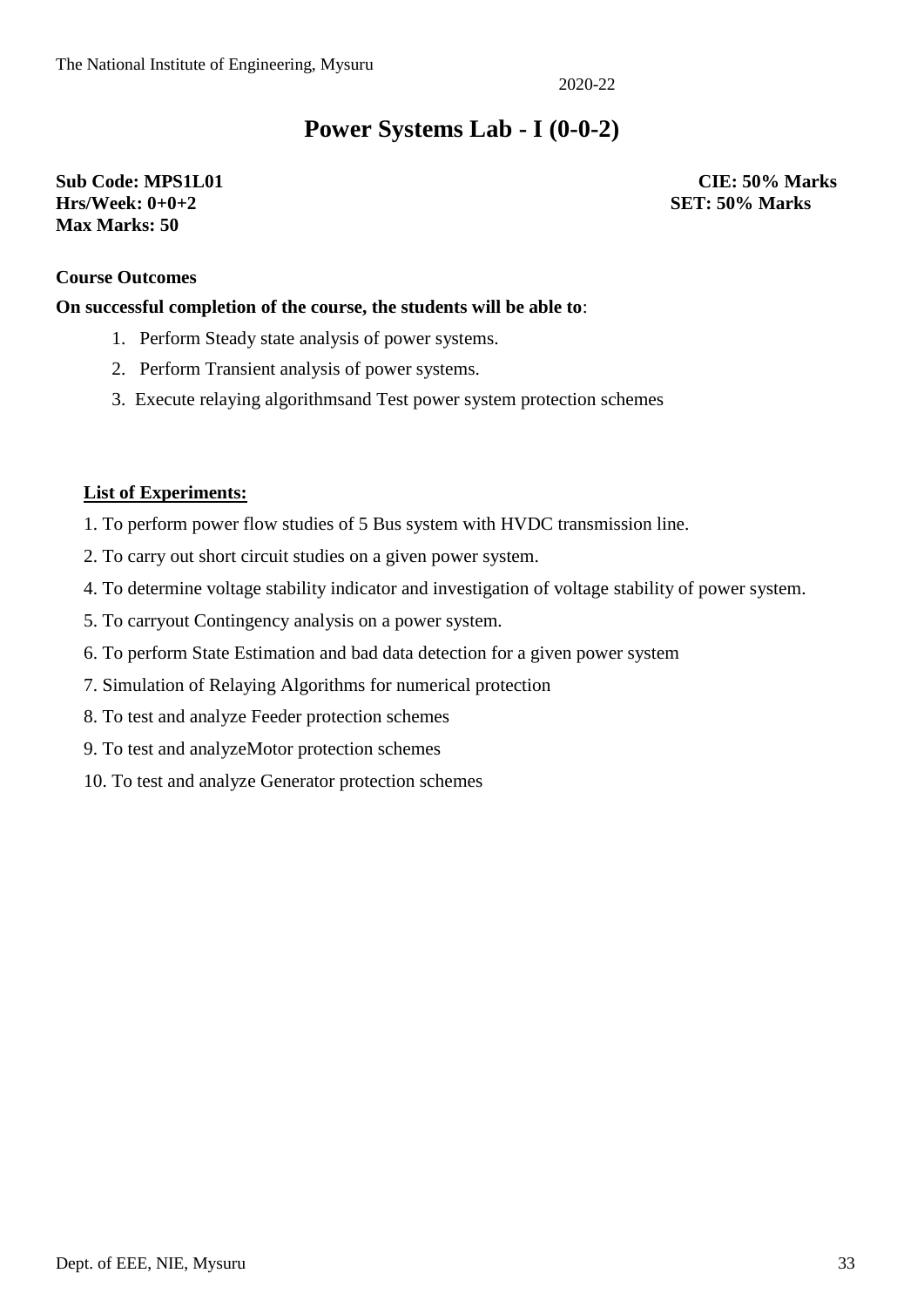# **M.Tech.: Power systems (2020-2022)**

## **Syllabus – II Semester**

# **Department of Electrical and Electronics Engineering The National Institute of Engineering Mysuru-570 008**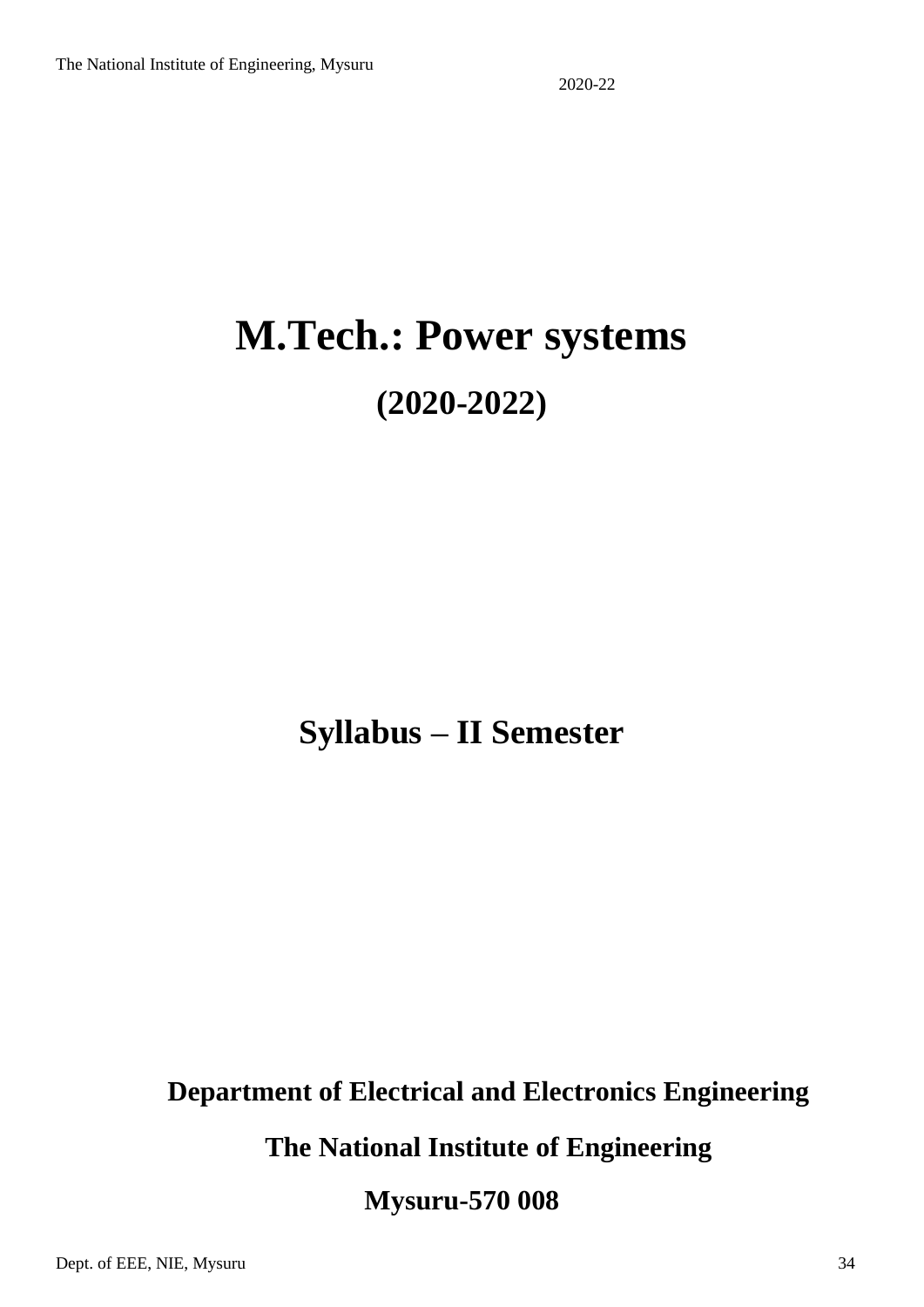### **Economic Operation of Power Systems (4-2-0)**

Pre-requisite: Power System Analysis and Stability (Sub Code:MPS1CXX)

**Sub Code :MPS2C01 CIE: 50%Marks Hrs/week :4+2+0 SEE: 50%Marks SEE Hrs:3 Max marks :100**

#### **Course Outcomes**

On successful completion of the course, students will be able to:

- 1. Solve economic dispatch and unit commitment in Thermal PowerPlant.
- 2. Formulate and evaluate the economic dispatch Hydro Thermal PowerPlant.
- 3. Analyze single area and two area load frequency control of power system.
- 4. Apply optimization techniques to solve optimal power flowproblem.
- 5. Explain the concept of interchange of power andenergy.

**MODULE 1: Economic Dispatch - I:** Introduction to economic aspects, Load curve, Load forecasting. Introduction to economic load dispatch, Characteristics of hydro and thermal units, Economic load dispatch problem neglecting transmission losses and generation limits, Economic load dispatch problem with generation limits, Economic load dispatch problem with piecewise linear cost functions, Problems.

#### **08 Hours**

**SLE:** Base Point and participation Factors

**MODULE 2: Economic Dispatch – II and Optimal Unit Commitment (OUC) of Thermal Units:**  Derivation of transmission line loss expressions, Economic load dispatch with transmission network losses, Introduction to OUC, Constraints in OUC, Priority list method and dynamic programming for UC, Problems.

#### **08 Hours**

**SLE:** Optimal Unit Commitment (OUC) considering start up cost for thermal units

**MODULE 3: Hydrothermal Coordination:** Introduction, Hydroelectric plant models, Composite generation production cost function, Long-range hydro-scheduling, Short- range hydro-scheduling, Shortterm hydro-scheduling: a gradient approach, Hydro- units in series (hydraulically coupled), Pumpedstorage hydro plants, Dynamic- programming solution to the hydrothermal schedulingproblems.

#### **10 Hours**

**SLE:** Hydrothermal scheduling using linear programming

**MODULE 4: Load Frequency Control :**Single area block diagram representation, Single area – steady state and dynamic analysis, Static load frequency curves, Integral control, Response of a two – area system for uncontrolled and controlled case with block diagram, Dynamic state variablemodel.

#### **08 Hours**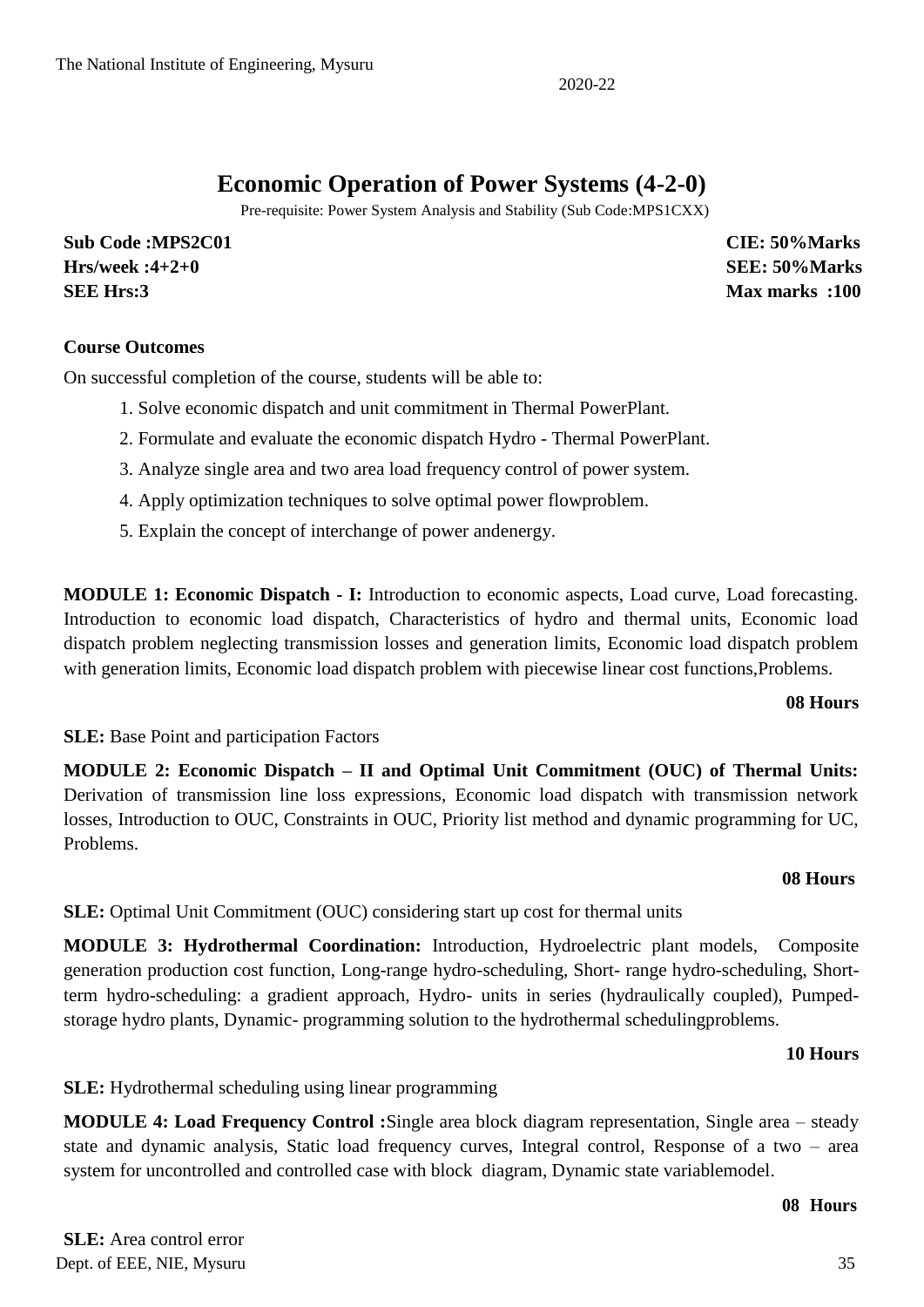**MODULE 5: Optimal Power Flow:** Introduction, Solution of the optimal power flow – Gradient method, Newton's method, Linear sensitivity analysis, Linear programming methods, Security-constrained optimal power flow. **09 Hours**

#### **SLE:** Bus incremental cost

**MODULE 6: Interchange of Power and Energy:** Introduction, Economy interchange between interconnected utilities, Inter utility economy energy evaluation, Interchange evaluation with unit commitment, Multiple-utility interchange transactions, Other types of interchange- capacity interchange, Diversity interchange, Energy banking, Emergency power interchange, Inadvertent power exchange, Power pools - the energy-broker system, Allocating pool savings, Transmission effects and issues-transfer limitations, Wheeling, Rates for transmission services in multiparty utility transactions, Someobservations.

#### **09 Hours**

**SLE:** Transactions involving nonutility parties

#### *Text Books:*

- 1. Allen J. Wood and Bruce F. Woollenberg, **"***Power Generation, Operation, and Control***"**, 2ndedition, John Wiley and Sons,INC**.**
- 2. S. Sivanagaraju, G. Sreenivasan, **"***Power System Operation and Control***"**, Pearson Publisher.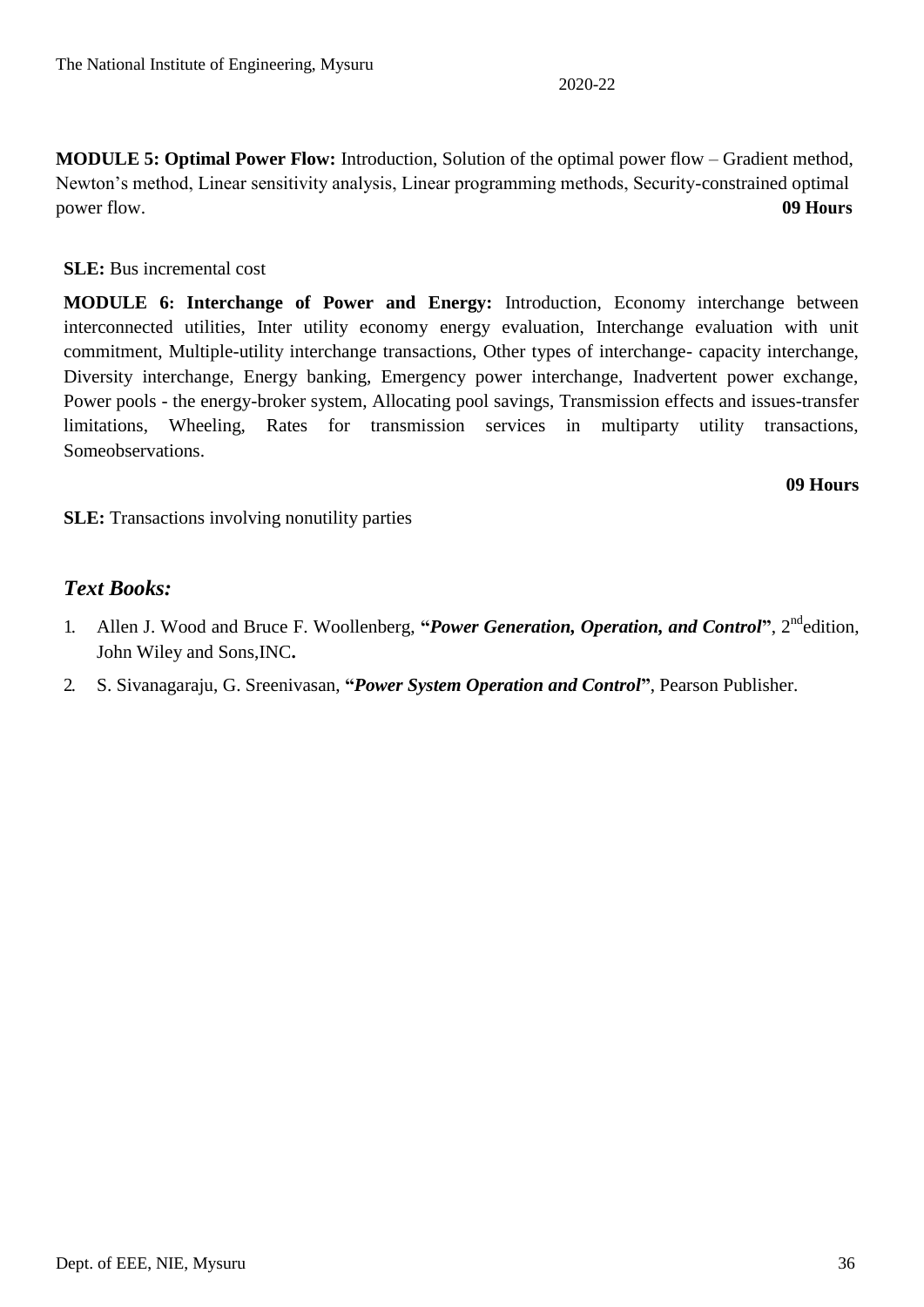### **Power System Dynamics and Control (4-0-0)**

Pre-requisite: Power System Analysis and Stability (Sub Code:MPS1CXX)

**Sub Code : MPS2C05 CIE : 50% Marks Hrs/week : 4 +0+0 SEE : 50% Marks SEE Hrs** : 3 Hrs **Max marks** : 100

#### **Course Outcomes**

On successful completion of the course, students will be able to:

- 1. Explain the concepts of power system security and stability.
- 2. Construct the models of synchronous machine and other power system components for the study of system dynamics.
- 3. Investigate small signal stability of a synchronous generator connected to an infinite bus and explain the structure and design aspects of PSS

**MODULE 1: Introduction to the power system stability problem:**Rotor angle stability, Voltage stability and voltage collapse, Mid-term and long-term stability, Classification of stability problems, States of operation and system security, Review of classical methods, Swing equation, Some mathematical preliminaries, Analysis of steady state stability.

#### **09 Hours**

#### **SLE**: Analysis of transient stability

**MODULE 2: Modeling of Synchronous Machine**:Flux linkage equations, Voltage and torque equations, Park's transformation, Transformation of flux, Stator voltage equations and rotor equations, Transformation of torque equations, Choice of constants, Analysis of steady state performance, Per unit quantities, Equivalent circuits of synchronous machine.

#### **09 Hours**

**SLE**: Determination of synchronous machine reactances

**MODULE 3: Modeling of Excitation Systems and Prime Mover Controllers**:Excitation system requirements, Elements of excitation systems, Types of excitation systems, Excitation system modeling, Standard block diagrams, System representation by state equations, Inclusion of limits, Modeling of turbines and speed-governing systems.

#### **09 Hours**

**SLE**: Excitation system control and protective circuits

**MODULE 4: Modeling of Transmission Lines and Loads :** Transmission line model, Transformation to D-Q components, Steady state equations, Transformation using α-β variables, Modeling of static and dynamic loads.

#### **08 Hours**

#### **SLE**: Modeling of SVC

Dept. of EEE, NIE, Mysuru 37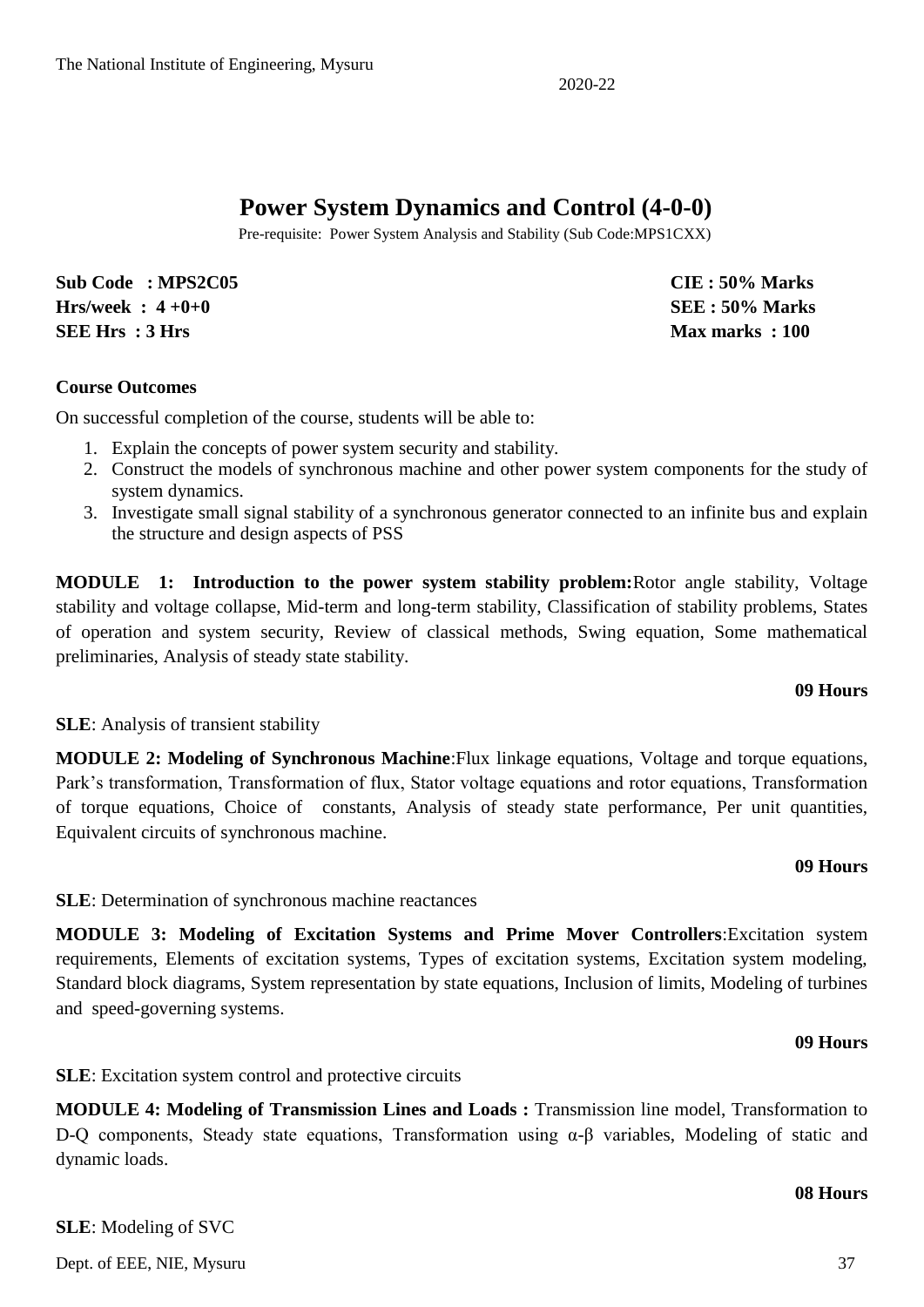**MODULE 5:Dynamics of a Synchronous Generator connected to Infinite bus**:System model, Synchronous machine model, Application of model 1.1,Calculation of initial conditions, Consideration of other machine models, System simulation.

**SLE**:. Inclusion of SVC model **08 Hours**

**MODULE 6 : Analysis of Small Signal Stability and Power System Stabilizer:**Small signal analysis with block diagram representation of SMIB systems with generators represented by classical and 1.0 models, Synchronizing and damping torque analysis, Basic concepts in applying PSS, Control signals, Structure and tuning of PSS.

**SLE**: Nonlinear oscillations- Hopf bifurcation **09 Hours** 

#### *Text Book:*

- 1. K.R. Padiyar,**"***Power System Dynamics Control and Stability***",** Second Edition, B S Publications.
- 2. K N Shubanga "*Power System Analysis : A Dynamic Perspective "Pearson publications, 2018*

#### *Reference Books:*

- 1. PrabhaKundur ,**"***Power System Stability and Control***"**, Tata McGraw Hill edition.
- 2. Chakrabarti, Abhijit *"Power System Dynamics And Simulation"*PHI learning pvt ltd ,2013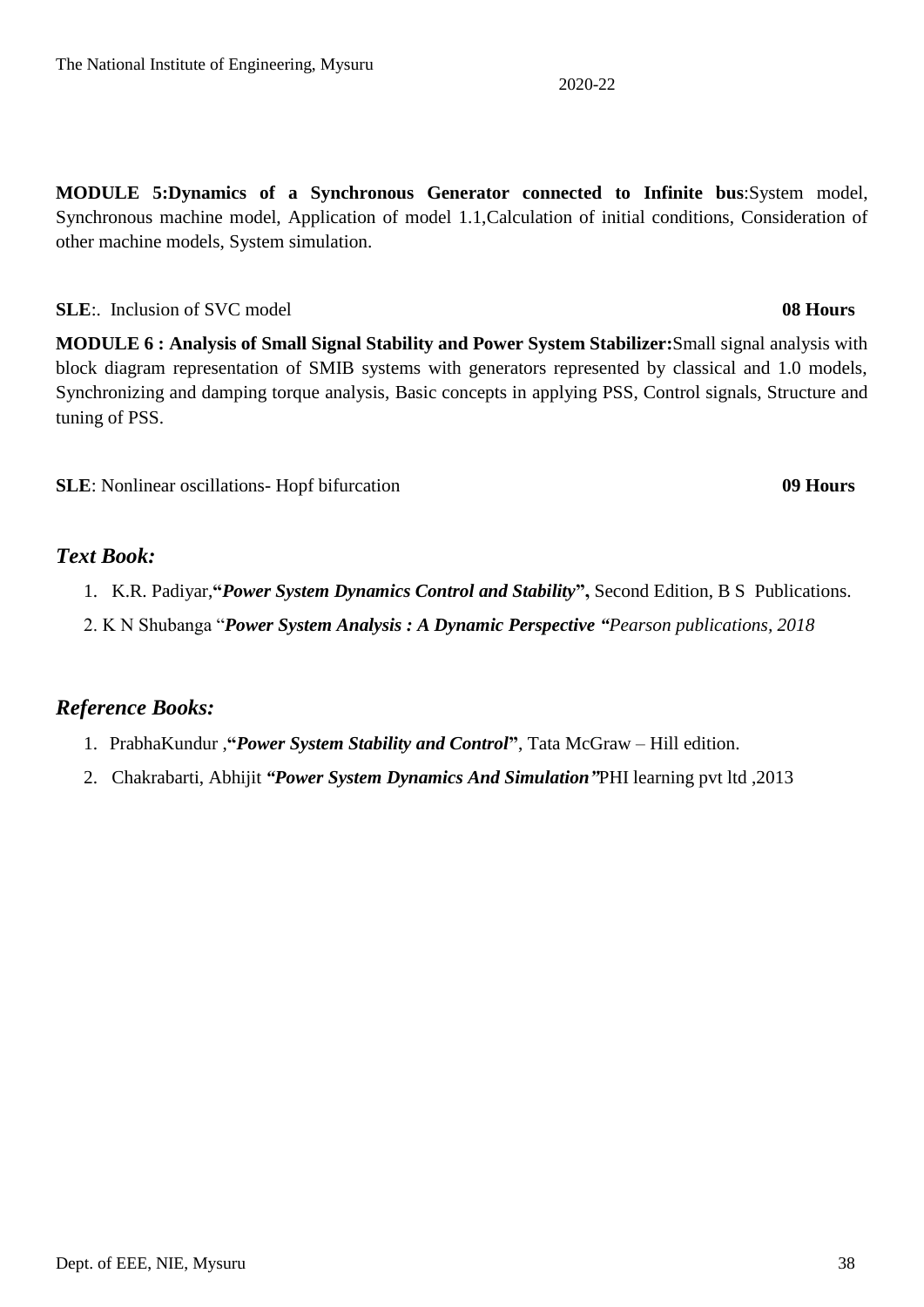### **Flexible AC Transmission Systems (4-2-0)**

**Sub Code :MPS2C06 CIE: 50%Marks Hrs/week :4+2+0 SEE: 50%Marks SEE Hrs: 3 Max marks:100**

#### **Course Outcomes**

On successful completion of the course, students will be able to:

- 1. Analyze the behavior of uncompensated AC transmissionsystem.
- 2. Analyze series and shunt compensated system with fixed compensators and FACTS controllers.
- 3. Explain the structure and functions of combinedcompensators.

**MODULE 1: Uncompensated AC transmission system:** Fundamental requirements in AC power transmission, Fundamental transmission line equation, Surge impedance & natural loading, Analysis of uncompensated AC lines - radial  $\&$  symmetrical line on No-load  $\&$  load, Transmission interconnections, Flow of power in AC system, Loading capability limitations,

**09 Hours**

**SLE:** Relative importance of controllable parameters.

**MODULE 2: Types of compensation & fixed series compensation:**Basic types of line compensation, Uniformly distributed fixed compensation, Objectives of series compensation, Compensation by a series capacitor connected at the midpoint of the line, Protective gear and reinsertion schemes.

#### **08 Hours**

**SLE:** Varistor protective scheme.

**MODULE 3: Introduction to FACTS controllers and controlled series compensation:** Basic types of FACTS controllers, Benefits from FACTS technology, Basic concepts of controlled series compensation, Operation of TCSC, Analysis of TCSC, GCSC, Applications of TCSC, Introduction to SSSC, Operation of SSSC & the control of power flow.

#### **09 Hours**

**SLE:** Applications of SSSC.

**MODULE 4: Fixed shunt compensation and SVC:** Objectives of shunt compensation, Compensation by a shunt capacitor connected at the midpoint of the line, SVC – objectives, Control characteristics, Analysis, Configuration, Applications.

#### **09Hours**

### **SLE:** SVC controller.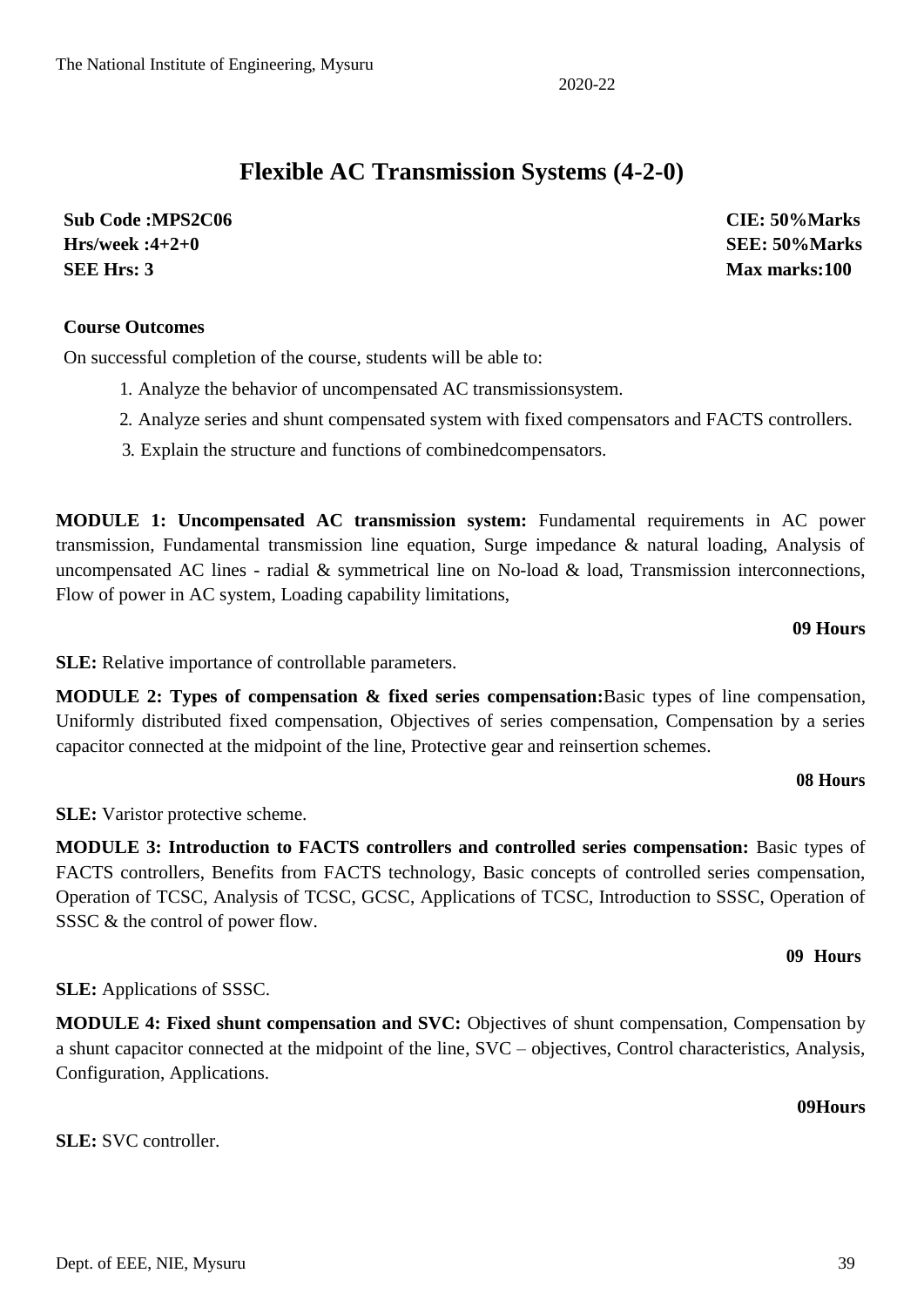**MODULE 5: STATCOM:** Introduction to STATCOM, Basic operating principle, Control characteristics and simplified analysis of 3-phase 6 pulse STATCOM, Applications.

#### **08 Hours**

#### **SLE:** Comparison between STATCOM & SVC.

**MODULE 6: UPFC:** Introduction to UPFC, Operation of UPFC connected at sending end, midpoint & receiving end, Control of UPFC, Interline power flow controller.

#### **09 Hours**

**SLE:** Applications of UPFC.

#### *Text Books:*

- 1. Narain. G. Hingorani& Laszlo Gyugyi, **"***Understanding Facts***"**, IEEE Press,2000.
- 2. K. R. Padiyar, **"***FACTS Controllers in Power Transmission & Distribution***"**, New Age International Publishers, 1<sup>st</sup>edition, 2007.

#### *Reference book :*

1.T.J.E. Miller, **"***Reactive Power Control in Electric Systems***"**, A Wiley IntersciencePublication,1982.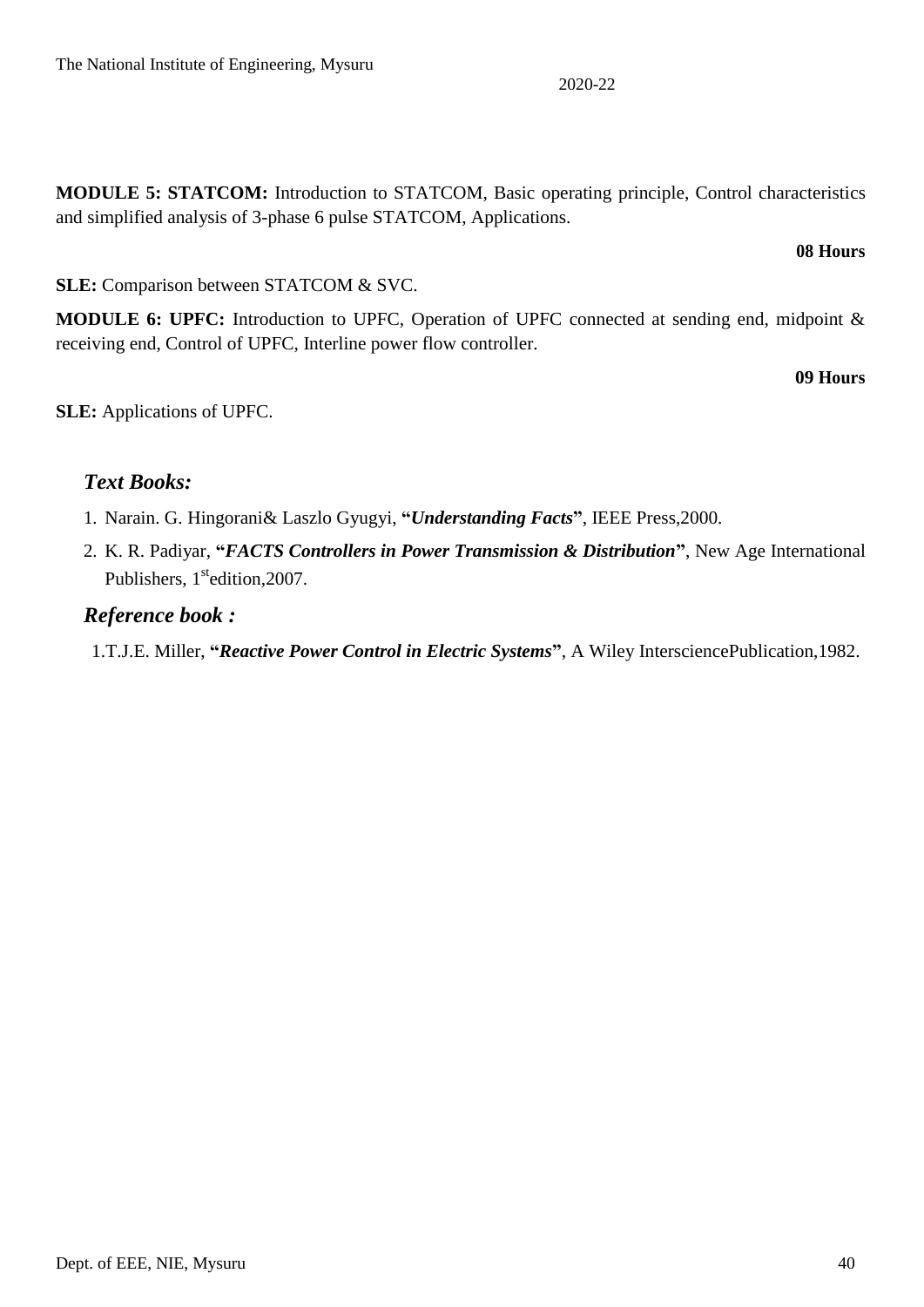### **Electrical Power Distribution Automation and Control(3-2-0)**

**Hrs/week :3+2+0 SEE: 50%Marks SEE Hrs:3 Max marks:100**

**Sub Code :MPS2C04 CIE: 50%Marks**

#### **Course Outcomes**

On successful completion of the course, students will be able to:

- 1. Discuss the control and management in the Distribution Automation.
- 2. Model the Distribution system components.
- 3. Discuss the Feeder and Substation Automation& the communication technologies
- 4. Analyze the performance of distribution system

**MODULE 1: Power delivery system control and Automation:**Introduction, Power delivery systems, Control hierarchy, Distribution Automation concepts, Basic architectures and implementation strategies for distribution automation**.**

### **07 Hours**

**SLE**: Different levels of automation preparedness.

**MODULE 2: Central control and Management:** Operations environment of distribution networks, Evolution and functions of Distribution management systems, Basics of real time control system (SCADA), Outage management, Decision support applications, Database structures and interfaces.

#### **07 Hours**

**SLE:** Data model standards.

**MODULE 3: Computational Techniques for Distribution System:** Introduction, Equipment modeling: Distribution transformer, Photovoltaic systems. Component modeling: Line model, Shunt capacitor model, Switch model and load models, Distribution power flow methods, Problems.

#### **08 Hours**

### **SLE:** Composite load model.

**MODULE 4: Distribution Automation and Control Function:** State and trends substation automation, Demand side management, Feeder automation -voltage/var control, Fault detection, Trouble calls, Restoration functions, Reconfiguration, Power quality assessments.

 **08Hours**

**SLE:** Demand response.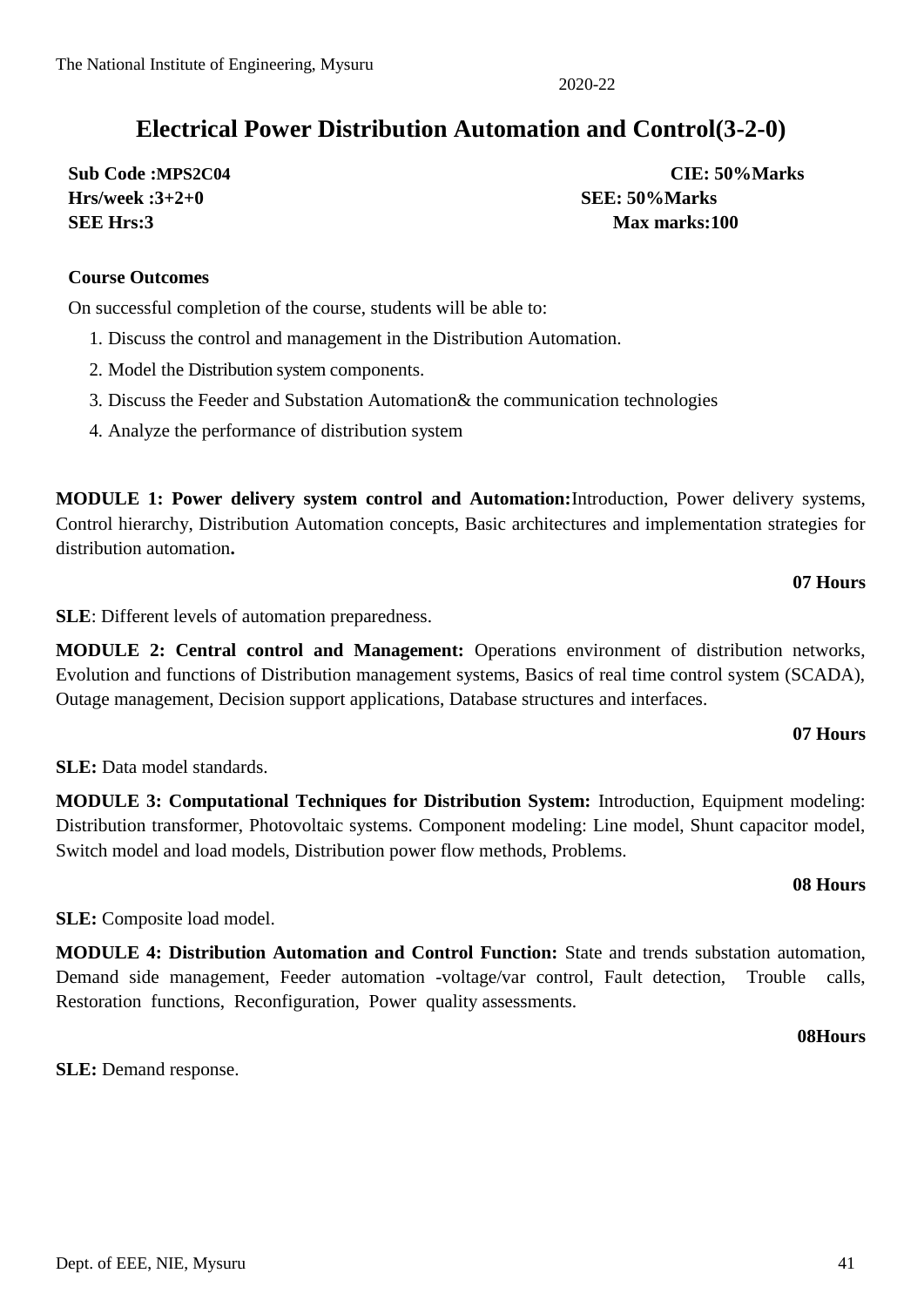**MODULE 5: Performance of Distribution system:** Faults on distribution networks, Performance and basic reliability calculations, Improving the performance without automation, Improving the reliability of underground and overhead network –design methods, Improving the performance with automation, Performance as function of network complexity factor.

**Communication system for control and automation**: Introduction, Wire communication, Wireless communications, Distribution automation communications- protocols, Architecture, User interface, Requirements of dimensioning the communication channel.

 **09 Hours**

**SLE:** Power theft

#### *Text Books:*

- 1. James Northcote-green and Robert wilson, **"***Control and automation of Electrical Power*  **Distribution Systems".** 1<sup>st</sup>edition, CRC Press Taylor and Francis group, 2013.
- 2. James A. Momoh, **"***Electrical Power Distribution, automation, protection and control***"**, 1stedition, CRC Press Taylor and Francis group, 2009.

#### *Reference Book:*

1. William H. Kersting, **"***Distribution System Modeling and Analysis***"**, 3rdedition, CRC Press, 2001.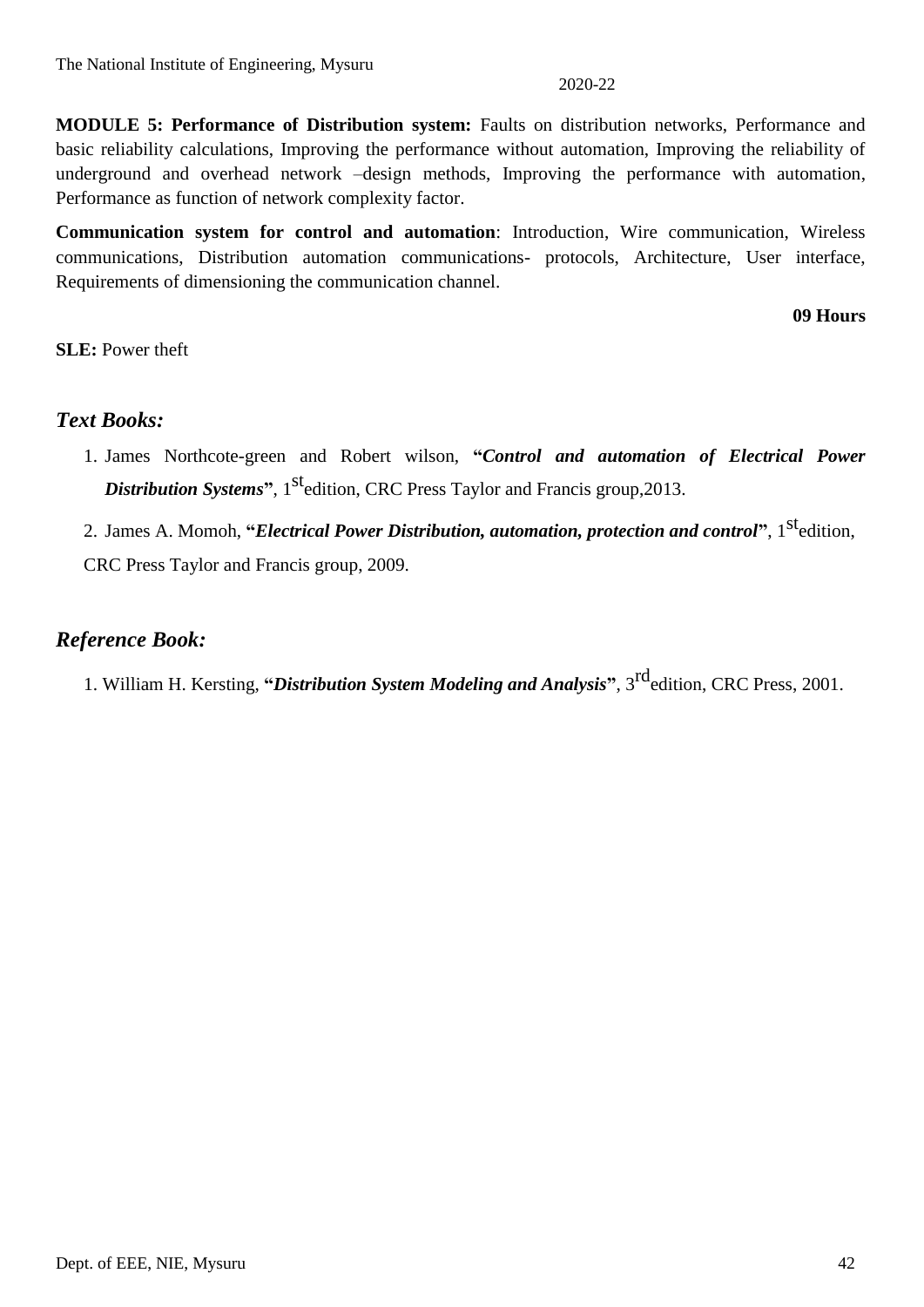### **EHV AC Transmission (3-0-0)**

**Sub Code :MPS2E301 CIE: 50%Marks Hrs/week :3+0+0 SEE: 50%Marks SEE Hrs:3 Max marks:100**

#### **Course Outcomes**

On successful completion of the course, students will be able to:

- 1. Understand the effect of corona and its assessment.
- 2. Gain knowledge on performance characteristics of EHV cables and principles of Lightning Protection.
- 3. Explain the method of voltage control and SSR phenomenon.
- 4. Gain knowledge of standard wave shapes and generator circuit for EHV testing.

**MODULE 1 : Corona Effects :** Power loss and Audible Noise (AN), Corona loss formulae charge voltage diagram, Generation, characteristics, Limits and measurements of AN, Relation between 1-phase and 3-phase AN levels, Radio Interference (RI),Corona pulses generation, Properties, Limits, Frequency spectrum, Modes of propagation and excitation functions, Examples.

#### **SLE:** Measurement of RI.

**MODULE 2: Lightning and lightning protection :**Lightning strokes mechanism, Lightning strokes to lines, General principles of lightning protection problem, Tower footing resistance, Probability of occurrence of lightning stroke current, Lighting arrester and protective characteristics, Dynamic voltage rise arrester rating.

#### **08 Hours**

**07 Hours**

**SLE:** Insulation coordination based on lightning.

series capacitor compensated lines, Static VAR compensating system.

**MODULE 3: Extra High voltage cable Transmission:** Electrical characteristics of EHV cables**,**  Properties of EHV cables, Breakdown and withstand electrical stress in solid insulation design basis, Test on cable characteristics and surge performance of cable system.

**MODULE 4 : Voltage Control:** Power circle diagram and its use, Voltage control using synchronous condensers, Cascade connection of shunt and series compensation, Sub- Synchronous Resonance (SSR) in

#### **08 Hours**

#### **08 Hours**

#### **SLE:** SSR counter mea**s**ures.

**SLE:** Gas insulated EHV Lines

2020-22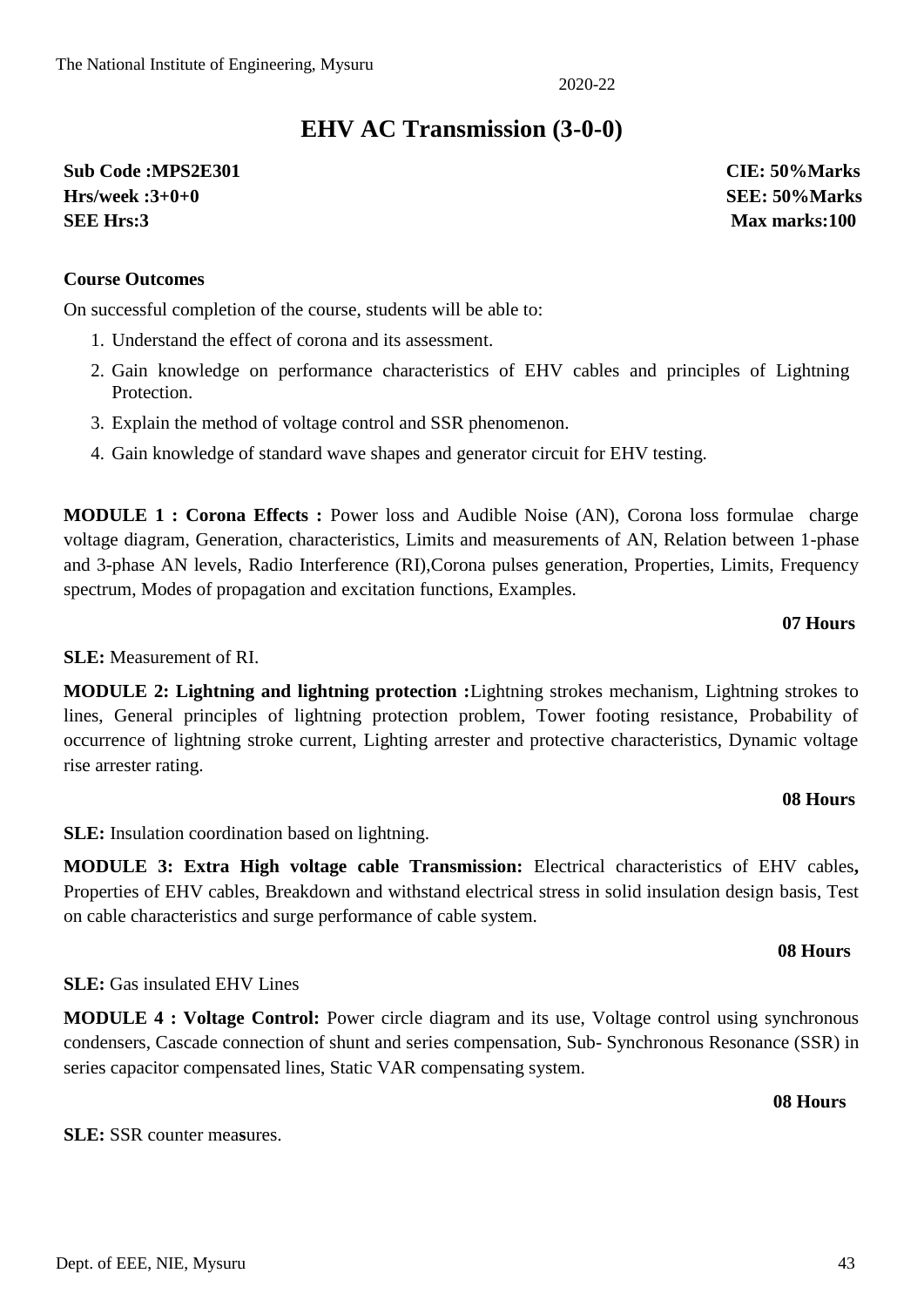**MODULE 5: EHV Testing and laboratory equipment: S**tandard specification, Standard wave shape, Properties of double exponential wave shapes, Procedure for calculating  $\alpha$ , Wave shaping circuitsprinciple and theory, Impulse voltage generator-practical circuits, Generation of switching surges for transformer testing.

#### **08 Hours**

**SLE:** Generation of impulse current.

#### *Text Books***:**

- 1. Rakosh Das Begamudre, **"***EHV AC Transmission Engineering***"**, 3rdedition, New Age International publishersLtd.,2009.
- 2. S.Rao, "*EHV-AC*, *HVDC Transmission & Distribution Engineering*", 3<sup>rd</sup>edition,Khanna publishers New Delhi**,** 2008.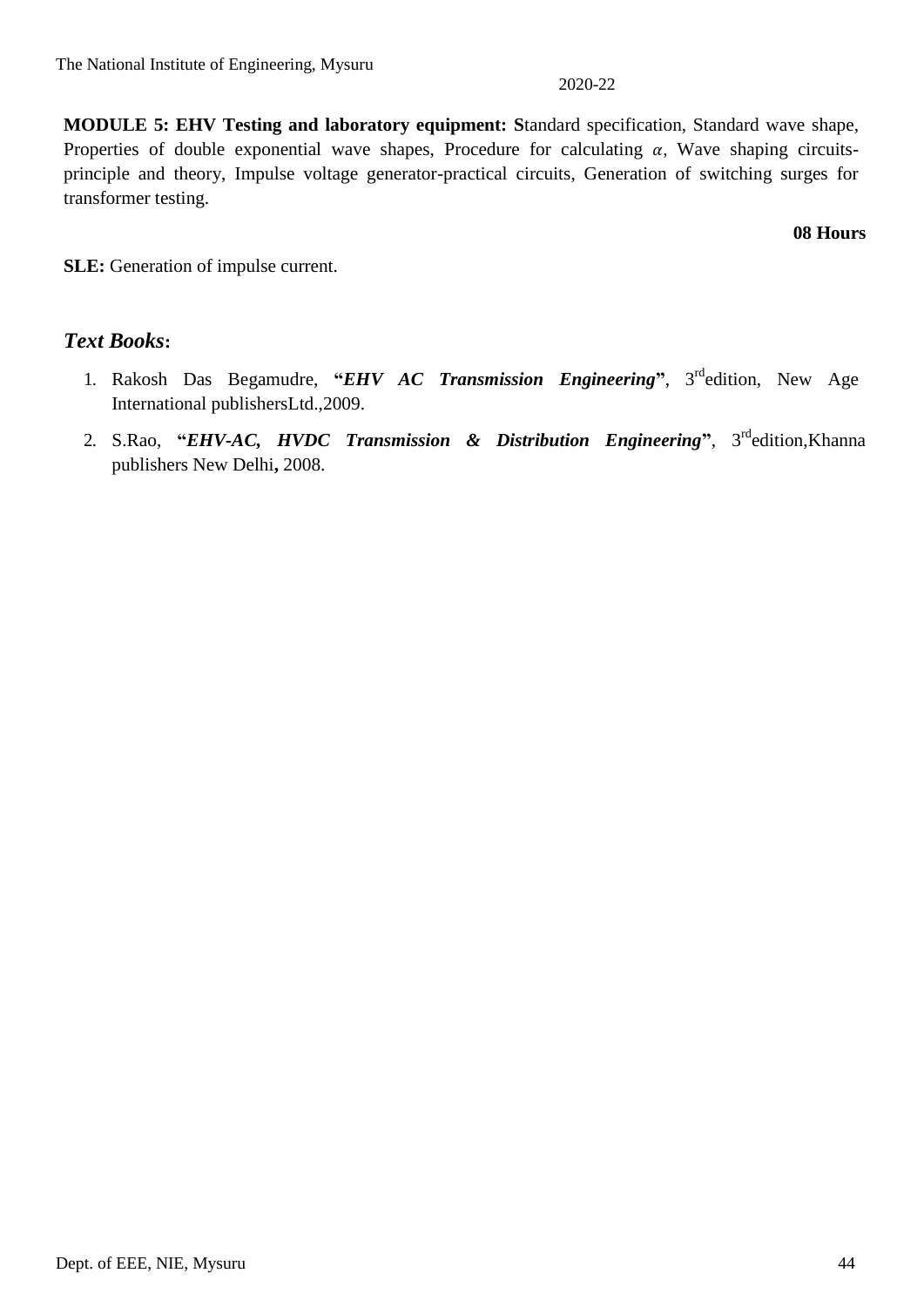### **Power Quality and Custom Power Devices (3-0-0)**

2020-22

**Sub Code:MPS2E302 CIE: 50%Marks Hrs/week:3+0+0 SEE: 50%Marks SEE Hrs:3 Max marks:100**

### **Course Outcomes**

On successful completion of the course, students will be able to:

- 1. Analyze the power quality problems and conventional mitigation techniques.
- 2. Describe the custom power devices.
- 3. Understand the principles of shunt and series compensation for power quality enhancement.
- 4. Describe different structures and control of UPQC.

**MODULE 1: Analysis and Conventional Mitigation Methods:** Power quality terms and definitions, Analysis of power outages, Analysis of unbalance, Analysis of distortion, Analysis of voltage sag, Analysis of voltage flicker, Reduced duration and customer impact of outages, Classical load balancing problem and harmonic reduction.

#### **09 Hours**

**SLE**: Voltage sag reduction

**MODULE 2: Custom Power Devices:** Utility-customer interface, Custom power devices, Network reconfiguring devices, Solid state current limiter, Solid state breaker, Issues in limiting and switching operations, Solid state transfer switch, Sag/swell detection algorithms.

#### **08 Hours**

**SLE**: Custom power park

**MODULE 3: Realization and Control of DSTATCOM:** DSTATCOM structure, Control of DSTATCOM connected to a stiff source, DSTATCOM connected to weak supply point, DSTATCOM current control through phasors when both load and source are unbalanced, DSTATCOM in voltage control mode.

#### **08 Hours**

**SLE**: DSTATCOM current control when both load and source are unbalanced and distorted.

**MODULE 4: Series Compensation of Power Distribution System**: Rectifier supported DVR, DC capacitor supported DVR, DVR structure, Voltage restoration, Series active filter.

#### **08 Hours**

**SLE**: State feedback control of DVR.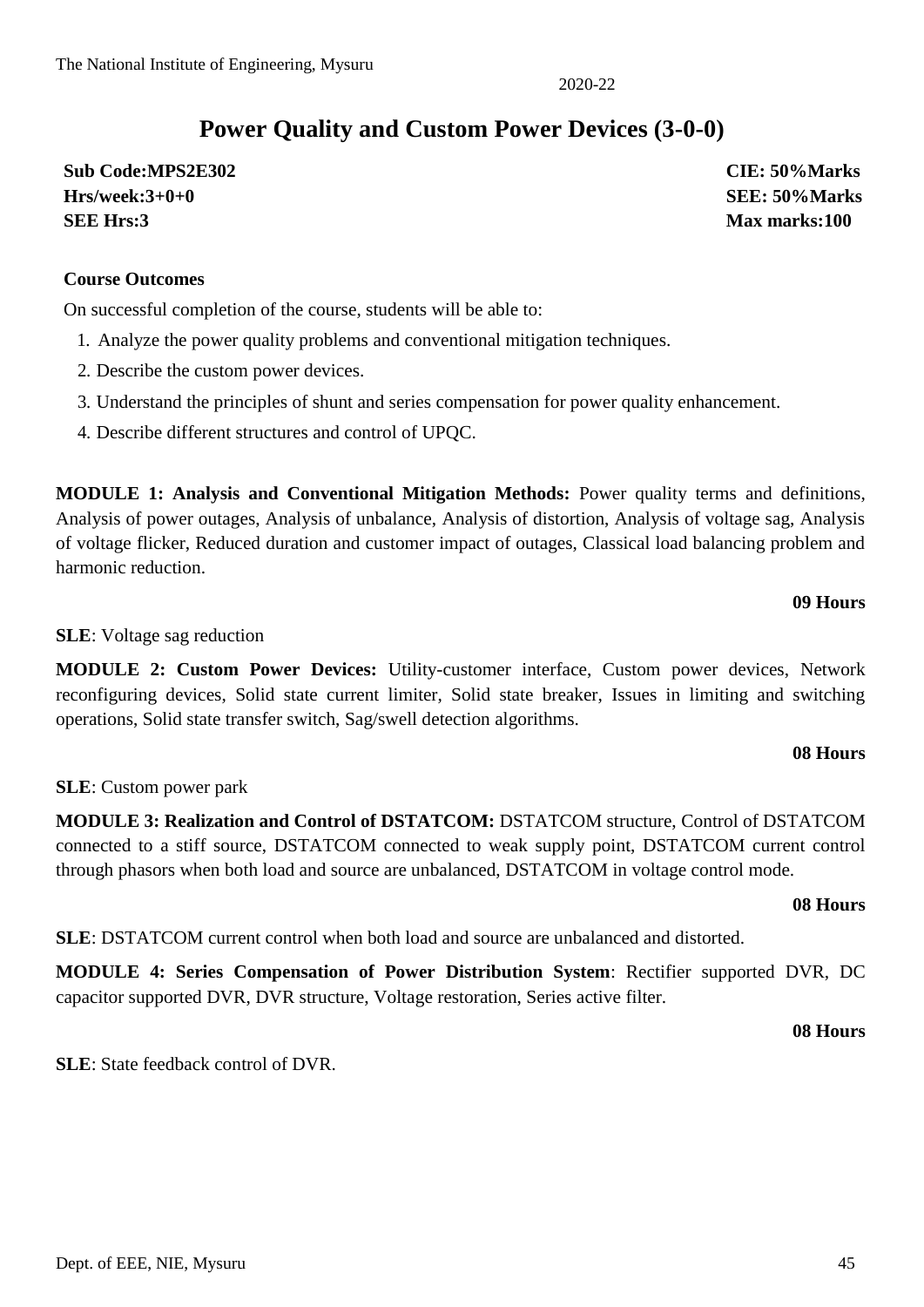**MODULE 5**: **Unified Power Quality Conditioner:** UPQC configurations, Right-shunt UPQC characteristics, Left-shunt UPQC characteristics, Structure and control of right-shunt UPQC, Structure of left-shunt UPQC.

#### **06 Hours**

#### **SLE**: Control of left-shunt UPQC

#### *Text Books:*

- 1. ArindamGhosh, Gerard Ledwich, Kluwer, "*Power Quality Enhancement Using Custom Power*  **Devices**", 1<sup>st</sup>edition, Academic Publishers, 2002.
- 2. Math H J Bollen, **"***Understanding Power Quality Problems - Voltage Sags and Interruptions***"**, 1<sup>st</sup>edition, Wiley India, 2011.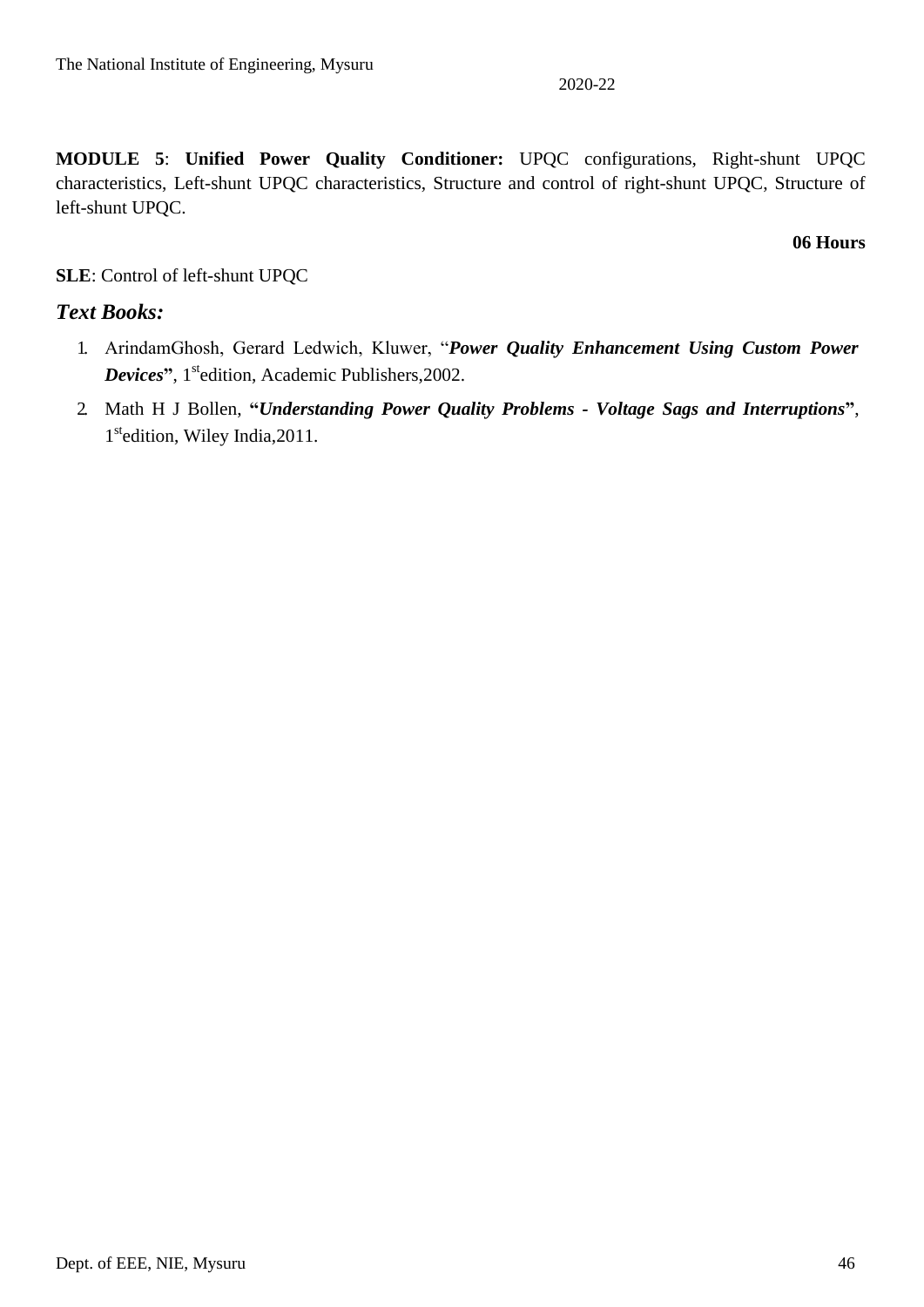**SLE:** Payback analysis.

### **Photovoltaic System Engineering (3-0-0)**

**Sub Code : MPS2E303 CIE: 50%Marks Hrs/week : 3+0+0 SEE: 50%Marks SEE Hrs : 3 Max marks : 100**

#### **Course Outcomes**

On successful completion of the course, students will be able to:

- 1. Analyze and design grid connected and standalone PV systems.
- 2. Design a battery system for grid connected PV systems.
- 3. Investigate the economics and environmental concerns associated with PV systems.
- 4. Describe the manufacturing technology of solar cells.

**MODULE 1: Grid-Connected Utility-Interactive Photovoltaic System:** Introduction, Applicable codes and standards, Design considerations for straight grid-connected PV systems, Design of a system based on desired annual system performance, Design of a system based upon available roof space, Design of a micro inverter-based system, Design of a nominal 20KW system that feeds a three-phase distribution panel.

#### **08 Hours**

#### **SLE:** Design of PV system.

**MODULE 2: Battery-Backup Grid-Connected Photovoltaic Systems:** Introduction, Battery-backup design basics, A single inverter 120V battery-backup system based on standby loads, A 120/240V batterybackup system based on available roof space, An 18-KW battery-backup system using inverters in parallel, AC-coupled battery-backup system.

#### **08 Hours**

**SLE:** Battery connection.

**MODULE 3:Stand-Alone Photovoltaic Systems:** Introduction, The simplest configuration: module and fan, A PV-powered water pumping system, , A PV-powered parking lot lighting system, A portable highway advisory sign, A critical need refrigeration system, A PV-powered mountain cabin, A hybrid-powered, Offgrid residence.

#### **08 Hours**

**SLE:** A cathodic protection system.

**MODULE 4: Economics and Environmental Consideration:** Introduction, Life-cycle costing, Borrowing money, Externalities, Environmental impact of PV systems.

**08 Hours**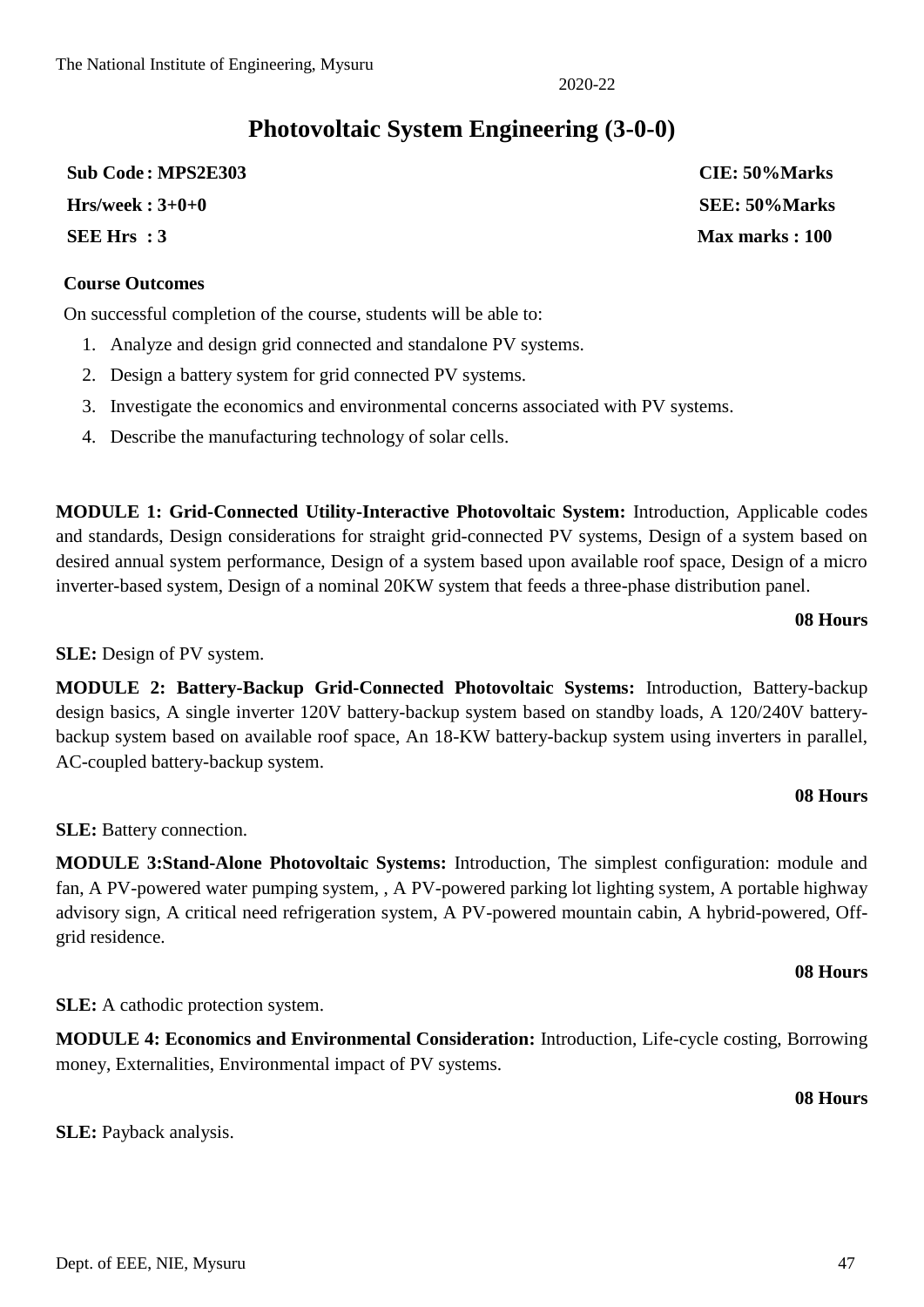**MODULE 5: Manufacturing Technology of Silicon Solar Cells:** Introduction, Extraction and purification of silicon, Crystal growth and preparation of wafers, Typical manufacturing process for silicon cells, Advanced manufacturing processes, Construction of modules

**07 Hours**

**SLE:** Energy invested in the production of photovoltaic modules.

#### *Text Books:*

- 1. Roger Messenger, Amir Abtahi, "*Photovoltaic Systems Engineering*", 4th edition, CRC Press, Taylor & Francis Group**,** 2017.
- 2. Eduardo Lorenzo, **"***Solar Electricity: Engineering of Photovoltaic Systems***",** Progensa, 1994.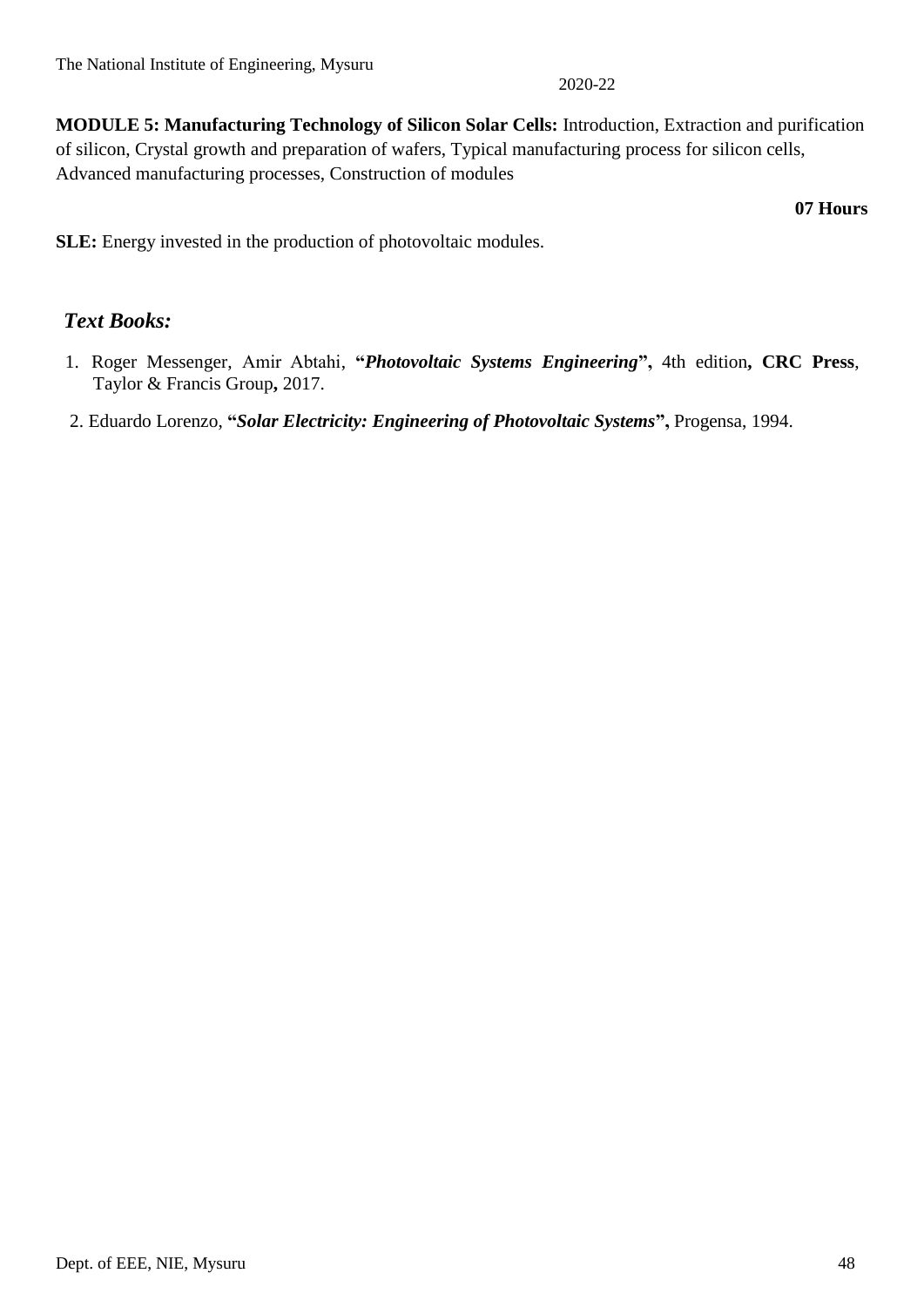### **Cybersecurity in Power system (3-0-0)**

2020-22

**Sub Code:MPS2E3XX CIE: 50% Marks Hrs/Week: 03 SEE: 50% Marks SEE Hrs: 03** Max.: 100 Marks

**Course outcomes:**

### On successful completion of the course the students will be able to:

- 1. Discuss the importance of cybersecurity in power systems.
- 2. Apply the cybersecurity standards for electricity sector.
- 3. Analyze the cost of cyber security management and controls.

**MODULE 1:Introduction:** Transformation, Dependence on the ICT, Cybersecurity, Priority Critical Infrastructure.State of Cybersecurity in the Electricity Sector: Introduction, Vulnerabilities, Threats, Challenges, Initiatives**.** 

**SLE:** Future Directions

**MODULE 2:Cybersecurity Standards Applicable to the Electricity Sector:** Introduction, Literature Search, Literature Analysis, Standards Selection and Evaluation Criteria, Results, Most Relevant Standards, Standards Implementation and Awareness.

**SLE**: Standards Limitations

**MODULE 3: A Systematic Approach to Cybersecurity Management:** Introduction, Cybersecurity Management Approaches in Standards, The Systematic Approach to Cybersecurity Management in the Electricity Sector.

**SLE:** Cybersecurity Assessment, Monitoring and Improvement.

**MODULE** 4: **Cost of Cybersecurity Management**: Introduction, Economic Studies, Organisation Management Studies, CostBenefit Analysis, Cost Calculators, Costing Metrics, CAsPeA. Cybersecurity Assessment: Introduction, Security Assessment Methods for the Electricity Sector, Cybersecurity Test beds for Power Systems, JRC Cybersecurity Assessment Method, Laboratory Infrastructure.

**SLE:** MAlSim

**MODULE 5: Cybersecurity Controls:** Introduction, Standard Technical Solutions, Information Sharing Platform on Cybersecurity Incidents for the Energy Sector.

**SLE**: Situation Awareness Network.

#### *Text book:*

1. RafalLeszczyna "**Cybersecurity in the Electricity Sector"**, Springer, 2019

#### **09 Hours**

**09 Hours**

**06 Hours**

#### **07 Hours**

**08 Hours**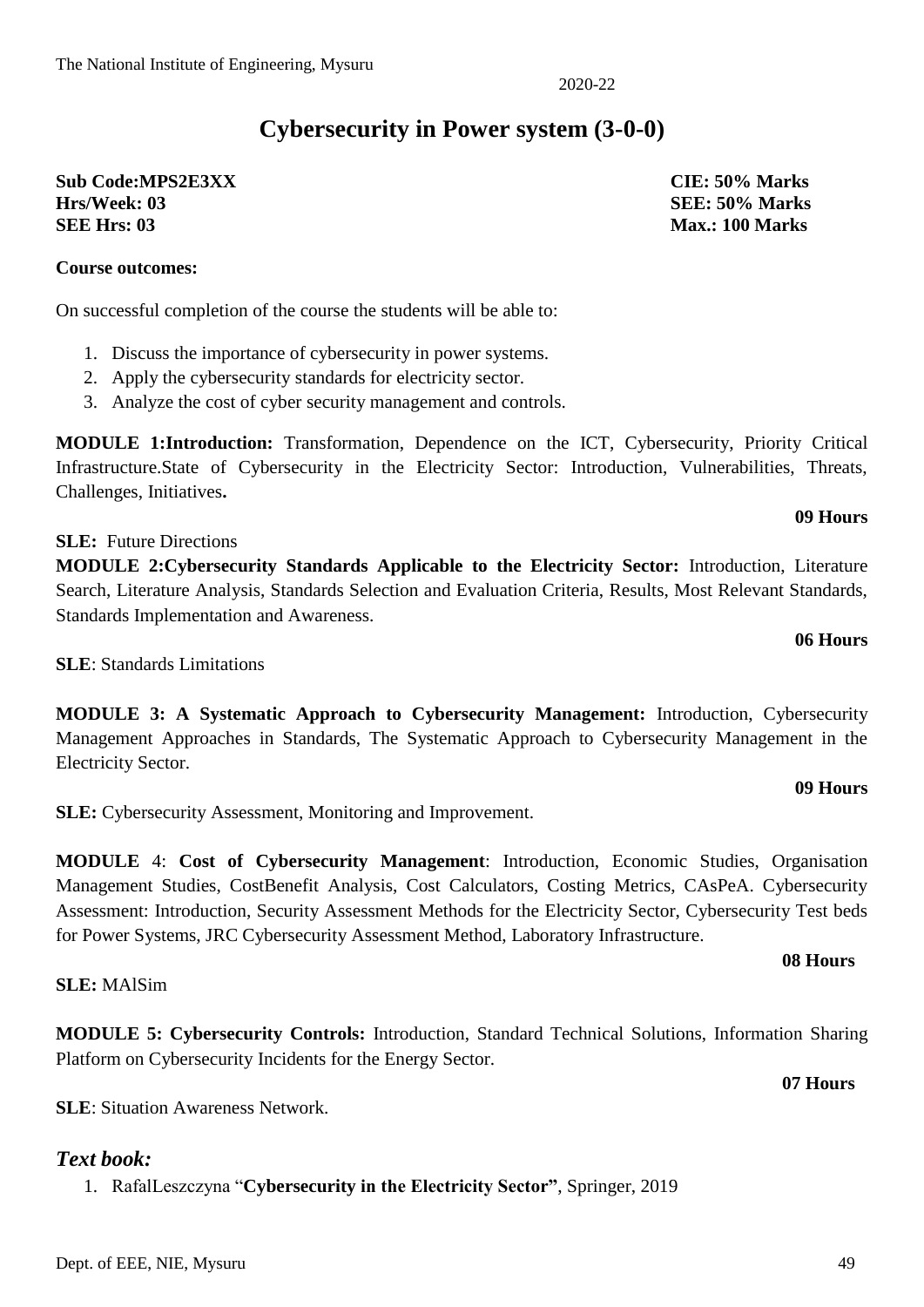### **Electric and Hybrid Vehicles (3-0-0)**

**Sub Code:MPS2E404 CIE: 50% Marks Hrs/Week: 03 SEE: 50% Marks SEE Hrs: 03** Max.: 100 Marks

#### **Course outcomes:**

On successful completion of the course the students will be able to:

- 1. To understand the basics of Electric and hybrid vehicles.
- 2. To analyze different Electric and Hybrid electric Drive train topologies.
- 3. To analyze different Drive system, and energy storage systems.
- 4. To size the electric and hybrid electric drive trains
- 5. To identify different energy management strategies.

**MODULE 1: Introduction to Electric Vehicles:** Basic Components of Electric and Hybrid Electric vehicles, History of Electric Vehicles, EV Advantages: Efficiency Comparison, Pollution Comparison, Capital and Operating Cost Comparison and U.S. Dependence on Foreign Oil

**Vehicle Dynamics:** Mathematical Model of vehicle to describe vehicle performance, Torque vs Speed characteristics of Electric vehicle and ICE vehicle, Performance of Electric Vehicles, Importance of gear in vehicles.

#### **SLE:** EV Market

**MODULE 2**: **Electric Drive-trains:** Basic concept of electric traction, introduction to various electric drive-train topologies, power flow control in electric drive-train topologies.

**Hybrid Electric Drive-trains:** Basic concept of hybrid traction, introduction to various hybrid drive-train topologies, power flow control in hybrid drive-train topologies.

#### **06 Hours**

**09 Hours**

**SLE**: Plug-in Hybrid Electric Vehicles

**MODULE 3: Electric Propulsion unit:** Introduction to electric components used in hybrid and electric vehicles, Configuration and control of Induction Motor drives, configuration and control of Permanent Magnet Motor drives, Configuration and control of Switch Reluctance Motor drives.

**Energy Storage:** Introduction to Energy Storage Requirements in Hybrid and Electric Vehicles, Battery based energy storage and its analysis, Fuel Cell based energy storage and its analysis, Super Capacitor based energy storage and its analysis, Flywheel based energy storage and its analysis.

#### **09 Hours**

**SLE:** Hybridization of different energy storage devices.

**MODULE 4:Vehicle Drive-train:** EV Transmission Configurations, Transmission Components, Ideal Gearbox: Steady State Model, EV Motor Sizing. Hybrid Drivetrains: Sizing of Components, Rated Vehicle Velocity, Initial Acceleration, Maximum Velocity, Maximum Gradability

**Vehicle Communication**: Importance of Electronic Control System, Automotive Vehicle Networks, Communication Protocol: CAN, TT CAN and Flexray Communication.

#### **08 Hours**

Dept. of EEE, NIE, Mysuru 50 **SLE:** Applications of Communication Protocol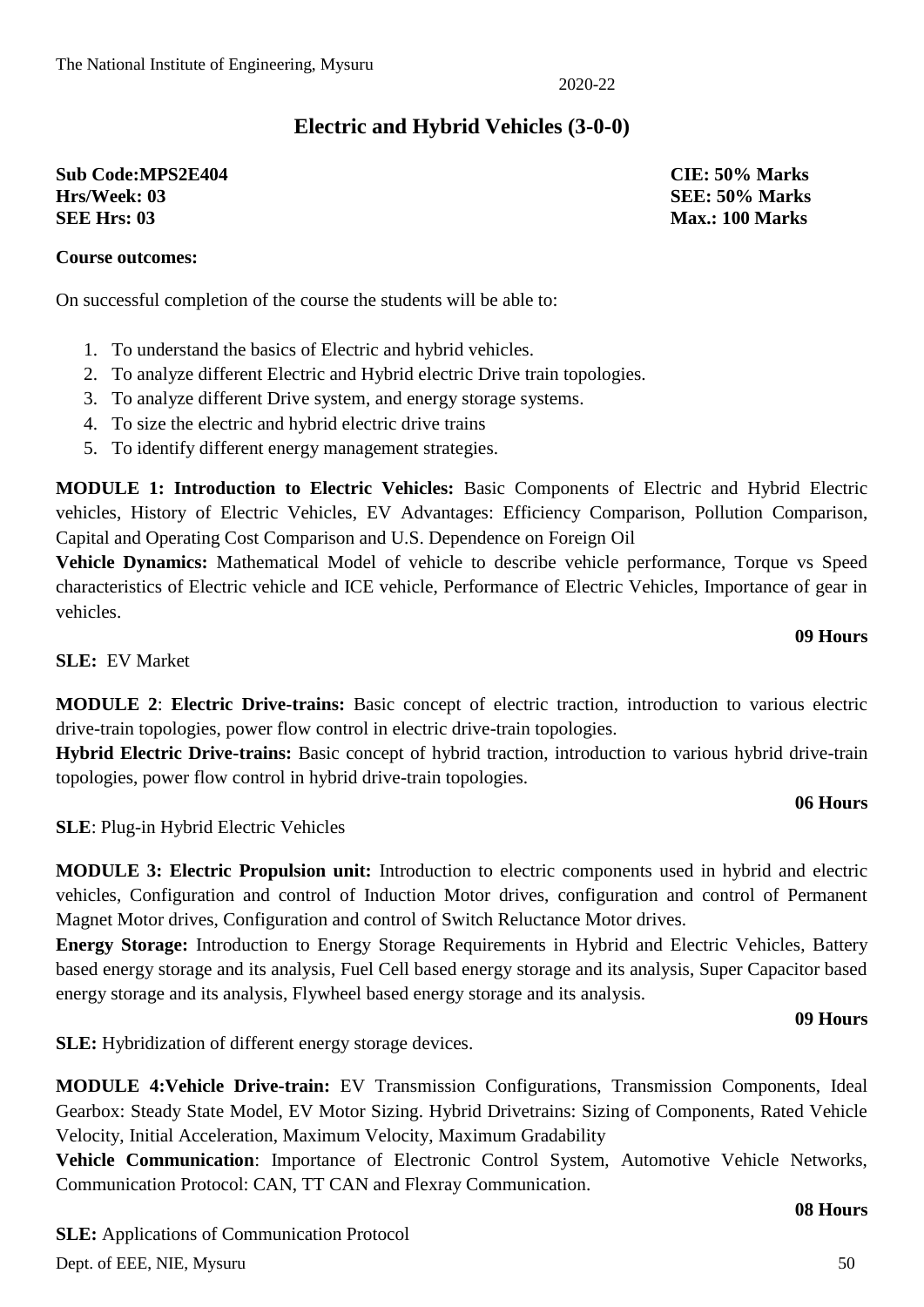**MODULE 5: Energy Management Strategies:** Introduction to energy management strategies used in hybrid and electric vehicles, classification of different energy management strategies, comparison of different energy management strategies.

**07 Hours**

**SLE**: Challenges of energy management strategies.

#### *Text books:*

- 1. Iqbal Hussein, "**Electric and Hybrid Vehicles**: Design Fundamentals", CRC Press, 2003.
- 2. MehrdadEhsani, YimiGao, Sebastian E. Gay, Ali Emadi, Modern Electric, "**Hybrid Electric and Fuel Cell Vehicles: Fundamentals, Theory and Design**", CRC Press, 2004.

#### *Reference book :*

1. James Larminie, John Lowry, "**Electric Vehicle Technology Explained**", Wiley, 2003.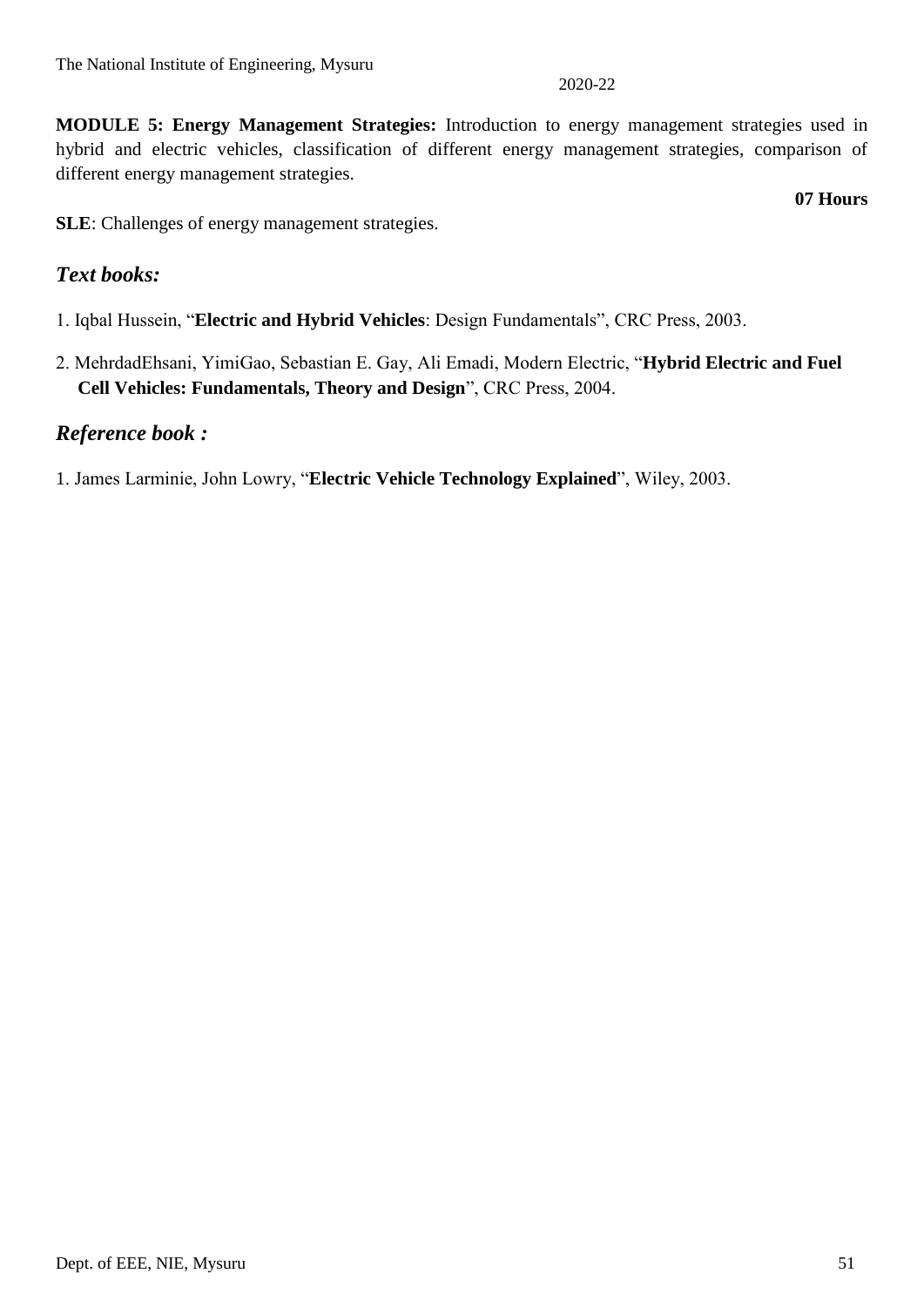### **IoT for Smart Grids (3-0-0)**

**Sub Code:MPS2E4XX CIE: 50% Marks Hrs/Week: 03 SEE: 50% Marks SEE Hrs: 03 Max.: 100 Marks**

#### **Course outcomes:**

On successful completion of the course the students will be able to:

- 1. Discuss the concepts, organizational implementation and challenges of Internet of Things.
- 2. Explain the fundamental components for realizing IoT platforms targeting the smart-grid domain.
- 3. Explain various applications of IoT in Smart grid and Smart cities.

**MODULE 1: Introduction to IoT:** Introduction, Definition of IoT, Proposed architecture and Reference Models, Enabling technologies, challenges.

**Organizational Implementation and Management Challenges in the Internet of things:** Introduction, IoT in Organizations, Managing IoT Systems.

#### **06 Hours**

**SLE:**Building the Blocks of IoT.

**MODULE 2: The Smart-Grid Concept:** Introduction**,** Actors in the Smart-grid Environment: Grid operator, Grid users, Energy market place, Technology providers, Influencers. Challenges of Smart-grid: Inadequacies in Grid Infra Structure, Cyber Security, Storage Concern, Data Management, Communication Issues.

**Edge Computing for Smart Grid: An Overview on Architectures and Solutions:** Introduction, IoT Applications, Requirement and Architecture, Information processing in Smart-Grid, Edge Computing in Internet of Things, Edge Computing Model for Smart Grid, A Use-Case for Home Appliance Management.

#### **08 Hours**

**SLE:** Current Art in Edge Computing and Smart Grid.

**MODULE 3: Communication Protocols for the IoT-Based Smart Grid:** Introduction, IoT Application types, IoT based Smart-Grid review, Current IoT Based Smart Grid Technology Enablers.

**Smart Grid Hardware Security:** Introduction, Smart Grid Architecture Patterns, Hardware Device Authentication, Confidentiality of Power Usage, Integrity of Data, Software and Hardware.

#### **08 Hours**

**SLE:** Future and Enabling Technologies for IoT based Smart Grid.

**MODULE 4: Solar Energy Forecasting in the Era of IoT Enabled Smart Grids:** Introduction, The Future Role of Forecasting, Summary of Solar Forecasting Methods, Example of a Detailed, Short-Term Forecasting Method.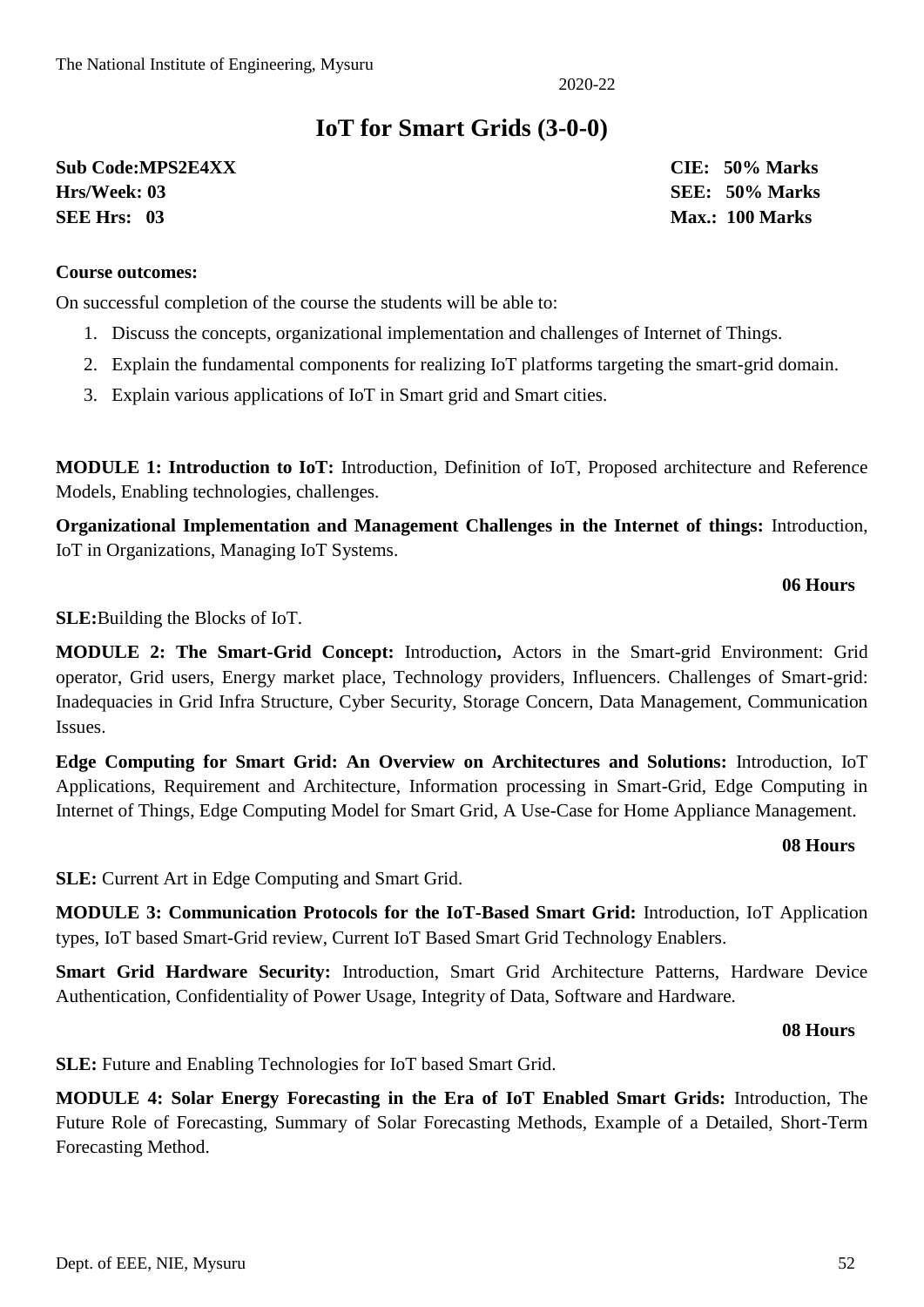**Intelligence in IoT-enabled Smart Cities:** Energy Consumption monitoring in IoT based smart cities, Smart homes in the crowd of IoT based cities, Smart meters for the smart city's grid, Intelligent parking solutions in IoT based smart cities.

#### **SLE:**Smart Office

**MODULE 5: The Internet of Things in Electric Distribution Networks**: Introduction, Current Control and Communication Provision in DNOs, AuRA-NMS-Based Electric IoT Architecture, Communication Standards, Protocols, and Requirements of Electric IoT.

**Satellite-Based Internet of Things Infrastructure for Management of Large-Scale Electric Distribution Networks:** Introduction, Distributed Control Approach for Smart Distribution Grid, LEO Network Characteristics and Modeling, Communication Performance Assessment.

**08 Hours**

**09 Hours**

**SLE:** Communication Infrastructure Requirements

### *Text books:*

- 1. Qusay F. Hassan, Atta urRehman Khan, Sajjad A. Madani**"Internet of Things: Challenges, Advances, and Applications"** 1st Edition, CRC Press, Taylor and Francis group,2019.
- 2. Kostas Siozios , DimitriosAnagnostos, DimitriosSoudris, Elias Kosmatopoulos, **"IoT for Smart Grids: Design Challenges and Paradigms",** Springer, 2019

#### *Reference books*

- 1. Fadi Al-Turjman, **"Intelligence in IoT-enabled Smart Cities",** 1st Edition, CRC Press 2018
- 2. IEEE journal publications.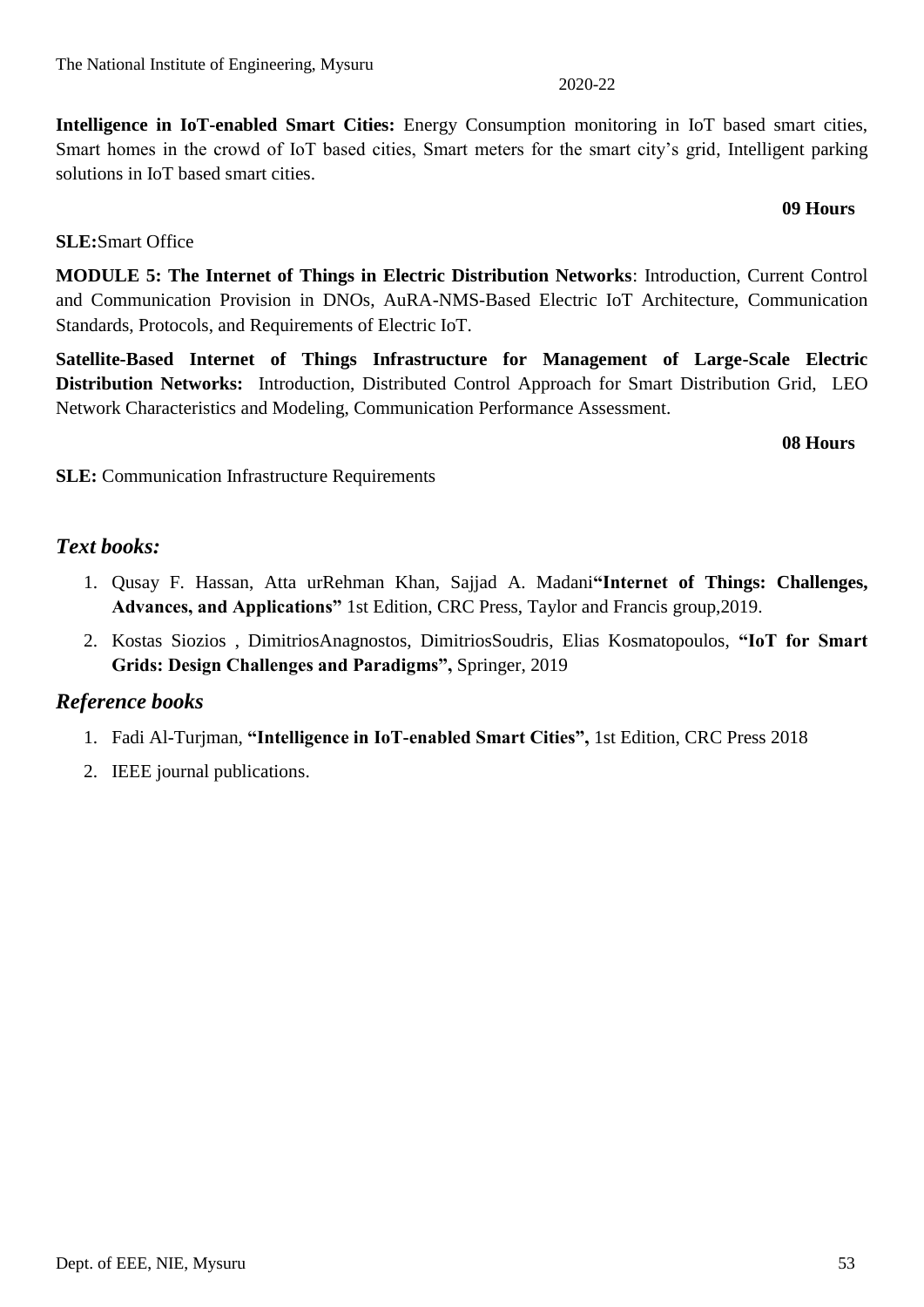**SLE:** Sequencers.

control center.

2020-22

### **PLC & SCADA (3-0-0)**

**Sub Code :MPS2E403 CIE: 50%Marks Hrs/week :3+0+0 SEE: 50%Marks SEE Hrs:3 Max marks:100**

#### **Course Outcomes**

On successful completion of the course, students will be able to:

- 1. Describe architecture and hardware of PLC.
- 2. Explain the interface for a variety of input and output devices for PLC.
- 3. Use programming constructs for ladder diagram, Instruction list, Sequential function charts (SFC) and Structured text.
- 4. Application of SCADA to Power System operation and management.

**MODULE 1: Introduction to PLC:** Programming logic controller hardware and internal architecture, PLC systems basic configuration and development, Desktop and PC configurated system, I/O devices, Mechanical switches, Proximity switches, Photoelectric sensors and switches, Temperature sensors, Position sensors, Pressure sensors and smart sensors.

#### **08 Hours**

**SLE:** Interface of encoder device to PLC.

**MODULE 2: Output devices:** Relay, Directional control valves, Control of single and double acting cylinder control, Conveyors control, I/O processing-signal conditioning, Remote connections, Networks, Processing inputs, Programming features.

#### **08 Hours**

**SLE:** Serial and parallel communication standards.

**MODULE 3: Programming methods:** Ladder programming, Ladder diagrams, Logic functions, latching multiple outputs, Entering programs, Function blocks, Programming with examples, Instruction List(IL), Sequential Function Charts(SFC), Structured text example with programs.

**MODULE 5: SCADA in Power Systems:** SCADA basic functions, SCADA application functions, Advantages of SCADA in power systems, Power system field, Flow of data from the field to the SCADA

**SLE:** Implementation of different programming languages to practical systems.

Up and down counting, Timer with counters, Programming with examples.

#### **08 Hours**

#### **08 Hours**

#### **07 Hours**

**MODULE 4: Extended Programming methods:** Ladder program development examples with jump and

call subroutines, Timers, Programming timers, Off-delay timers, Pulse timers, counters, Forms of counter,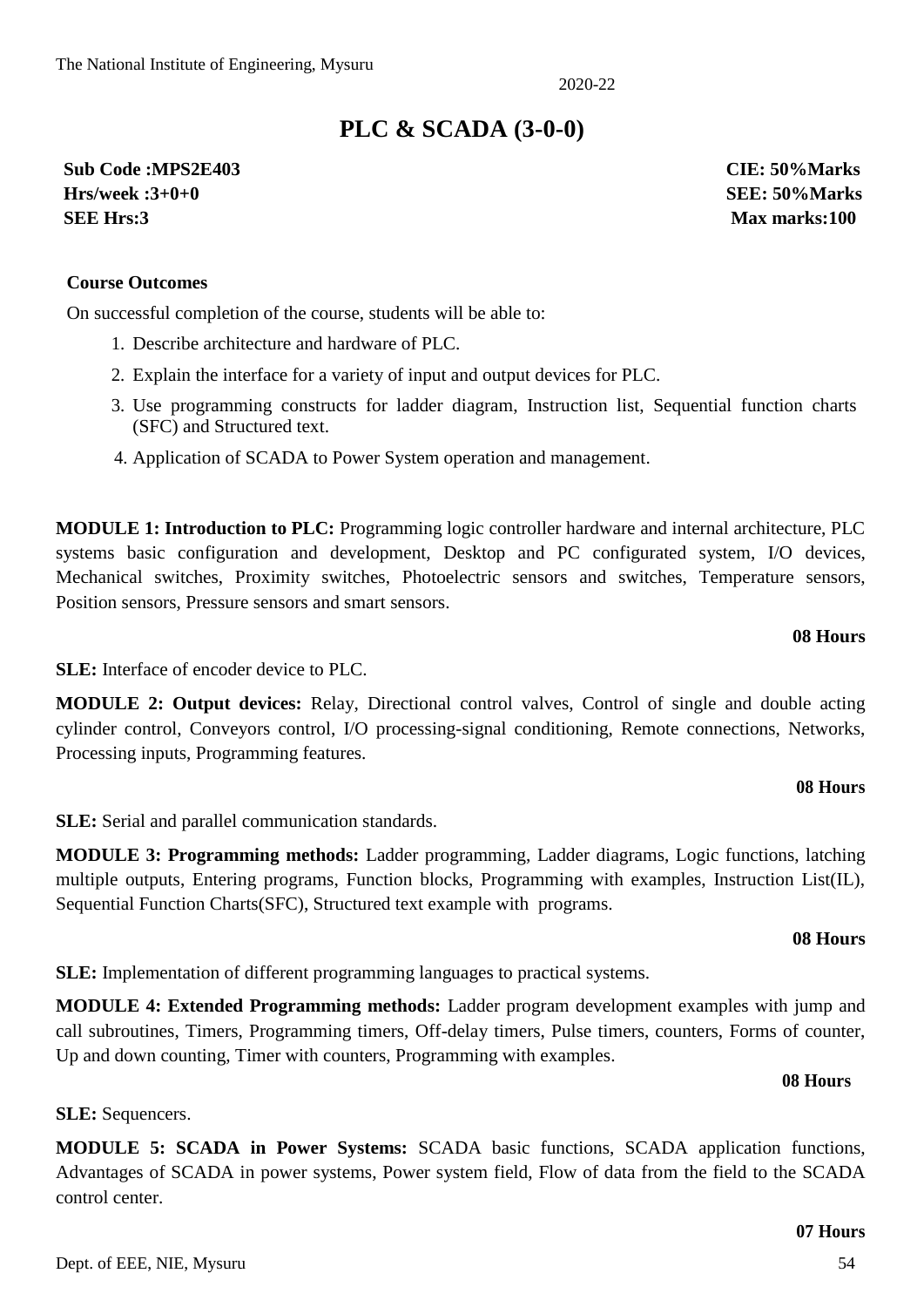**SLE:** Smart devices for substation automation.

#### *Text Books:*

- 1. W. Bolton, **"Programmable Logic Controllers"**, Elsevier Publication, Oxford UK.
- 2. Mini S Thomas, John Douglas McDonald, " Power system SCADA and smart grid" CRC Press, 2015.

#### *Reference Books:*

- 1. E.A Paar,**"***Programmable Controllers-An Engineers Guide***"**, Newness publication.
- 2. Johnson Curties, **"** *Process Control Instrumentation Technology***"**, 8thedition, Prentice hall of India.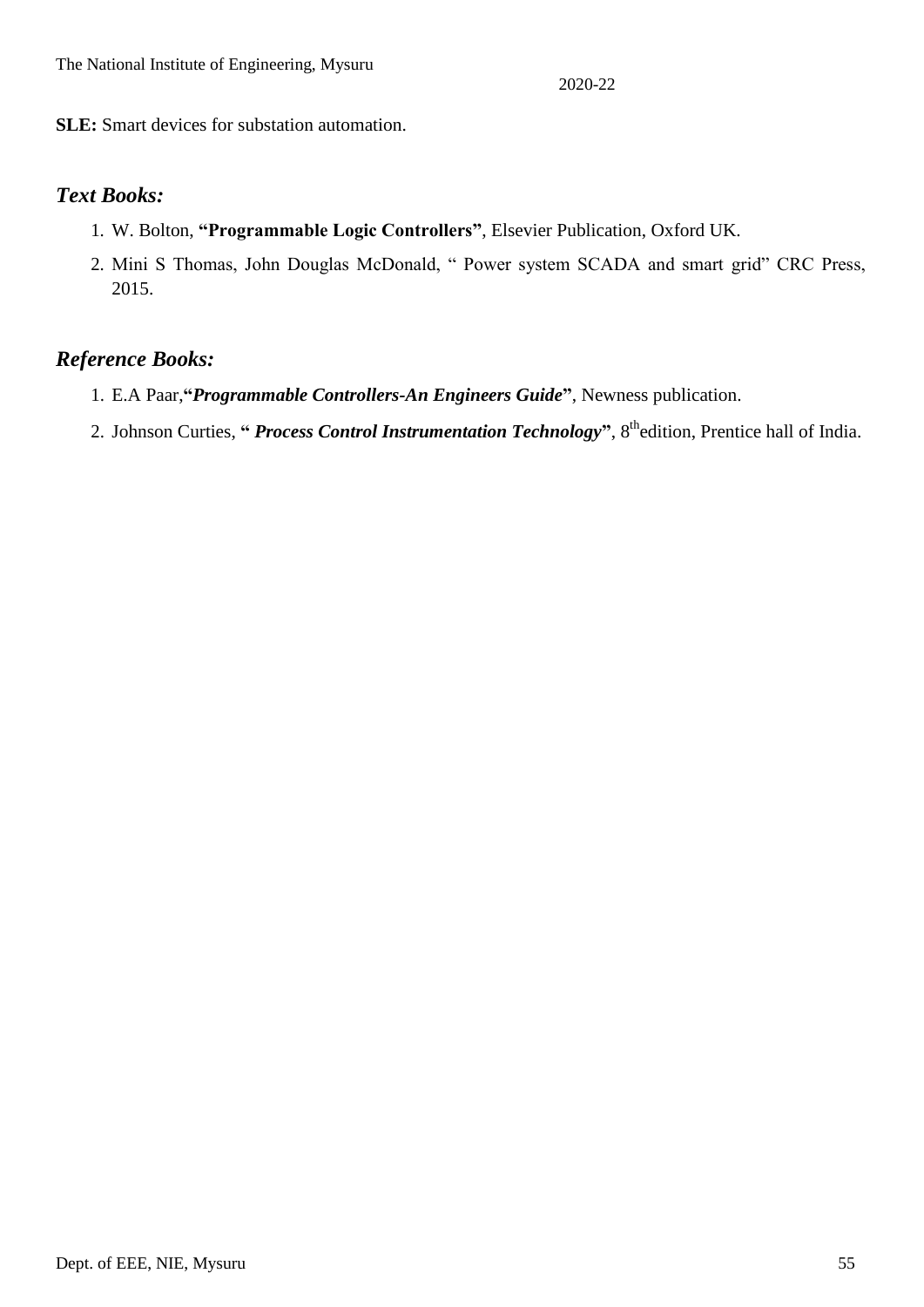### **Design and Analysis of Industrial Power System Protection(2-0-0)**

Pre-requisite: Course on power system protection(Sub Code:MPS1CXX)

**Sub Code :MPS2I01 CIE: 50%Marks Hrs/week :2+0+0 SEE: 50%Marks SEE Hrs:2 Max marks:50**

#### **Course Outcomes**

On successful completion of the course, students will be able to:

- 1. Familiar with Types of relays, protection schemes, computer applications, fault calculation used in an industrial power system
- 2. Apply the protection schemes to design and solve the industrial power system protection problem.
- 3. Familiar with special protection needs, disturbance file analysis, post-mortem analysis following a disturbance.

**MODULE 1 :** Typical industrial system SLD, Power flow and fault analysis of the industrial system to establish the base case, Stability study to compute the critical clearing time, Impact of large motor starting, Impact of loss of generation and loss of grid.

#### **09 Hours**

**SLE:** Electromagnetic transient analysis for the industrial system

**MODULE 2:** Understanding the protection diagram of the industrial system, Relay setting calculation for feeder protection, motor protection, generator protection, transformer protection, line protection, bus bar protection, Application of frequency based relays.

#### **09 Hours**

**SLE:** Grid islanding relay settings.

**MODULE3:**Protection system simulation, COMTRADE file format, Tripping analysis, Adaptive relaying.

#### **08 Hours**

**SLE**: Special protection schemes

#### *Reference:*

1. Lecture and tutorial notes by the Industry offering the course and Journal publications.

2020-22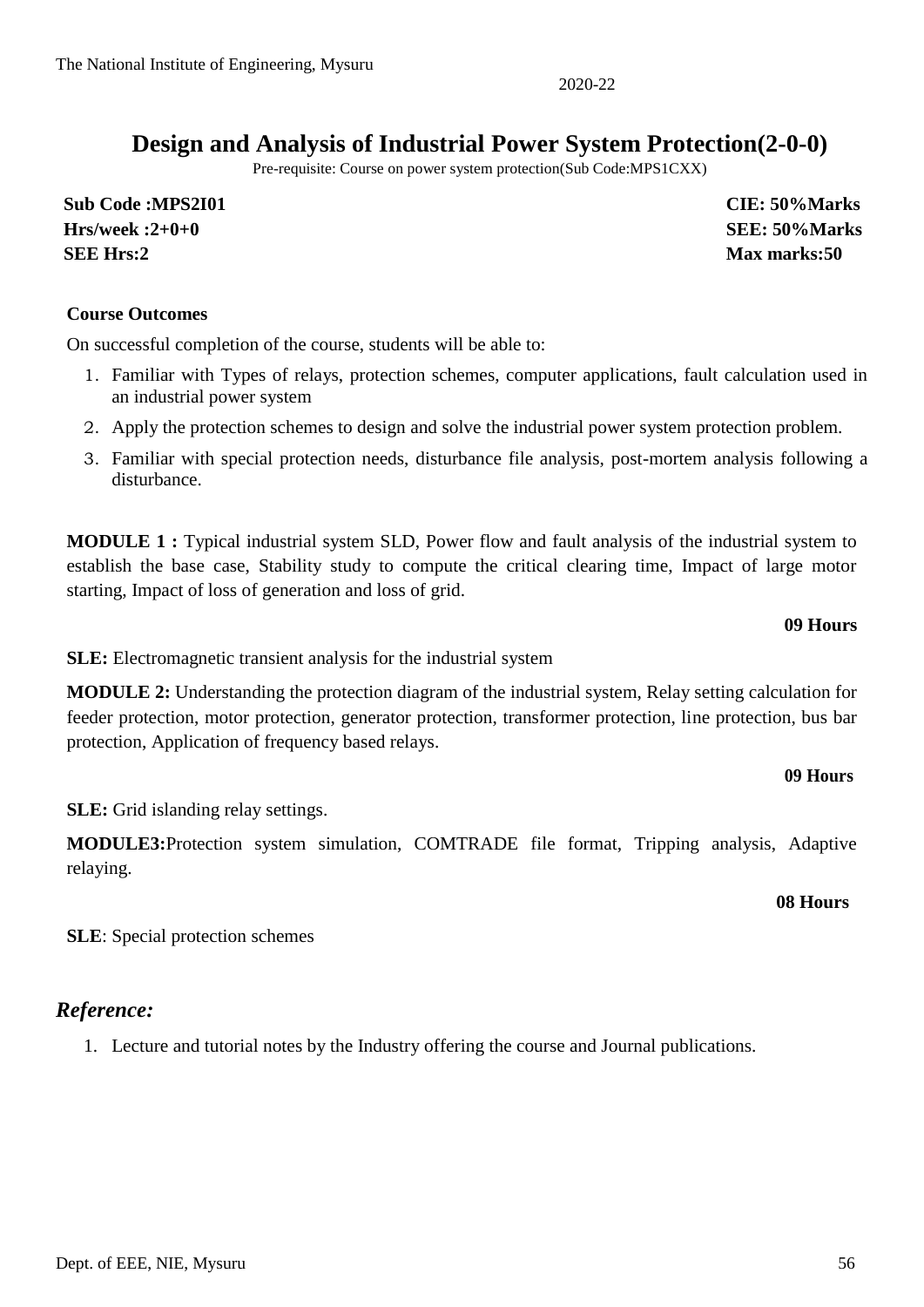### **Power Systems Lab - II (0-0-2)**

**Sub Code : MPS2L01 CIE: 50% Marks Hrs/Week : 0+0+2 SET: 50% Marks Max Marks: 50**

#### **Course Outcomes:**

**On successful completion of the course, the students will be able to**:

- 1. Perform studies on Economic dispatch of thermal and hydro units
- 2. Simulate load frequency control.
- 3. Perform studies on optimal power flow
- 4. Model and evaluate performance of SMIB systems with PSS.
- 5. Simulate voltage control methods in distribution system.

#### **List of Experiments:**

1. To perform Economic dispatch and Unit commitment of thermal units.

- 2. To perform Economic dispatch of hydro thermal units.
- 3. To simulate single area and two area systems for load frequency control.
- 4. To perform optimal power flow for a given power system.
- 5. To study the effect of StaticVar Compensator connected at the load bus using hardware simulator.

6. To model a SMIB system with synchronous generator represented by classical model and obtain the system response for a step increase in Tm by 5%.

7. To model a SMIB system (with synchronous generator represented by classical model) with a

STATCOM damping controller and to evaluate its response for a step increase in  $T_m$  by 5%.

8.To model a SMIB system with synchronous generator (represented by 1.0 model) and obtain response for the following conditions:

- (a) Step increase in  $V_{ref}$  or Tm by 5%
- (b) 3-phase short circuit at generator terminals.

9. Design a PSS for the system described in experiment no 5 and evaluate its performance for the following conditions:

(a) Step increase in  $V_{ref}$ orTm by 5%

b)3-phase short circuit at generator terminals.

10. To simulate voltage/var control methods in distribution system.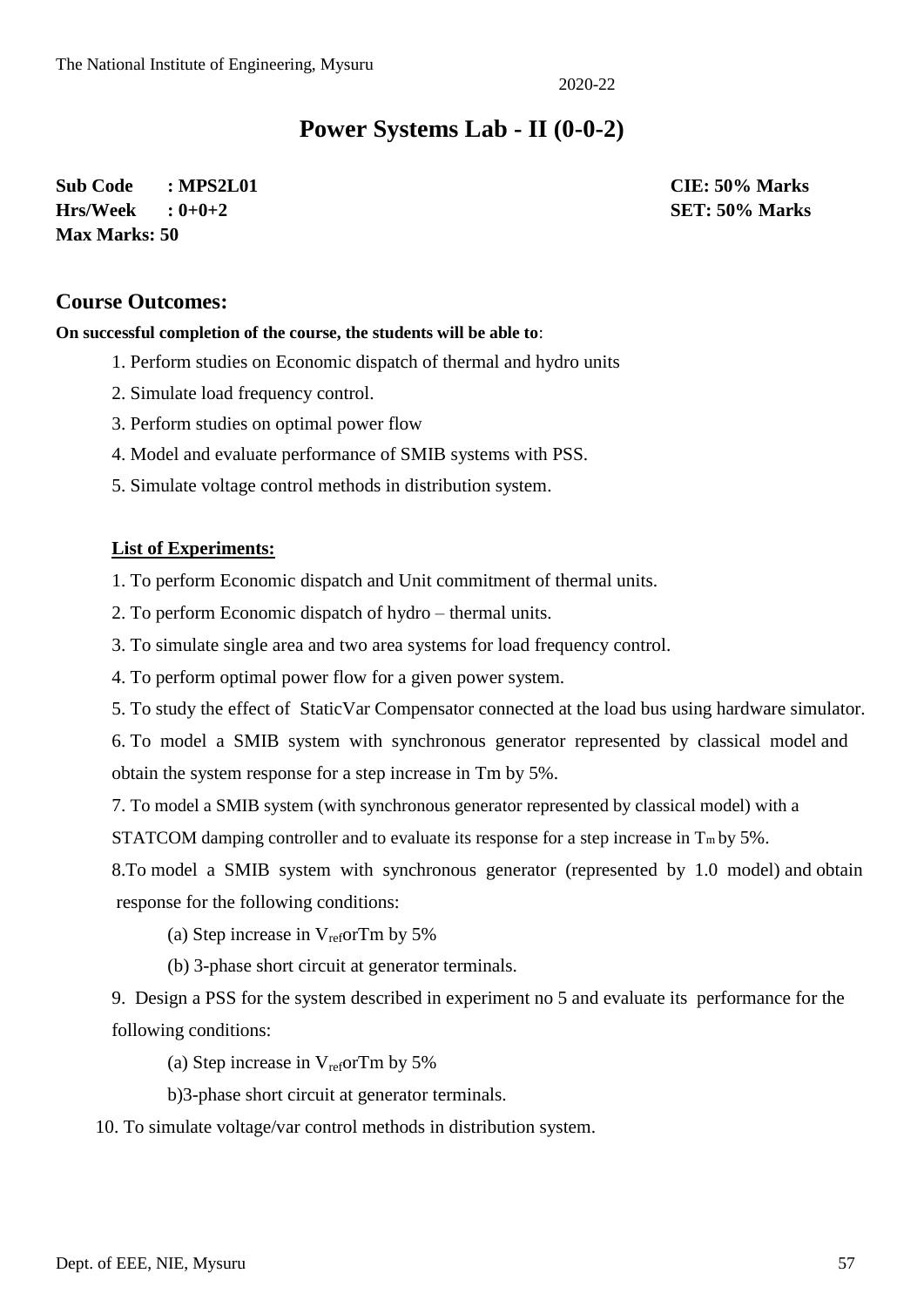# M.Tech.: Power systems **(2020-2022)**

## **Syllabus – III Semester**

### **Department of Electrical and Electronics Engineering**

**The National Institute of Engineering**

**Mysuru-570 008**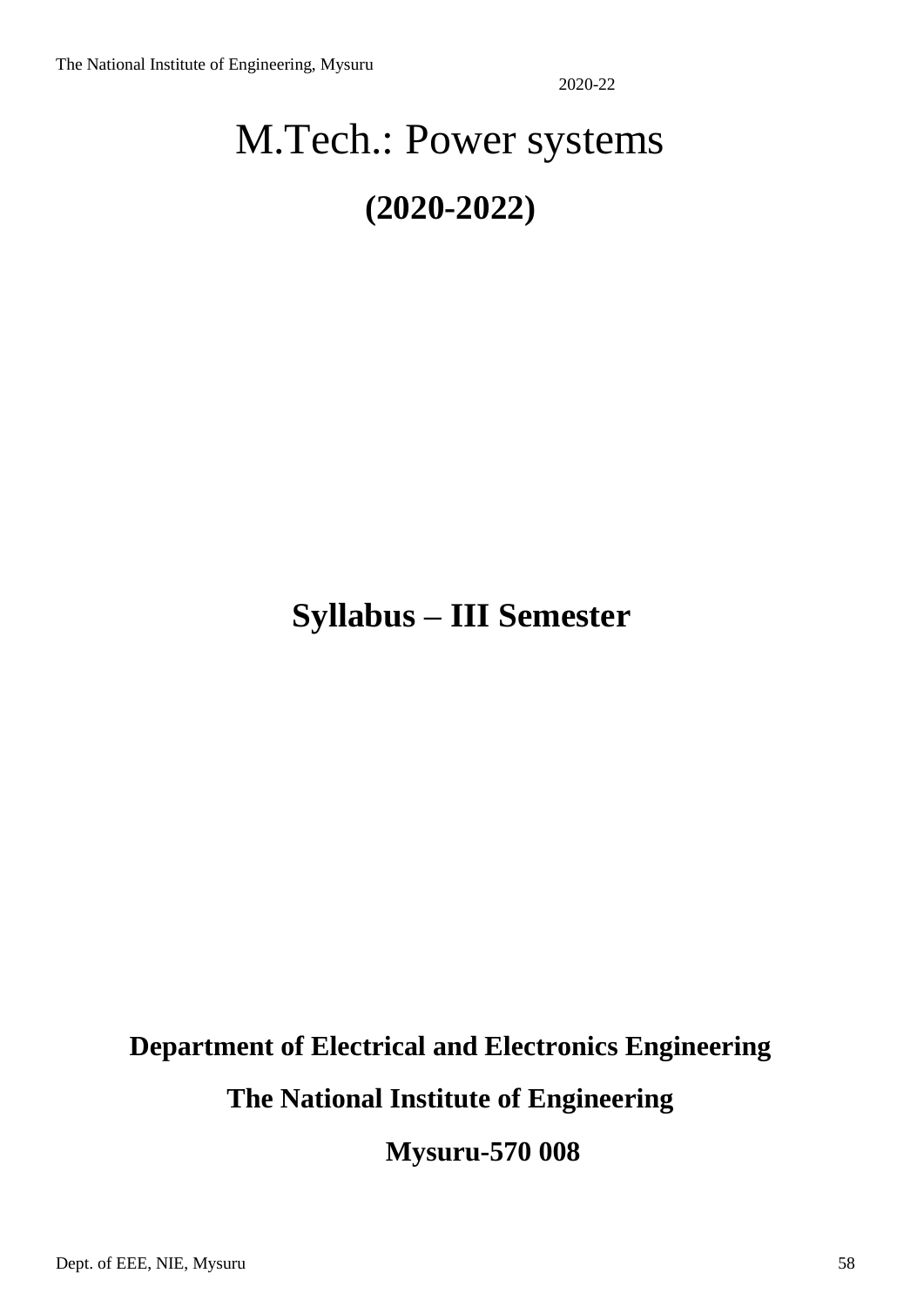### **MOOC Elective (Department Specific/Management) (3-0-0)**

**Sub Code :MPS3MXX CIE: 50%Marks Hrs/week :3+0+0 SEE: 50%Marks SEE Hrs:3 Max marks:100**

### **MOOC open Elective(from other departments)(2-0-0)**

**Sub Code :MPS3MXX CIE: 50%Marks Hrs/week :2+0+0 SEE: 50%Marks SEE Hrs:2 Max marks:50**

### **Seminar/ Paper Presentation (1 Credit)**

### **Sub Code : MPS3C02** Max marks: 50

#### **Course Outcomes:**

On successful completion of the course, students will be able to:

- 1: Identify the topic of relevance within the discipline.
- 2: Understand the study material in depth.
- 3: Inculcate ethical practices.
- 4: Present and document the study.
- 5: Acquire knowledge by introspection.

### **Internship (5 Credits)**

#### **Sub Code :MPS3C03 Max marks:50**

#### **Course Outcomes:**

On successful completion of the course, students will be able to:

- 1: Gain field experience in the relevant discipline.
- 2: Connect the theory with practice.
- 3: Present and document the training experience.
- 4: Acquire knowledge by introspection.

2020-22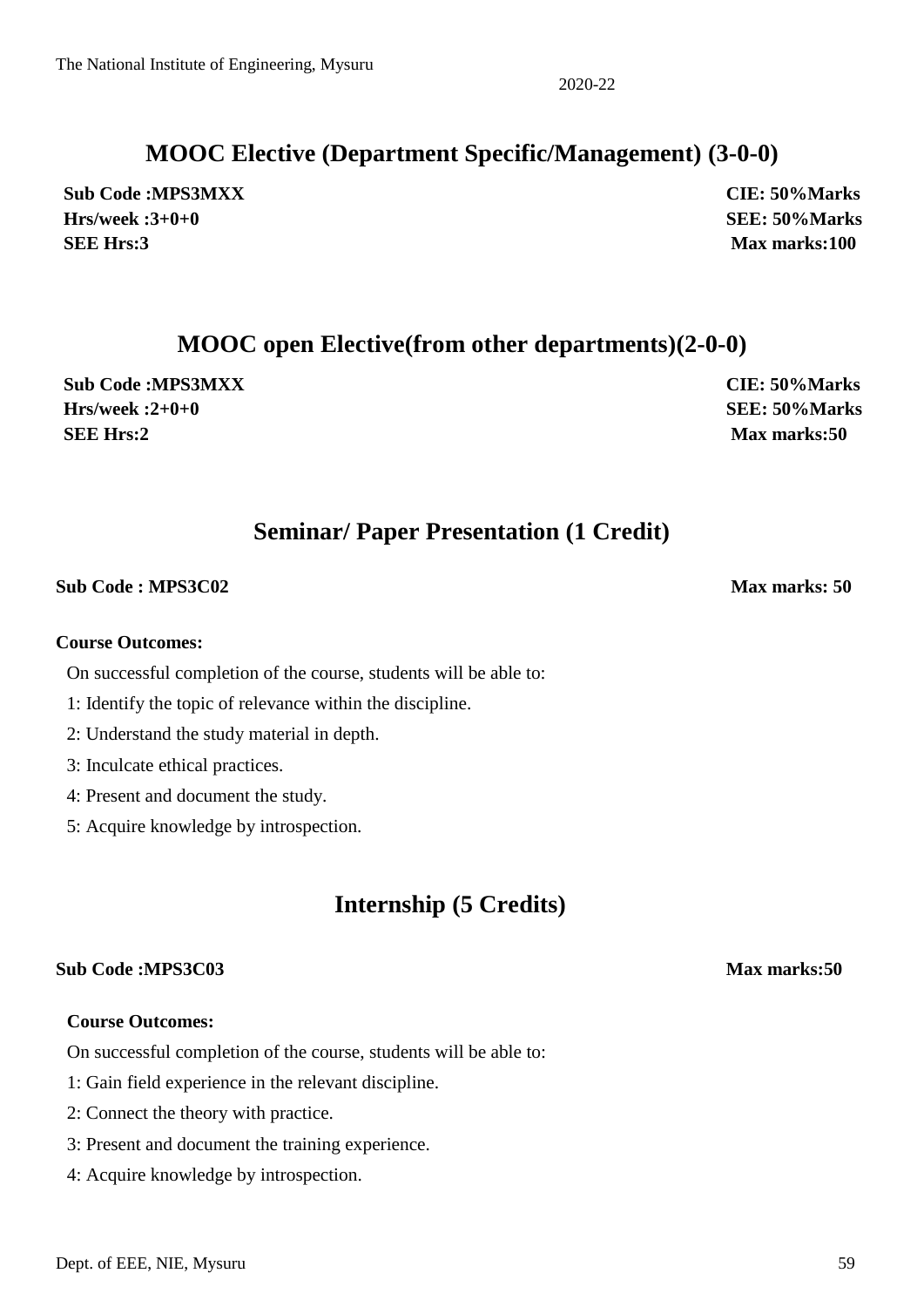### **Project Phase – 1(8 Credits)**

#### **Sub Code:MPS3CXX Max marks:100**

#### **Course Outcomes:**

On successful completion of the course, students will be able to:

- 1: Identify the topic of relevance within the discipline
- 2: Carry out literature survey
- 3: Formulate the problem, Identifythe objectives and develop solution methodology
- 4: Inculcate ethical practices.
- 5: Present and document the preliminary project work.
- 6: Acquire knowledge by introspection.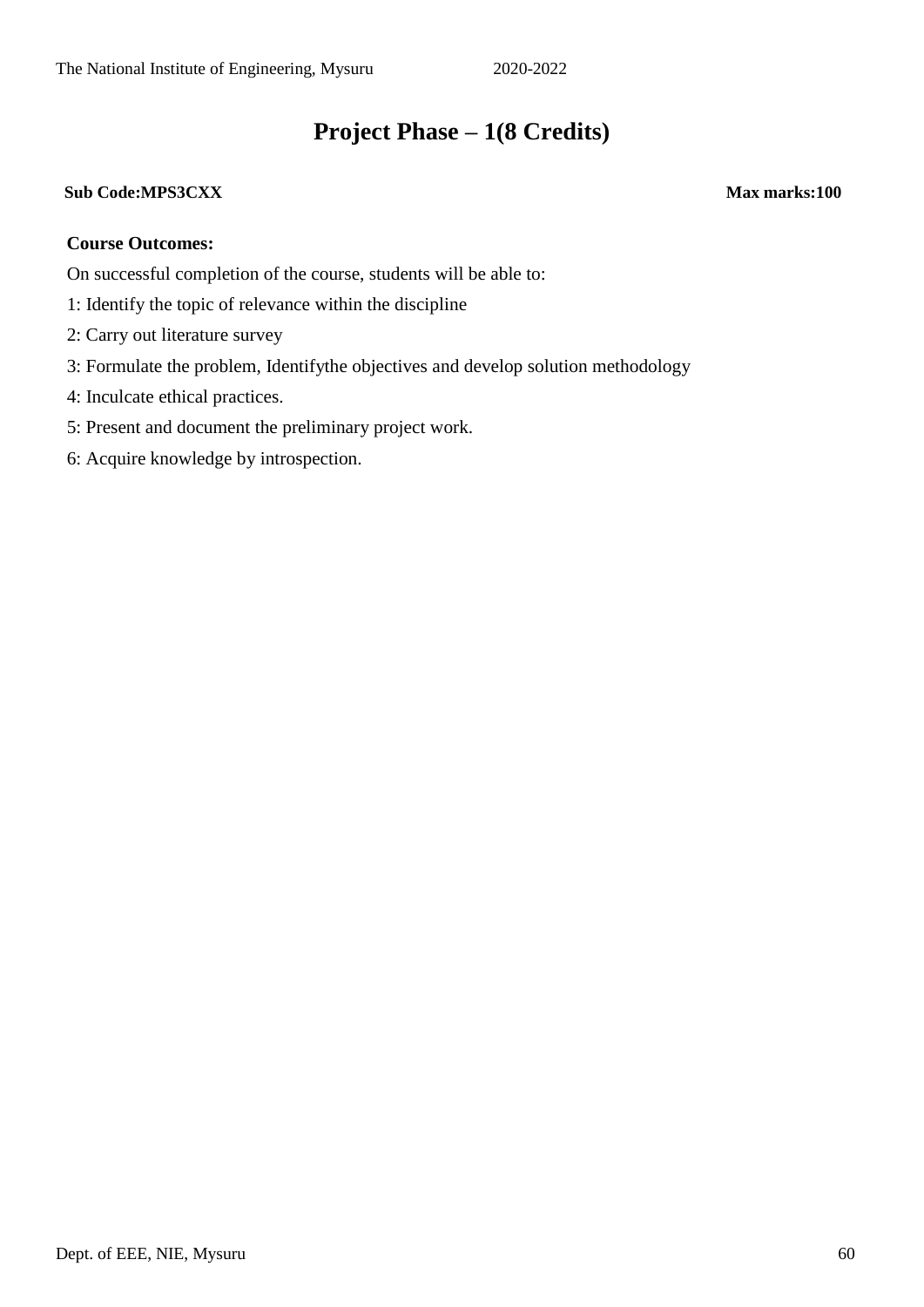# M.Tech.: Power systems **(2020-2022)**

## **Syllabus – IV Semester**

### **Department of Electrical and Electronics Engineering**

**The National Institute of Engineering**

**Mysuru-570 008**